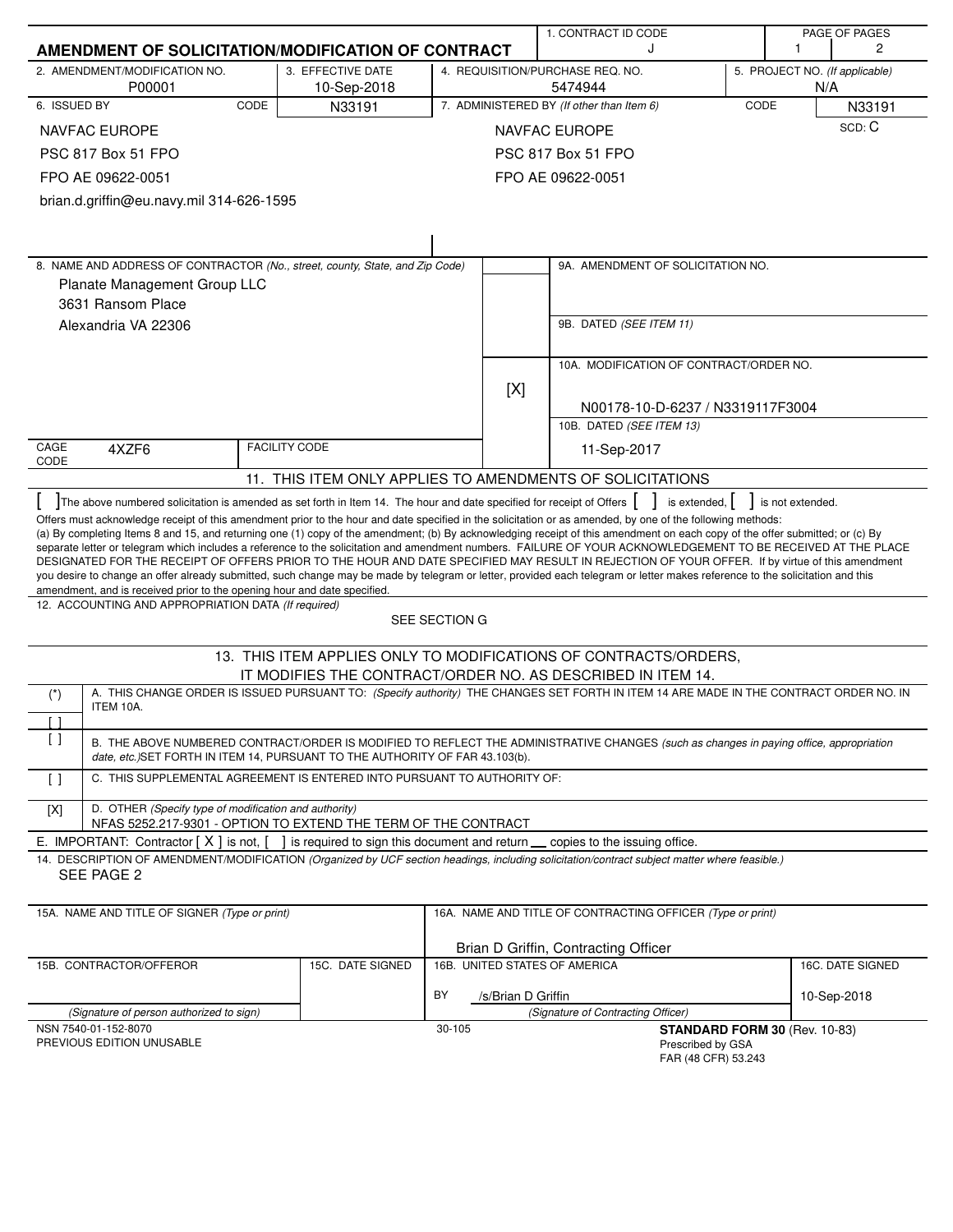| `NO.<br><b>CONTRACT</b>  | 'NO.<br><b>ORDER</b><br><b>IDEL.</b><br>IVERY | <b>FICATION</b><br>' NO.<br>. /MODIFIC<br>' AMENDMENT. | <b>PAGE</b> | ' FINAL |
|--------------------------|-----------------------------------------------|--------------------------------------------------------|-------------|---------|
| $-D-6237$<br>N00178-10-L | <sup>1</sup> 7F3004<br>191<br>. N.            | P00001                                                 | 2 of 2      |         |

# **GENERAL INFORMATION**

N00178-10-D-6237 N3319117F3004: This is a FFP MAC IDIQ task order to provide Planning and Estimating support services for PWD, NAVFAC EURAFSWA, located at Deveselu, Romania.

Modification #01: The purpose of this modification is to:

Exercise Option Year 1, CLIN 8002. Accordingly, subject Task Order is modified as follows:

Exercise OY1 CLIN:

CLIN 8002 (P&E Support Deveselu, Romania) =

Total Option Year 1 Price =

a. As a result of this modification, the cumulative contract price is increased by

1. All other terms and conditions of this task order remain unchanged.

2. MOD REASON CODE: OPTP

A conformed copy of this Task Order is attached to this modification for informational purposes only.

The Line of Accounting information is hereby changed as follows:

The total amount of funds obligated to the task is hereby increased from

The Line of Accounting information is hereby changed as follows:

The total amount of funds obligated to the task is hereby increased from

CLIN/SLIN Type Of Fund From  $(\$)$  By  $(\$)$  To  $(\$)$ 8002 O&MN,N

The total value of the order is hereby increased from CLIN/SLIN From  $(\$)$  By  $(\$)$  To  $(\$)$ 8002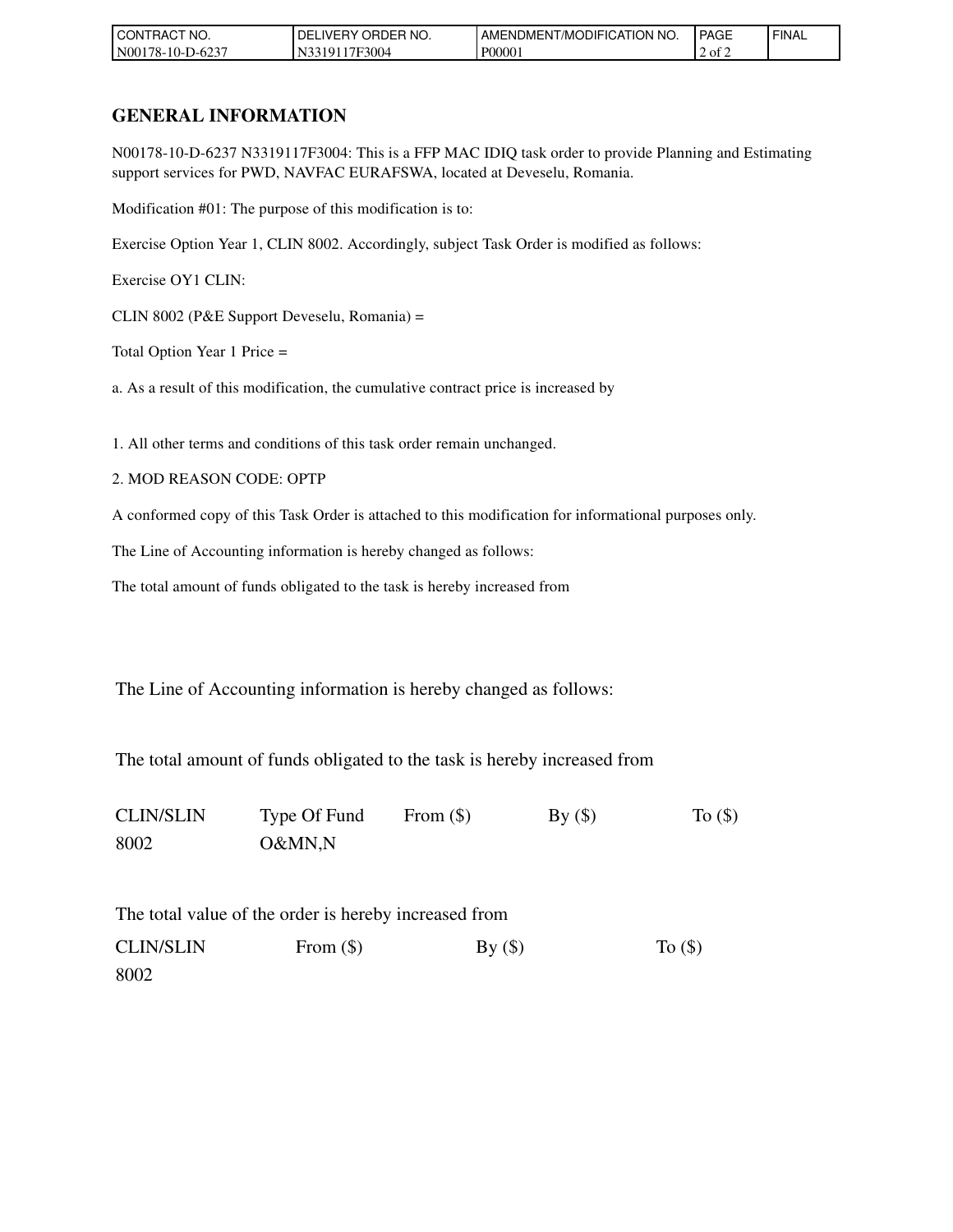| CT NO.<br>I CONT<br>TRACT | ' ORDER NO.<br>' DE.<br><b>IVERY</b> | AMENDMENT/MODIFICATION<br>I NO | <b>PAGE</b>                             | ' FINAL |
|---------------------------|--------------------------------------|--------------------------------|-----------------------------------------|---------|
| IN00178-10-D-6237         | 17F3004<br>101<br>N                  | P00001                         | ،f 20<br>ΟĪ<br>$\overline{\phantom{a}}$ |         |

### **SECTION B SUPPLIES OR SERVICES AND PRICES**

CLIN - SUPPLIES OR SERVICES

For FFP Items:

|  | Item PSC Supplies/Services | Qty | Unit                           | Total |
|--|----------------------------|-----|--------------------------------|-------|
|  |                            |     | Unit Unit Tota.<br>Price Price |       |

8001 R499 PLANNING AND ESTIMATING (P&E) SUPPORT: BASE PERIOD - The Contractor shall provide all labor, materials and equipment to meet the requirements of the Performance Work Statement in support of PWD, located at NSF Deveselu, Romania. Planning and Estimating (P&E) Support Services from 15 September 2017 – 14 September 2018 (O&MN,N)

- 8002 R499 PLANNING AND ESTIMATING (P&E) SUPPORT: OPTION PERIOD 1 - The Contractor shall provide all labor, materials and equipment to meet the requirements of the Performance Work Statement in support of PWD, located at NSF Deveselu, Romania. Planning and Estimating (P&E) Support Services from 15 September 2018 – 14 September 2019 (O&MN,N)
- 8003 R499 PLANNING AND ESTIMATING (P&E) SUPPORT: OPTION PERIOD 2 - The Contractor shall provide all labor, materials and equipment to meet the requirements of the Performance Work Statement in support of PWD, located at NSF Deveselu, Romania. Planning and Estimating (P&E) Support Services from 15 September 2019 – 14 September 2020 (O&MN,N)

Option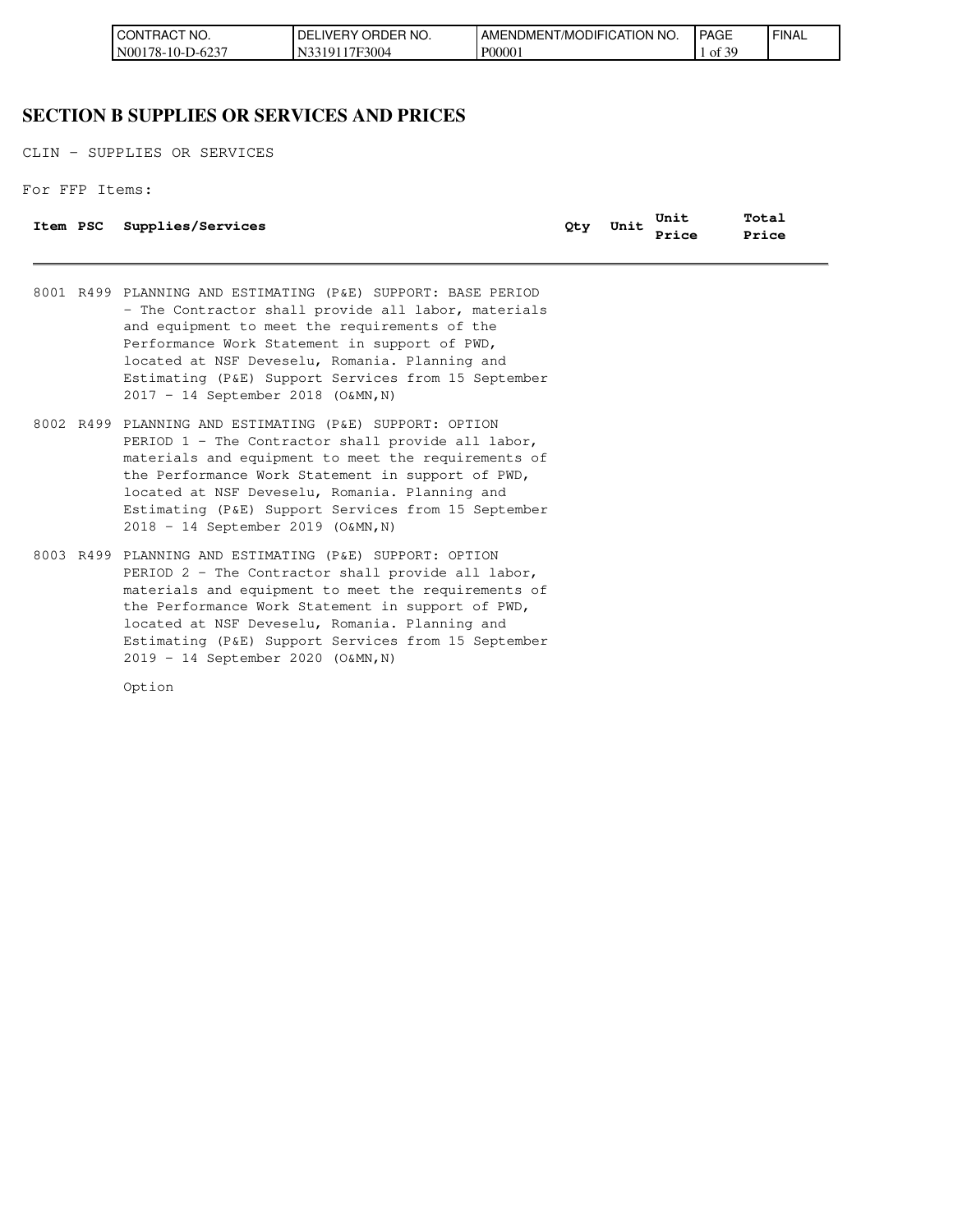| CONTRACT NO.     | ORDER NO.<br>' DE.<br>r IVERY ہے۔ | I AMENDMENT/MODIFICATION NO. | PAGE                | <sup>I</sup> FINAL |
|------------------|-----------------------------------|------------------------------|---------------------|--------------------|
| N00178-10-D-6237 | 17F3004<br>N33<br>:101            | P00001                       | F 3C<br>' of<br>J., |                    |

#### **SECTION C DESCRIPTIONS AND SPECIFICATIONS**

### **PERFORMANCE WORK STATEMENT FOR PLANNING AND ESTIMATING SUPPORT SERVICES FOR PUBLIC WORKS DEPARTMENT- DEVESELU, ROMANIA**

### **1. SCOPE**

Under this task order, the Contractor will independently provide services as set forth in this document in support of the overall operational objectives of Naval Facilities Engineering Command Europe Africa Southwest Asia (NAVFAC EURAFSWA). This contract/task order requirement is to provide assistance in construction and facilities services support for the Public Works Department located at Deveselu, Romania. The primary duties are to provide public works support services are delineated as follows:

A. Planning and Estimating (P&E) support services for the Public Works Department

The Contractor shall provide oversight and administration of all Contractor personnel and shall direct the efforts in response to specific task orders, work requirements and administrative support needs. This includes addressing all Community Management, Human Resource needs, planning and coordinating leave, and conducting employee reviews and appraisals. Contractor personnel will perform independent of and without the supervision of any Government official.

In performing this PWS, the Contractor shall make observations and write factual reports and provide recommendations. The Contractor shall not make decisions or judgments with respect to the adequacy of a Base Operations Support (BOS) contractor's compliance and performance since those decisions will be made by Government personnel. Additionally, Government personnel will make the final decisions with respect to the development of statements of work (SOW), work scope, and cost estimates. Actions of Contractor personnel may not be interpreted or implemented in any manner that results in any Contractor personnel creating or modifying Federal policy, obligating the appropriated funds of the U.S. Government, overseeing the work of Federal employees, providing direct personal services to any Federal employee or otherwise violating the prohibitions set forth in Parts 7.5 and 37.1 of the Federal Acquisition Regulation (FAR). The Government will control access to the facility and will perform the inspection and acceptance of the completed work.

The Contractor shall be responsible for ensuring the accuracy, timeliness and completion of all tasks under this effort. The Contractor shall be responsible for providing all materials, equipment and labor, to include technically qualified personnel to perform the services identified, unless specifically excluded in this PWS. The Contractor's Management Plan will outline how contractor personnel on the task order will be managed to perform the requirements of the contract. It is permissible to submit an updated version of the management plan submitted in response to Section M of the solicitation.

The Contractor performing work under this PWS shall provide personnel with experience, qualifications, certifications, licenses, physical abilities and other requirements in this PWS to meet performance period, location, and security requirements as defined. Within three working days following award, the Contractor must submit documentation verifying that each employee assigned to perform work meets or exceeds the qualification requirements stated herein for Government acceptance. This submission of qualifications requirement remains for any subsequent employees. If, during the performance of services, any Contractor employee cannot continue to meet the requirements for any reason, the Contractor shall ensure that there is no gap in services longer than 14 calendar days per occasion or 21 cumulative calendar days annually. However, the Government reserves the right to prorate payment for such services not performed. In such cases, the Contractor POC stated in Paragraph 25 shall coordinate absences or leave with the Government Project Officer stated in Paragraph 24 and the Administrative Contract Specialist as early as possible.

Works closely with Facility Management Director (FMD) to ensure all redesigned and replaced Real Property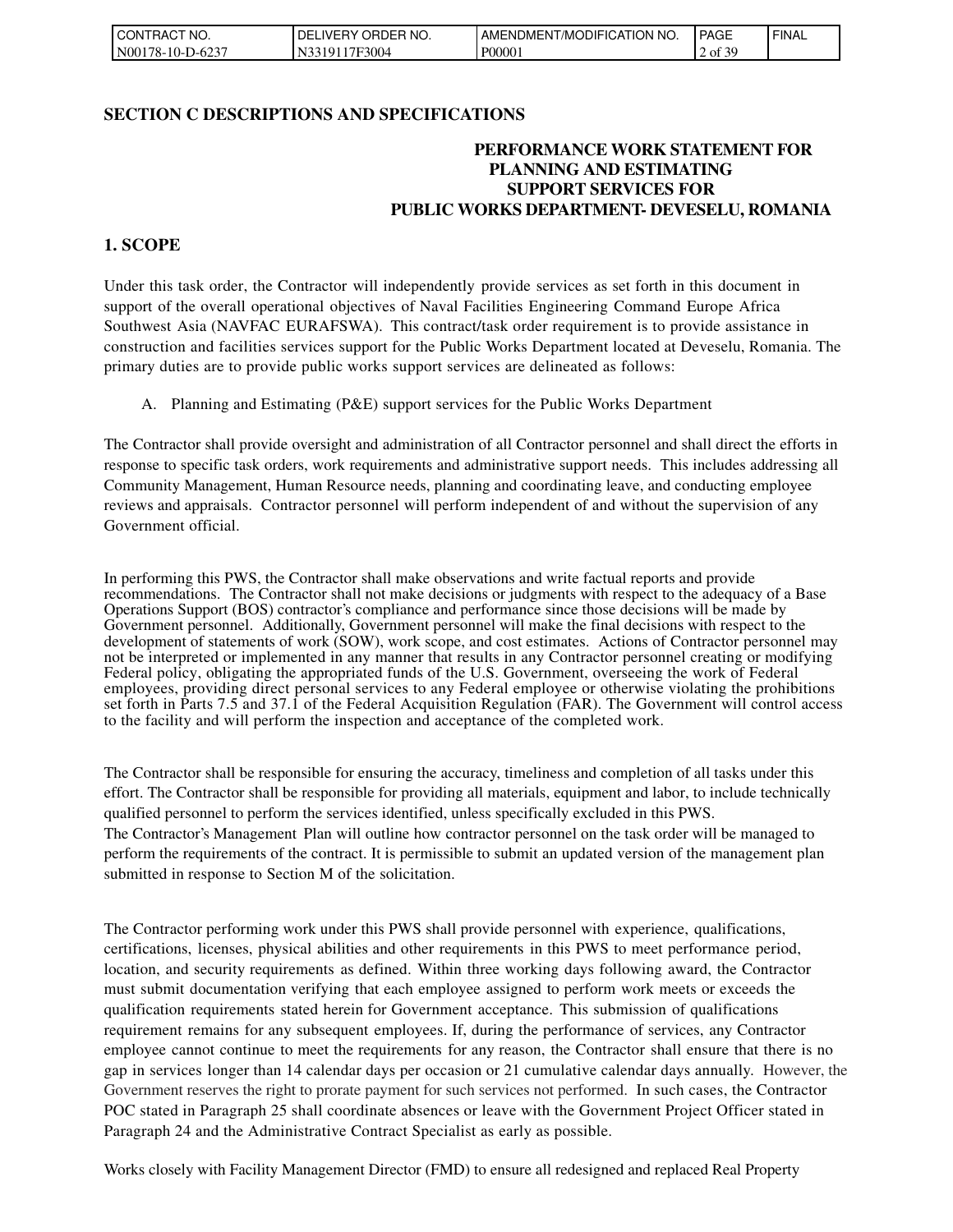| FRACT NO.<br><b>I</b> CONT | ORDER NO.<br>DE<br>.IVERY | NO<br>AMENDMENT/MODIFICATION | <b>PAGE</b>                         | <b>I FINAL</b> |
|----------------------------|---------------------------|------------------------------|-------------------------------------|----------------|
| N00178-10-D-6237           | 7F3004<br>310             | P00001                       | .f 20<br>$\rightarrow$ of $\circ$ . |                |

Installed Equipment (RPIE) is accurately reflected in the government's Maximo and that all associated Component Inventory Management Units (CIMU) are updated accordingly. This function provides direct support the infrastructure Condition Assessment Program (ICAP).

Assists clients in fully developing scoping requirements and scoping estimates and facilitates induction of work within their AOR. The Contractor keeps apprised of work in progress in their areas and issues and concerns associated with the project representatives and contracting office and may communicate this information to the clients.

The Contractor manages and validates deficiency data from ICAP to assist the FMD in the development of Maintenance Action Plans (MAP), Maintenance Execution Plans (MEP), and Long Range Maintenance Plans (LRMP). The Contractor also supports the identification and prioritization of the projects to be placed on the MAPs and MEPs.

The Contractor monitors the status of all assigned work that is occurring in the facilities. Meets with representatives of the contracting office to review work in progress in their areas of responsibility. Identifies issues and concerns associated with the projects. The incumbent is not the official inspector of the contractor's work, but must remain informed on the work being performed to ensure all known issues are addressed prior to BOD.

### **2. ORGANIZATION**

These services will be performed at Public Works Department (PWD) Deveselu, Romania in support of the FMD who reports to the Assistant Public Works Officer, the head of the PWD.

### **3. TASKS/SERVICES**

#### **3.A Planning and Estimating support services:**

The Contractor's role is to support NAVFAC and its Clients with identifying, defining, scoping, estimating, developing, and providing technical evaluations of job packages for contract or in-house execution. Planning and Estimating support services requirements include the responsibilities of managing the planning, developing requirements, estimating and evaluating costs associated with facility requirements for repairs and maintenance and base operating support contract (BOSC) indefinite delivery indefinite quantity (IDIQ) items, updating BOSC performance work statement items, alterations and minor construction projects (CAT III/IV) for execution by contract of in-house workforce (BOSC, JOC, MACC). The Contractor shall: work with Government Clients to identify and define requirements; monitor and report on status of repairs, maintenance, IDIQ items, alterations and minor construction projects; locate and identify funding sources and recommend to FMD appropriate source for completion of work; provide coordination support in workflow development and provide recommendations for correction when work stoppages occur. Planning and Estimating ( $P\&E$ ) personnel have the authority to stop any portion of the service provider's work whether in-house or contractor that poses an imminent danger to personnel, equipment, or property. The basis of personnel for planning and estimating support is estimated at one (1) full-time equivalent per 12 months level of effort and does not include personal and sick leave or any other time that does not directly support the services outlined in this paragraph. Personnel are expected to perform at a pace no more than 40 work hours per week, unless there is an official United States holiday listed in 8A during the week. As support is not normally required during official holidays, the required level of support is reduced by 8 hours for each holiday.

P&E support services include, but are not limited to:

3.A.1 - Review and recommend approval/disapproval of minor project Quality Control Plans.

3.A.2 - Review and recommend approval/disapproval of the minor project safety/accident prevention plans.

3.A.3 - Review customer work requests and recommend appropriate method of accomplishment.

3.A.4 - Interact with Clients, contractors and Public Works to identify facility issues and develop recommended solutions.

3.A.5 - Make visits to work sites to obtain information on facility/site conditions to develop and recommend appropriate remedial actions.

3.A.6 – Support the scheduling of required outages to avoid work stoppages for contactor, Clients and Public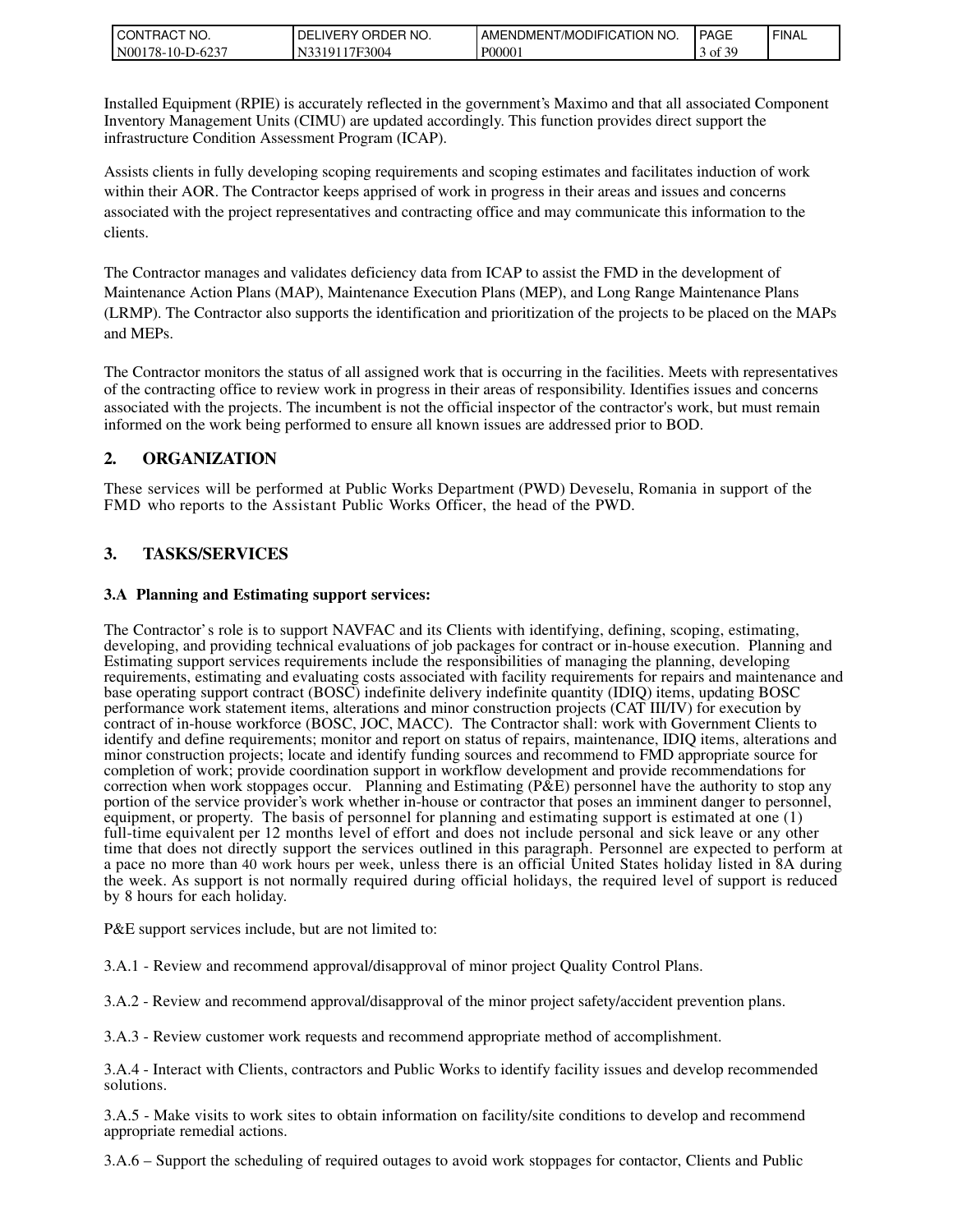| TRACT NO.<br>I CONT | ' ORDER NO.<br><b>IVERY</b><br>DE | AMENDMENT/MODIFICATION NO. | <b>PAGE</b> | ' FINAL |
|---------------------|-----------------------------------|----------------------------|-------------|---------|
| N00178-10-D-6237    | 17F3004<br>$310^{\circ}$          | P00001                     | .f 20<br>⊙r |         |

Works operations.

3.A.7 - Review and monitor work completion and provide recommendations for actions aiding customer and Public Works acceptance of completed work.

3.A.8 - Analyze work schedule by contractor or in-house forces for appropriate logic and compliance with contract terms and provide recommendations to FMD and Public Works Officer.

3.A.9 – Conduct problem resolution for Public Works Department and handling of disputed issues including recommendations for establishment of Government position.

3.A.10 - Develop draft project cost estimates for minor work inclusive of contractor or in-house execution including, BOSC modifications and BOSC IDIQ items, repair and maintenance. Provide price evaluation for material purchases and contractor proposals and recommendations regarding adequacy of contractor bids in terms of technical/financial and soundness/appropriateness. Update BOSC Performance Work Statement (PWS) as needed to conform with NAVFAC protocol.

3.A.11 - Monitor process compliance with command energy, environmental, safety, ATFP policies and make recommendations for correction.

3.A.12 - Participate in regular progress meetings with Clients, contractors, Public Works officials and other interested parties regarding work in progress, completed, project status, discuss problems and provide recommendations to resolve issues.

3.A.13 - Attend Work Induction Board (WIB) meetings to present new work for scheduling and recommend appropriate routing and methods of accomplishment.

3.A.14 - Participate in all "Partnering" activities with Clients, contractors and Public Works (workshops, meetings, etc.) as requested.

3.A.15 - Provide technical support in answering requests for information (RFI) from service contractors.

3.A.16 - Review equipment inventories for accuracy and recommend additions and deletions to inventory lists.

3.A.17 - Monitor ongoing maintenance work to check contractor progress and verify compliance with plans and specifications.

3.A.18 - Make recommendations for the resolution of problems not involving changes to contract value, scope, terms or duration; recommend solutions to the Government officials (Public Works) for problems that may result in a change of contract value, terms or duration.

3.A.19 – Supports clients in fully developing scoping requirements and scoping estimates and facilitate induction of work within their AOR.

3.A.20- Provide support in finding, translating and interpreting host nation technical and safety standards as they apply to performance of work.

3.A.21 - Monitor contractor's maintenance of drawings as modifications and alterations to facilities are made. Make recommendations for correction.

3.A.22 - Provide technical support in the areas of fire protection certification, elevator certifications, Boiler/UPV certifications by monitoring contractor compliance in the areas of Testing and Balancing (TABs), Duct Air Leakage Testing (DALTS), Digital Control Systems (DDC) for HVAC systems and making recommendations for correction.

3.A.23 - Verify that the contractor provides a complete set of Operation and Maintenance Support Information (OMSI) Manuals and contactor provided user training for new equipment installed in the process of maintenance and/or equipment changes or upgrades. Make recommendations for correction.

3.A.24 - Recommends acceptance or rejection of completed maintenance work performed by contract, including punch list preparation.

3.A.25 - Attend testing and start-up of major systems, training, final acceptance of new systems and review completed work to verify that it meets the needs of the Client and Public Works. Make recommendations for correction.

3.A.26 - Complete all training the Government deems necessary. Training may be either forprofessional development that the Governments determines will enable the service provider to provide enhanced support, or may be on general topics such as, Equal Employment Opportunity, Sexual Harassment, Trafficking in Persons, etc.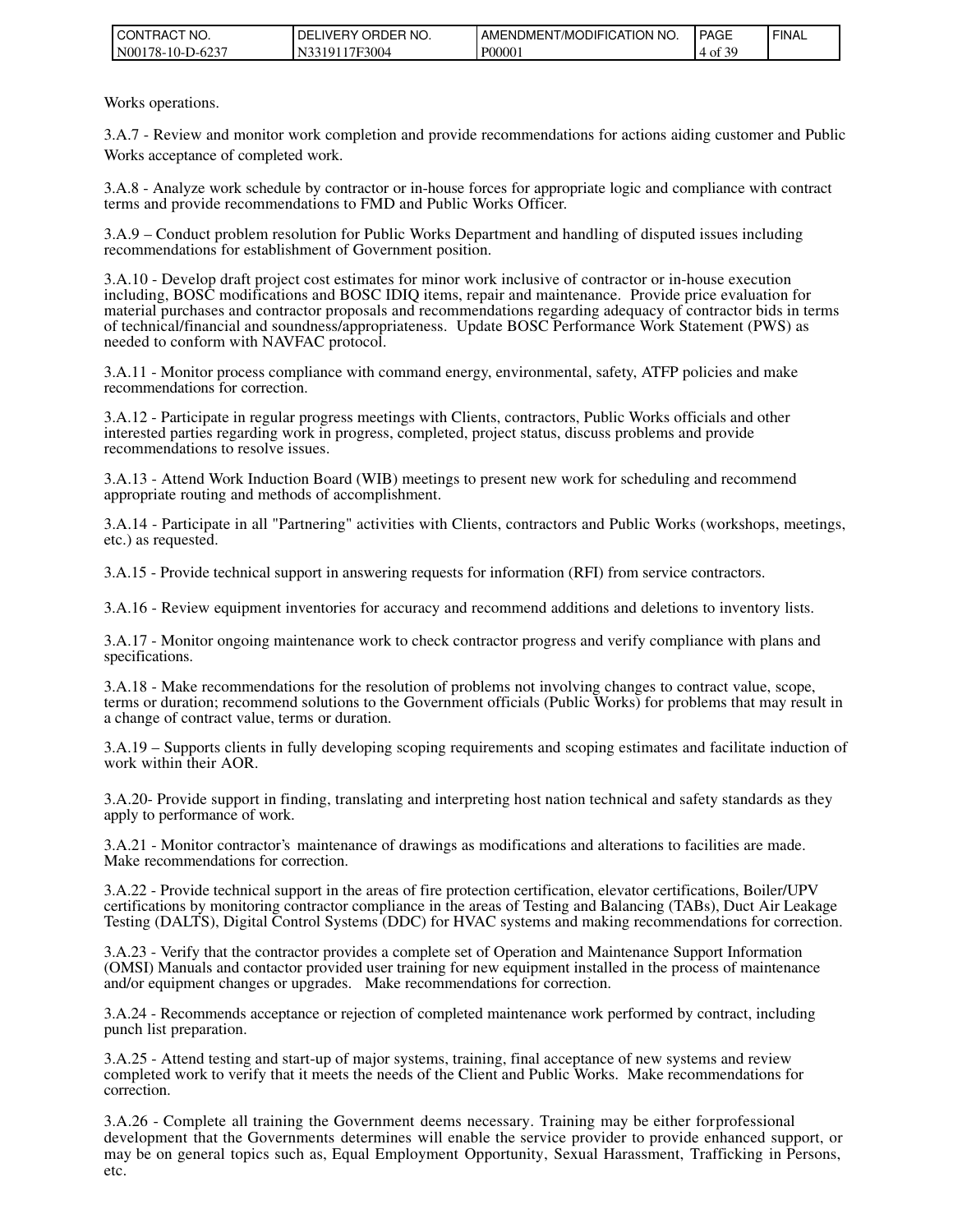| <b>ICONTE</b><br>'NO.<br>™RAU.      | PRDER NO.<br>ORDEP<br>DЕ<br>.∟IVERY | FICATION<br>NO.<br>. ı /MODIF™<br><b>AMENDMEN</b> | PAGE                | ' FINAL |
|-------------------------------------|-------------------------------------|---------------------------------------------------|---------------------|---------|
| $-D-623$<br><b>N0017</b><br>78-10-L | <sup>*7F3004</sup><br>3191          | P0000                                             | - 2C<br>$5$ of<br>◡ |         |

3.A.27 – Maintain accurate inventory including condition rating for all facility and utility assets in the government Computerized Maintenance Management System (CMMS)- Maximo

3.A.28 – Review warranty issues with existing and installed facility and utility assets and recommend warranty repairs to FMD for action.

### **4. DELIVERABLES**

All tasks/services shall be performed on time, accurately, and completely.Contractor shall submit a weekly project status report for any assigned project to the applicable personnel depicted in the Chart 4A, and attend any project meetings, as requested by the FMD. For the purposes of submission, the following personnel, or their designated representatives, are designated to receive submittals:

Contracting Officer (KO) Contracting Officer's Representative (COR) Facilities Engineering and Acquisitions Division Director (FEAD) Facilities Management Director (FMD)

#### **4.A. Planning and Estimating support services:**

The Contractor shall be responsible for timely submission of the deliverables identified in the table below:

| <b>Deliverable</b>                | <b>Reference</b> | When due            | # copies     | Submit to          |
|-----------------------------------|------------------|---------------------|--------------|--------------------|
|                                   |                  | Two working days    |              |                    |
| Contractor Project Officer        | 25               | following award     | 1            | KO                 |
| Documentation indicating          |                  | Three working days  |              |                    |
| personnel meet or exceed          | 1                | following award     | $\mathbf{1}$ | KO                 |
| qualifications                    |                  |                     |              |                    |
|                                   |                  | Five working days   |              |                    |
| Management Plan (Updated          | 11               | following award (if | $\mathbf{1}$ | KO                 |
| version)                          |                  | required by KO)     |              |                    |
| <b>Project Status Report</b>      | 4                | Friday each week    | $\mathbf{1}$ | KO / COR           |
|                                   |                  | Last working day of |              |                    |
| Summary of Support Actions        | 4                | each month          | $\mathbf{1}$ | KO / COR           |
|                                   | 3.A.1            |                     |              |                    |
|                                   | 3.A.2            |                     |              |                    |
| Statements of Work                | 3.A.3            | As required by      | $\mathbf{1}$ | FMD/FEAD/KO        |
|                                   | 3.A.18           | mission             |              |                    |
|                                   | 3.A.3            |                     |              |                    |
| Task orders updates/change        | 3.A.6            | As required by      | $\mathbf{1}$ | <b>FMD/FEAD/KO</b> |
| requests                          | 3.A.18           | mission             |              |                    |
|                                   | 3.A.3            |                     |              |                    |
| CAT III/IV Job Scopes             | 3.A.9            | As required by      | $\mathbf{1}$ | FMD/FEAD/KO        |
|                                   |                  | mission             |              |                    |
|                                   | 3.A.3            |                     |              |                    |
| CAT III/IV & BOSC Cost Estimates  | 3.A.10           |                     | $\mathbf{1}$ | FMD/FEAD/KO        |
| Information                       |                  | As required by      |              |                    |
|                                   |                  | mission             |              |                    |
|                                   | 3.A.3            |                     | $\mathbf{1}$ |                    |
| <b>BOSC Technical Evaluations</b> | 3.A.10           | As required by      |              | FMD/FEAD/KO        |
|                                   |                  | mission             |              |                    |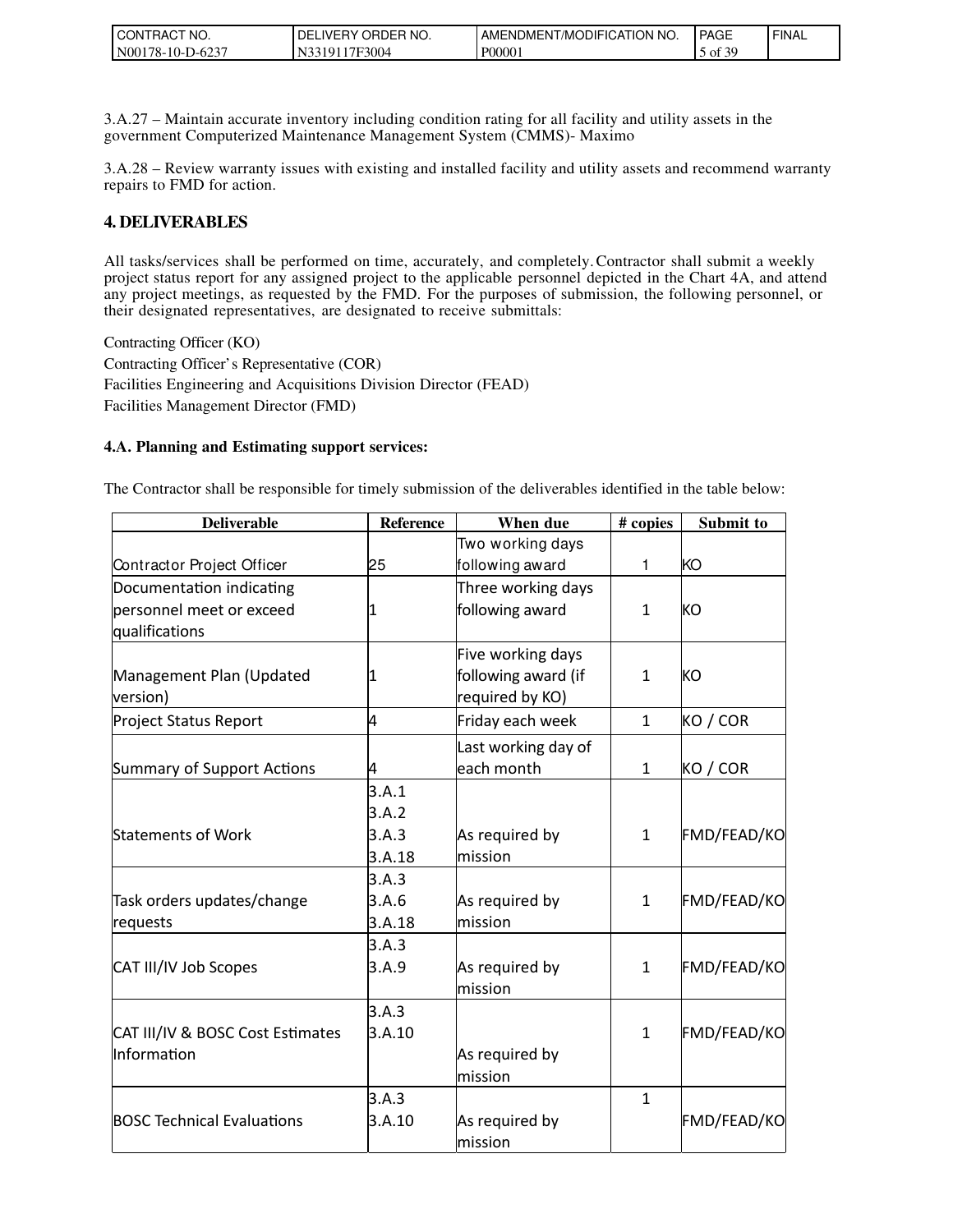| . CONTRACT<br>" NO. | ' ORDER NO.<br>DELI<br>_IVERY ( | AMENDMENT/MODIFICATION<br>'NO. | <b>PAGE</b> | <b>FINAL</b> |
|---------------------|---------------------------------|--------------------------------|-------------|--------------|
| N00178-10-D-6237    | '3319117F3004                   | P00001                         | f30<br>6 of |              |

| <b>BOSC PWS Update(s)</b>      | 3.A.3<br>3.A.10          | As required by<br>mission | 1 | FMD/FEAD/KO |
|--------------------------------|--------------------------|---------------------------|---|-------------|
| Inspection Reports/Punch-lists | 3.A.7<br>3.A.8<br>3.A.25 | As required by<br>mission | 1 | FMD/FEAD/KO |
| Submittal Reviews              | 3.A.16                   | As required by<br>mission | 1 | FMD/FEAD/KO |

### **5. CERTIFICATIONS, LICENSES, PHYSICAL REQUIREMENTS OR OTHER EXPERTISE REQUIRED**

Contractor personnel performing services under each representative area must meet the following requirements and have the following licenses and/or certifications for each respective position:

#### **5.A Planning and Estimating support services (FMD Requirements Branch):**

5.A.1 - Extensive technical and practical knowledge and experience (at least 3 years) as a Customer Liaison (Facility Maintenance Operations), Maintenance Program Manager, Facility Equipment Inventory Manager, Planner/Estimator or Engineering Technician on Construction Projects.

5.A.2 – P&Es shall possess at least a Bachelors of Science/Art degree (or European/Southwest Asian equivalent) that sufficiently prepares the incumbent to manage maintenance operations and communicate effectively with a range of levels within the organization.

5.A.3 - Demonstrated working knowledge of engineering and architecture principles, building construction, construction science or maintenance management.

5.A.4 - Demonstrated ability to perform cost estimates and technical evaluation to compare contactor bids for technical soundness and make recommendations on reasonableness.

5.A.5 - Experience demonstrating a sound understanding of facility and/or utility construction and maintenance concepts, principles and practices applicable to multi-disciplined maintenance, repair and alteration projects.

5.A.6 - Demonstrated knowledge of maintenance practices and methods, and maintenance management skills.

5.A.7 - Ability to write and speak fluent English in order to provide reports and make presentations to Government personnel.

5.A.8 - Demonstrated ability to monitor maintenance, repair and alteration projects to a successful and timely completion with respect to schedule and budget.

5.A.9 - Demonstrated knowledge of Maximo or other similar Computerized Maintenance Management Systems (CMMS).

5.A.10 - Ability to perform strenuous activity while working outdoors in extreme heat or cold, working in confined spaces, climbing and using fall protection equipment. Assigned Contractor personnel must present medical certificate of physical qualification showing that they are physically capable of performing the tasks outlined in the PWS.

5.A.11 - Demonstrated knowledge of safety and occupational health principles, practices, procedures, laws and regulations as they relate to maintenance performance requirements. (Outlined in the EM-385-1-1 and 29 CFR).

5.A.12 - Must successfully pass required security background investigation, see paragraph 11 for complete security requirements.

5.A.13 - The Government will review the resumes based on the task, duties, and qualifications described in Paragraphs 3.A.1 thru 3.A.28 and 5.A.1 thru 5.A.14 of the PWS.

5.A.14 - The Government will provide final approval of qualified candidates following task order award. The Government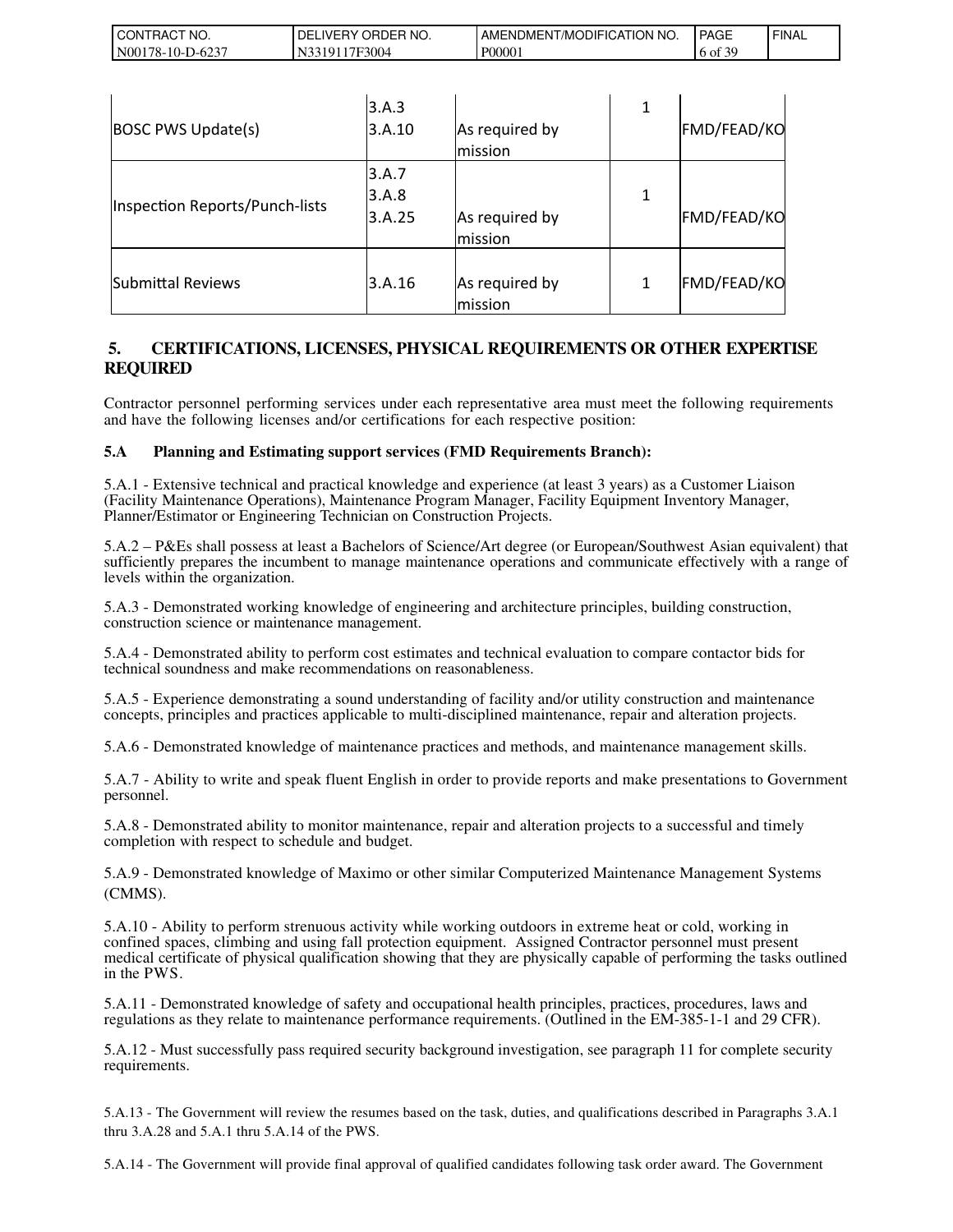| <b>ICONTE</b><br>" NO.<br>ਾਸA∪. | PRDER NO.<br>DF<br>∟IVERY<br><b>ORDEP</b> | <b>FICATION</b><br>NO.<br>'/MODIFI<br>AMENDMEN | <b>PAGE</b>     | ' FINAL |
|---------------------------------|-------------------------------------------|------------------------------------------------|-----------------|---------|
| $-6237$<br>N0017<br>$78-10-D$   | <sup>1</sup> 7F3004<br>13191              | P0000 <sub>1</sub>                             | f 20<br>0t<br>◡ |         |

reserves the right to reject any resume that does not meet the standards described in the PWS.

### **6. PLACE OF PERFORMANCE**

Services will be primarily performed on government facilities but may occasionally be provided off-site depending on program requirements. On-site work will be performed primarily at the government facilities onboard PWD, NSF Deveselu, Romania.

### **7. PERIOD OF PERFORMANCE**

The period of performance onsite at PWD Deveselu, Romania is one calendar year from effective date of contract, as stated in block 3 of the award document (DD-1155), referred to as the base period. Personnel supporting this contract must be in place at PWD Deveselu and ready to perform work upon start of each performance period, as indicated in "Section F – Deliveries or Acceptance." This task order includes two (2) option periods, which may be unilaterally exercised by the Government. The option periods shall not exceed one (1) year in duration. All terms and conditions applicable to the base period shall extend to the option period unless otherwise agreed upon in writing.

### **8. OPERATIONAL HOURS**

The Contractor shall coordinate actual work schedule with the Assistant Public Works Officer (APWO) and the COR. Services delineated in this PWS are expected to be performed by contractor personnel during normal Government work days, unless there is an official United States holiday listed in 8A during the week. The Government's normal business hours at PWD Deveselu, Romania are Monday thru Friday, 0800 – 1700. As support is not normally required during official holidays, the required level of support is reduced by 8 hours for each holiday. As a result, Contractor personnel are not expected to provide support during United States official holidays. Additionally, Romanian national holidays in 8.B are listed for reference. Contract personnel are not expected to provide services during Romanian holidays, but need to be prepared to make allowances for impacts that these dates may have on the ability to successfully complete necessary services. Emergency situations may require immediate response during normally off-duty hours, as directed by the COR and may require temporary adjustments to normal work schedules.

8.A United States official holidays (dates may vary each year):

Columbus Day

Veterans Day Thanksgiving Day Christmas Day New Year's Day Martin Luther King's Birthday Presidents Day Memorial Day Independence Day Labor Day

8.B Romanian official holidays (dates may vary for option years):

[Union of the Romanian Principalities](http://publicholidays.ro/union-of-the-romanian-principalities/) [Orthodox Easter Monday](http://publicholidays.ro/easter/) Labor Day Children's Day [Orthodox Whit Monday](http://publicholidays.ro/pentecost/) [Assumption Day](http://publicholidays.ro/assumption-day/) [Feast of Saint Andrew](http://publicholidays.ro/feast-of-saint-andrew/) [Great Union Day / National Day](http://publicholidays.ro/great-union-day/)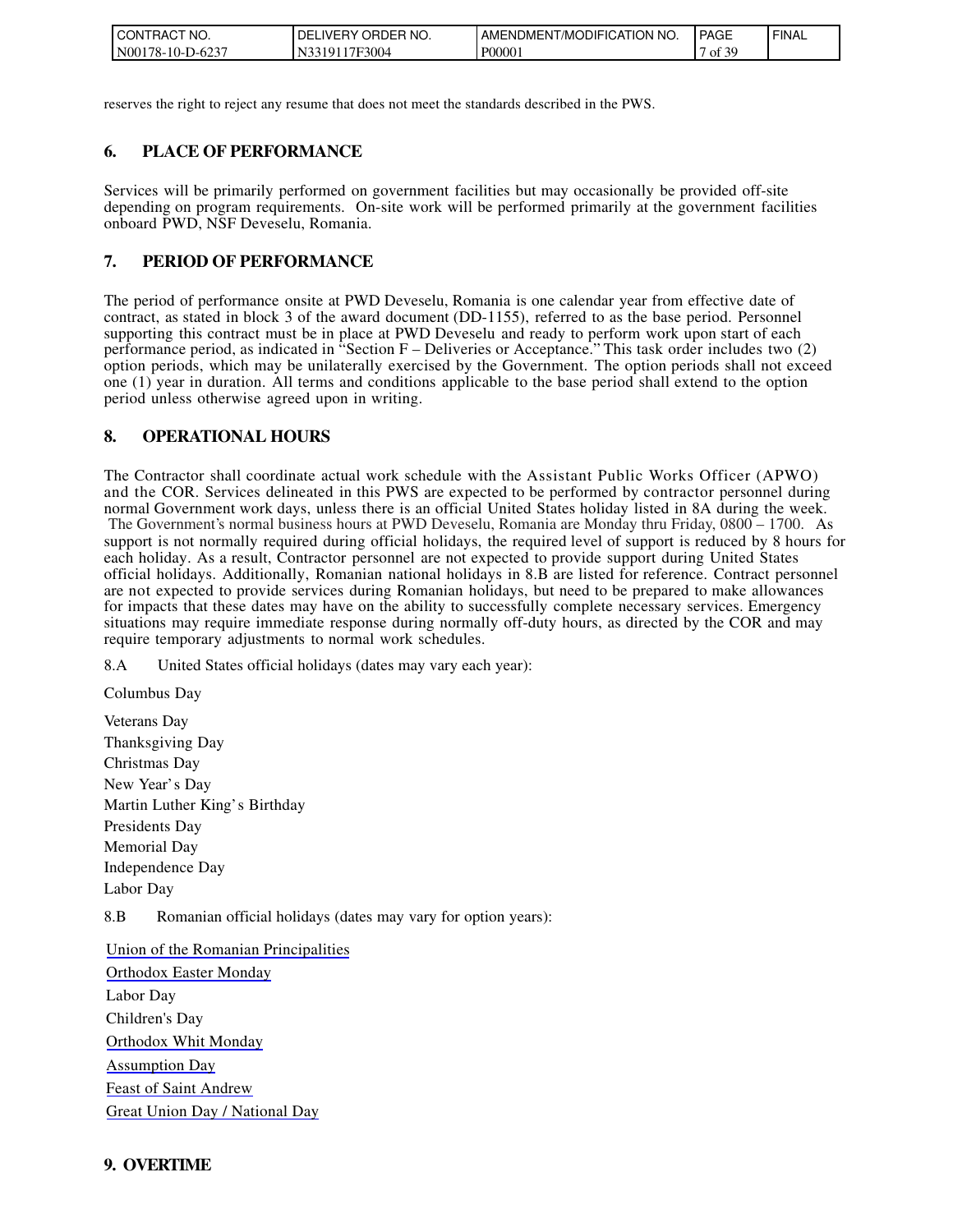| CT NO.<br><b>ICONT</b><br>'TRAC . | ORDER NO.<br>' DE.<br>∟IVERY I | <b>ATION</b><br>NO.<br><b>I AMENDMENT/MODIFICAT</b> | <b>PAGE</b>  | <b>FINAL</b> |
|-----------------------------------|--------------------------------|-----------------------------------------------------|--------------|--------------|
| N00178-10-D-6237                  | '7F3004<br>N33<br>. 1 Q 1      | P00001                                              | ۹۵ ع<br>8 of |              |

There is no overtime required for this effort.

### **10. PAYMENT FOR UNAUTHORIZED WORK**

No payments will be made for any unauthorized supplies and/or services or for any unauthorized changes to the work specified herein. This includes any services performed by the Contractor of their own volition or at the request of an individual other than the COR or Contracting Officer. All changes to the specifications, terms, and conditions under this task order require a modification to the task order executed by the Contracting Officer.

### **11. SECURITY REGULATIONS AND REQUIREMENTS**

11.1 Work under this task order is UNCLASSIFIED. The Contractor shall comply with all applicable Department of Defense (DoD) security regulations and procedures during the performance of this task order. The Contractor shall not disclose and must safeguard procurement sensitive information, computer systems and data, privacy act data, and Government personnel work products that are obtained or generated in the performance of this task order. If necessary, the Contractor will be required to provide clearances for personnel requiring access to Government computers and workstations.

11.2 If required, within ten (10) days after award, the Contractor shall provide a list identifying the Contractor staff including: FIRST NAME, LAST NAME, MIDDLE INITIAL, NICKNAME, COUNTRY OF CITIZENSHIP, and JOB TITLE. This information will be used for obtaining and issuing Common Access Cards (CAC) or alt-token cards.

11.3 For U.S. citizens, a **COMPLETED AND FINAL** National Agency Checks with Inquiries (NACI) and FBI Fingerprint (submit via a SF-85P) **ARE REQUIRED** for access to computer network based project files and emails. NO EXCEPTIONS currently allowed.

11.4 Non-U.S. citizens **ARE REQUIRED** to undergo background security checks, subject to host nation or contractor's country security requirements for access to computer network based project files and emails. NO EXCEPTIONS currently allowed. The Government agency or firm to perform the background security check will depend on the contractor's country of residence.

11.5 - Use of Drugs is Prohibited at any time while performing duties on or off base; and will NOT be tolerated. Violation of this requirement may result in immediate removal of personnel from the installation and/or termination of this contract.

11.6 For the safety and security of contractor personnel, the Government may require contractor personnel to complete safety or security-related training (e.g. Anti-terrorism) or register in Navy systems (e.g. Navy Family Accountability and Assessment System (NFAAS) to account for personnel and their families during widespread natural or manmade disasters). There is no cost to the Contractor for such training. The Contractor accepts that this is for the contractor employees' preventive safety and security measures only and the information contained therein will not be disclosed except in emergency situations.

11.7 The Contractor shall not discuss U.S. Government business outside of official forums. Violation of this policy may result in immediate removal of personnel from the installation and/or termination of this contract.

# **12. REIMBURSABLE EXPENSES (TRAVEL, CONFERENCE, TRAINING, EQUIPMENT OR MATERIALS, ETC.)**

12.1 Travel is not required in the normal completion of duties.

12.2 The cost and means of local travel is the responsibility of the Contractor. The Government is not required to provide transportation to any Contractor employee.

### **13. TASK ORDER TYPE**

This will be a Firm Fixed-Price contract.

# **14. ADMINISTRATIVE CONSIDERATIONS**

Correspondence: To promote timely and effective administration, correspondence shall be subject to the following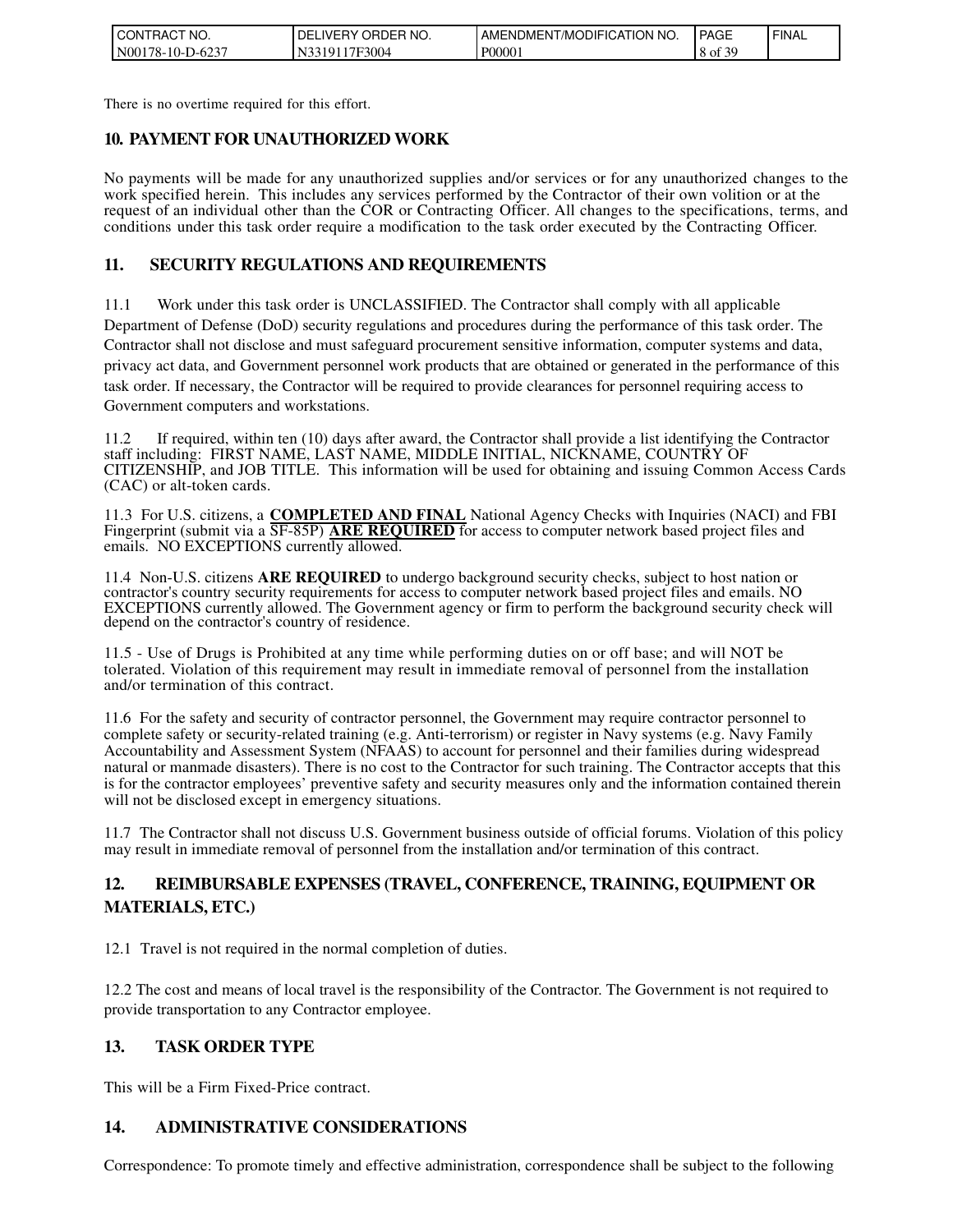| TRACT NO.<br><b>ICONT</b> | ' ORDER NO.<br><b>IVERY</b><br>DE | AMENDMENT/MODIFICATION NO. | <b>PAGE</b>     | ' FINAL |
|---------------------------|-----------------------------------|----------------------------|-----------------|---------|
| N00178-10-D-6237          | 17F3004<br>$310^{\circ}$          | P00001                     | f 20<br>$90t$ . |         |

#### procedures:

- · Technical correspondence (where technical issues relating to compliance with the requirements herein) shall be addressed to the COR.
- All other correspondence (that which proposes or otherwise involves waivers, deviations or modifications to the requirements, terms or conditions of this SOW) shall be addressed to the Contracting Officer

### **15. NON-PERSONAL SERVICES STATEMENT**

Contractor personnel performing services under this order will be controlled, directed, and supervised at all times by management personnel of the Contractor. Contractor management will ensure that their personnel properly comply with the performance work standards outlined in the statement of work. Contractor personnel will perform their duties independent of, and without the supervision of, any Government official or other Defense Contractor. The tasks, duties, and responsibilities set forth in the task order may not be interpreted or implemented in any manner that results in any Contractor employee creating or modifying Federal policy, obligating the appropriated funds of the United States Government, overseeing the work of Federal employees, providing direct personal services to any Federal employee, or otherwise violating the prohibitions set forth in Parts 7.5 and 37.1 of the Federal Acquisition Regulation (FAR). The Government will control access to the facility and will perform the inspection and acceptance of the completed work.

### **16. CONTRACTOR INTERFACE**

The Contractor and/or his Subcontractors may be required as part of the performance of this effort to work with other Contractors working for the Government. Such other Contractors shall not direct this Contractor or this Contractor's Subcontractors in any manner. Also, this Contractor and/or its Subcontractors shall not direct the work of such other Contractors in any manner, unless the actions of any other personnel pose immediate danger to life or health of personnel.

### **17. DISCLOSURE OF INFORMATION**

Information made available to the Contractor by the Government for the performance or administration of this effort shall be used only for those purposes and shall not be used in any other way without the written agreement of the Contracting Officer. The Contractor agrees to assume responsibility for protecting the confidentiality of Government records and other records disclosed or made available to the Contractor in connection with the performance of this contract, which is not public information. Each Contractor or employee of the Contractor to whom information may be made available or disclosed shall be notified in writing by the Contractor that such information may be disclosed only for a purpose and to the extent authorized herein.

#### **18. ACCESS TO PROPRIETARY DATA**

Performance of this effort may require the Contractor to access and use data and information proprietary to a Government agency or Government Contractor which is of such a nature that its dissemination or use, other than in performance of this effort, would be adverse to the interests of the Government and/or others. Contractor and/or Contractor personnel shall not divulge or release data or information developed or obtained in performance of this effort except to authorized Government personnel or upon written approval of the Contracting Officer. The Contractor shall not use, disclose, or reproduce proprietary data that bears a restrictive legend, other than as required in the performance of this effort. Nothing herein shall preclude the use of any data independently acquired by the Contractor without such limitations or prohibit an agreement at no cost to the Government between the Contractor and the data owner which provides greater rights to the Contractor.

### **19. QUALITY ASSURANCE**

The Government designated point of contact in paragraph 24 will review, for completeness, preliminary or draft documentation that the Contractor submits, and may return it to the Contractor for correction. Absence of any comments by the designated point of contact will not relieve the Contractor of the responsibility for complying with the requirements of this work statement. Final approval and acceptance of documentation required herein shall be by written approval and acceptance by the designated point of contact. The Contractor shall not construe any letter of acknowledgment of receipt material as a waiver of review, or as an acknowledgment that the material is in conformance with this work statement. Any approval given during preparation of the documentation, or approval for shipment shall not guarantee the final acceptance of the completed documentation.

### **20. GOVERNMENT FURNISHED PROPERTY/INFORMATION**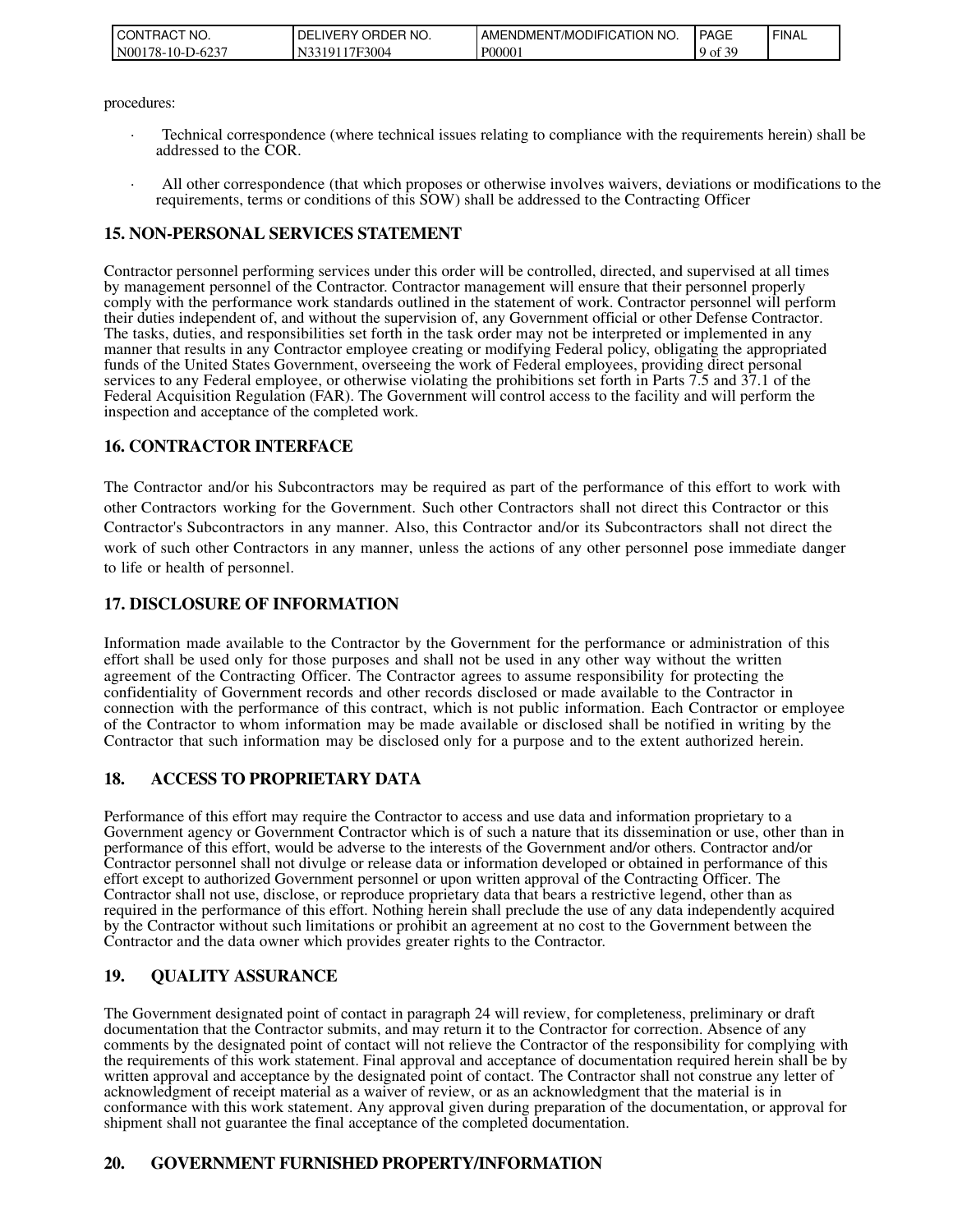| CONTRACT NO.     | ' ORDER NO.<br>DELIVERY O | I AMENDMENT/MODIFICATION NO. | <b>I PAGE</b>        | ' FINAL |
|------------------|---------------------------|------------------------------|----------------------|---------|
| N00178-10-D-6237 | N3319117F3004             | P00001                       | f 20<br>$10$ of $3'$ |         |

20.1 The Government shall provide introductions to Contractor personnel of all key Government representatives along with a briefing on their roles and functions in the organization, initial familiarization/orientation of task requirements, and any required hardware and software manuals or other documentation. Published guidance will be provided by the Government as needed, including but not limited to a variety of Federal, Department of Defense, Department of Navy, or Naval Facilities Engineering Command publications, manuals, directives, standards, policies, and procedures.

The Government will provide safety vests and hard hats. All other Personal Protective and Safety Equipment shall be provided by the Contractor. The Government will provide furnished administrative working space for Contractor personnel located onsite at PWD Deveselu, Romania. Report generation and tracking through the use of Government databases are necessary functions for the services provided in this PWS, therefore the Government will furnish computer assets to for these functions.

### **21. OTHER TERMS AND CONDITIONS**

Individuals assigned as Contractor personnel will not serve on Technical Evaluation Boards, Price Evaluation Boards or Source Selection Boards as a voting or advisory member without first receiving approval for the use of advisory and assistance services by the NAVFAC Acquisition proponent in accordance with NFAS 37.203. In addition, these individuals will not be assigned as a Contracting Officer's Authorized Representative.

# **22. IMMIGRATION AND VISA REQUIREMENTS**

22.1 The Contractor is required to complete all necessary paperwork and obtain required host nation sponsorship and all required visas to as well as follow all Romanian immigration regulations to work in Romania at their own expense.

22.2 Upon arrival in country the Contractor shall take the following to the Base Access Control Office (BACO):Copy of Contract, Copy of Passport, a letter from the supported command explaining stating they are on contract, and a waiver letter from the company stating PWD Deveselu is not responsible for the contracted personnel.

22.3 BACO will issue required correspondence authorizing entry to PWD Deveselu.

# **23. HOUSING AND TRANSPORTATION**

The contractor is responsible for all lodging, meals, commuting costs, and incidental costs for their personnel while they are at PWD Deveselu. The contractor is also responsible for all relocation related costs for their personnel. The Government will not provide housing, meals or transportation for personnel's commute to and from work.

### **24. GOVERNMENT CONTRACTING OFFICER'S REPRESENTATIVE (COR)**

The Government Project Officer will provide general instructions to Contractor POC in Paragraph 25 on limitations and deadlines, and is responsible for administration of the task order in compliance with the contract to include inspection and acceptance of deliverables.

Robert E. Blake Contracting Officer Representative (COR) U.S. Naval Support Facility Deveselu, Romania DSN: 324-770-0078 Comm: +40 2567 700-078 Cell: +40-799-667-815 Robert.Blake@eu.navy.mil

# **25. CONTRACTOR PROJECT OFFICER**

The Contractor will provide the Government project officer a single point of contact as the designated individual to receive direction from the Government. This individual will be responsible for directing the Contractor personnel. Should a Contractor Project Officer change anytime during the term of this task order contract, the contractor shall notify the Contracting Officer (KO) and the Contracting Officer's Representative (COR) of such change.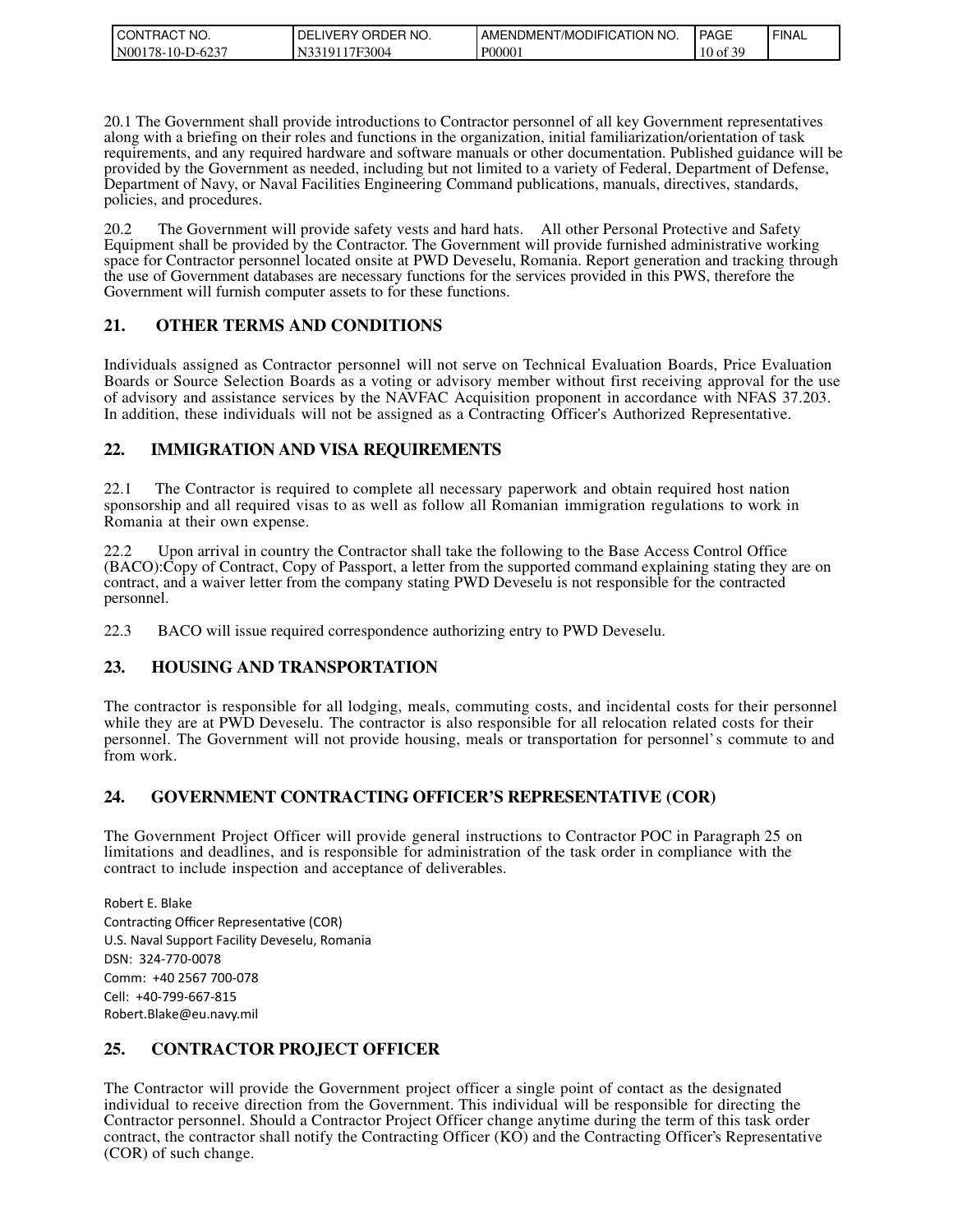| I CONTRACT NO.    | ORDER NO.<br><b>DELIVERY</b> | <b>I AMENDMENT/MODIFICATION I</b><br>' NO. | <b>PAGE</b>               | <b>FINAL</b> |
|-------------------|------------------------------|--------------------------------------------|---------------------------|--------------|
| IN00178-10-D-6237 | N3319117F3004                | P00001                                     | $\pm$ of $\overline{z}$ . |              |

### **26. POST AWARD CONFERENCE**

Consistent with Section H of basic contract, the Government will coordinate a Post Award meeting soon after task order award to ensure that all parties understand the terms and conditions of this task order. The Contractor, Contracting Officer's Representative (COR), and the Administrative Contract Specialist are required to attend. The meeting will be held via telephone conference at the earliest convenience.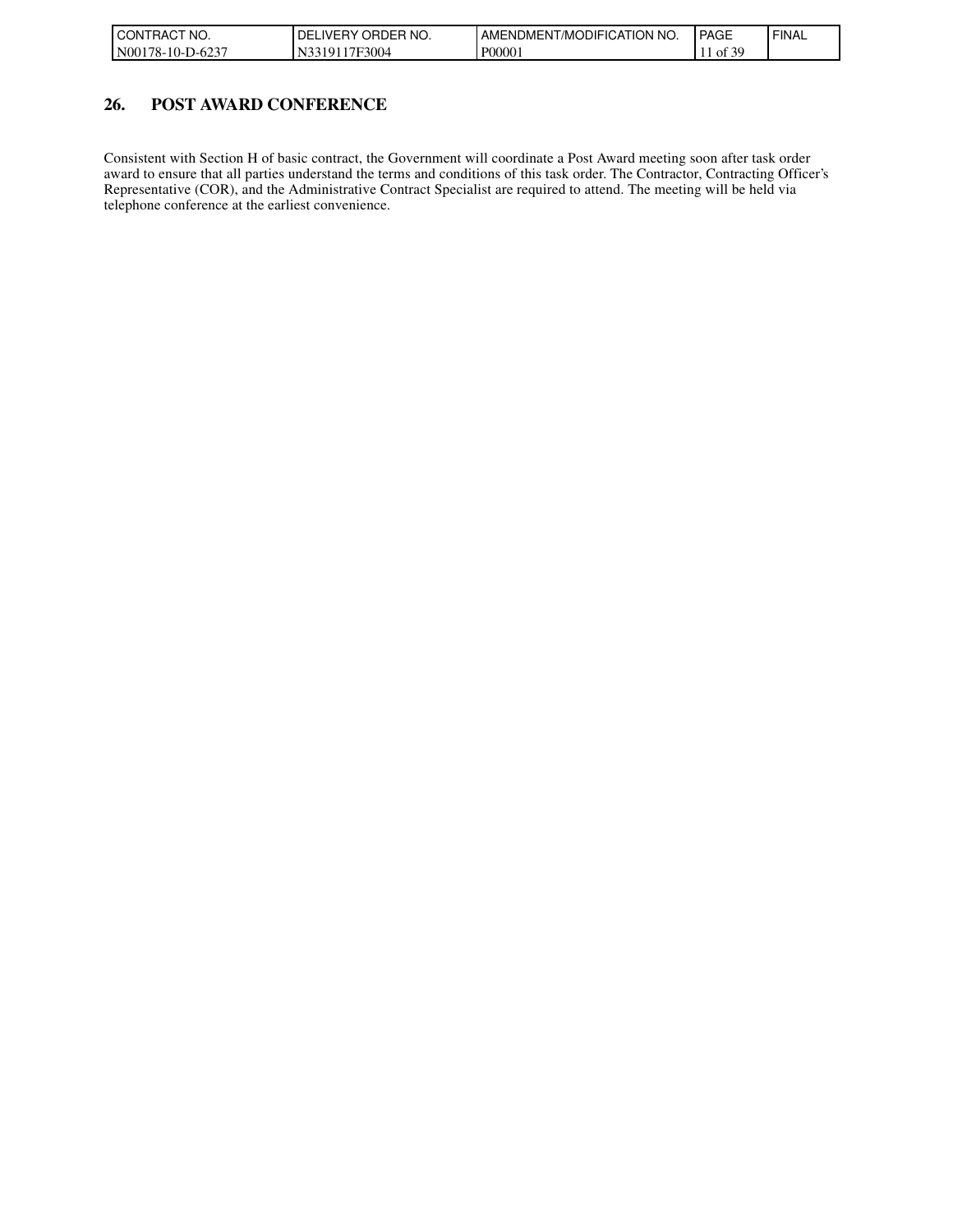| l CON<br>'NO.<br>`RAC.                | NO.<br>ואנ<br>RDER.<br>$V$ $\vdash$ $\vdash$ | 'N NO.<br>TION<br>ODIFICA<br>AMENL<br>JMENT″<br>/M | <b>PAGE</b>                                        | <b>FINAL</b> |
|---------------------------------------|----------------------------------------------|----------------------------------------------------|----------------------------------------------------|--------------|
| N00<br>$\sqrt{2}$<br>78-10-L<br>$-62$ | <sup>7</sup> F3004                           | P00001                                             | . 30<br>$\sim$<br>$'$ of $\circ$<br>$\overline{ }$ |              |

# **SECTION D PACKAGING AND MARKING**

All Deliverables shall be packaged and marked IAW Best Commercial Practice.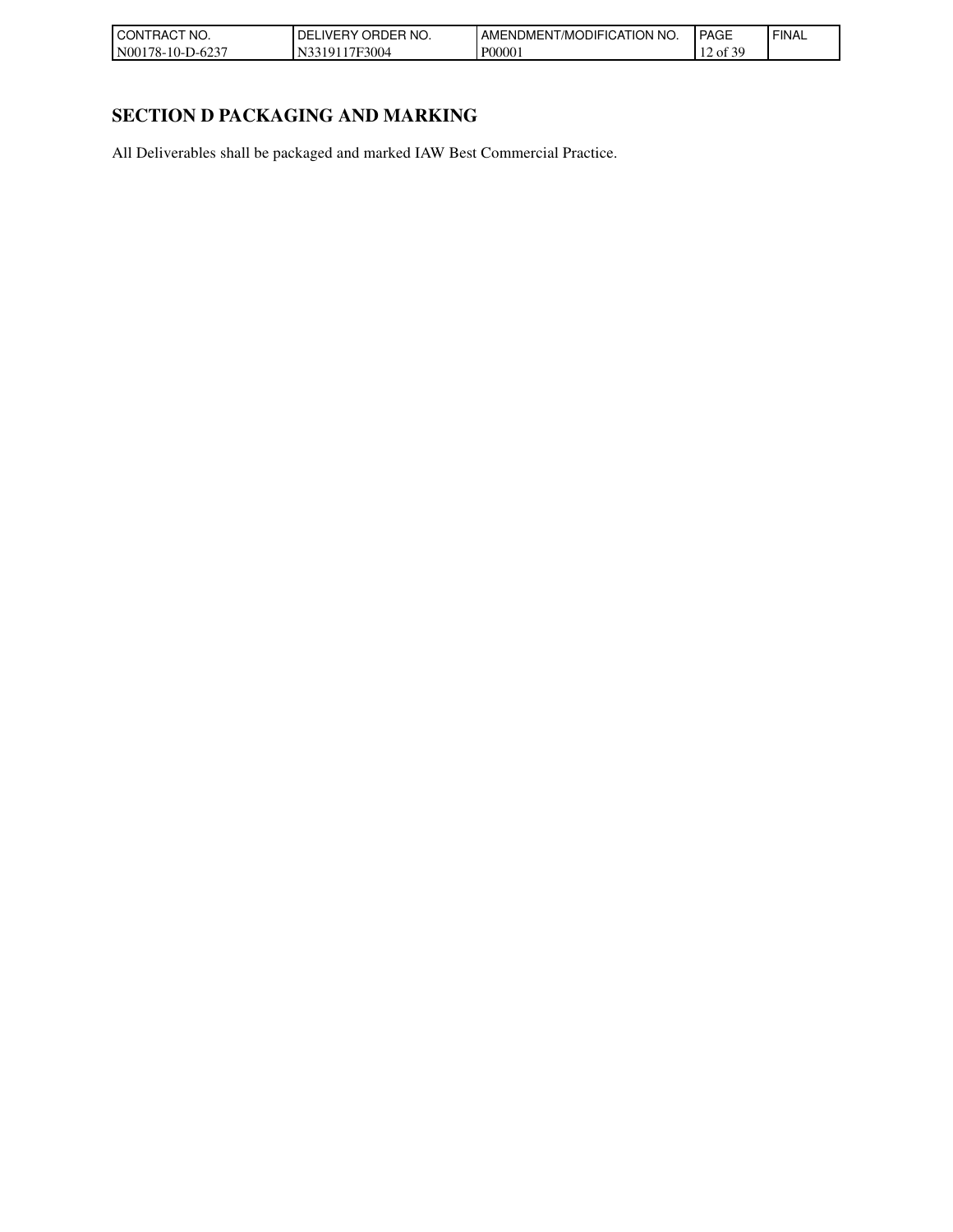| 'NO.<br>CONTRAC <sup>-</sup>                     | ORDER NO.<br>DE<br>. IVERY. | $'$ NO.<br>TION<br>ODIFICA<br>/MC<br>AMENDMENT/ | <b>PAGE</b>               | <b>FINAL</b> |
|--------------------------------------------------|-----------------------------|-------------------------------------------------|---------------------------|--------------|
| $\sim$<br>N00 <sub>1</sub><br>. 78-10-1<br>$-62$ | 7F3004<br>۱O<br>-Ni         | P00001                                          | 30<br>$\sim$<br>` OI<br>◡ |              |

# **SECTION E INSPECTION AND ACCEPTANCE**

FAR Clause 52.246-4 INSPECTION OF SERVICES - FIXED PRICE applies.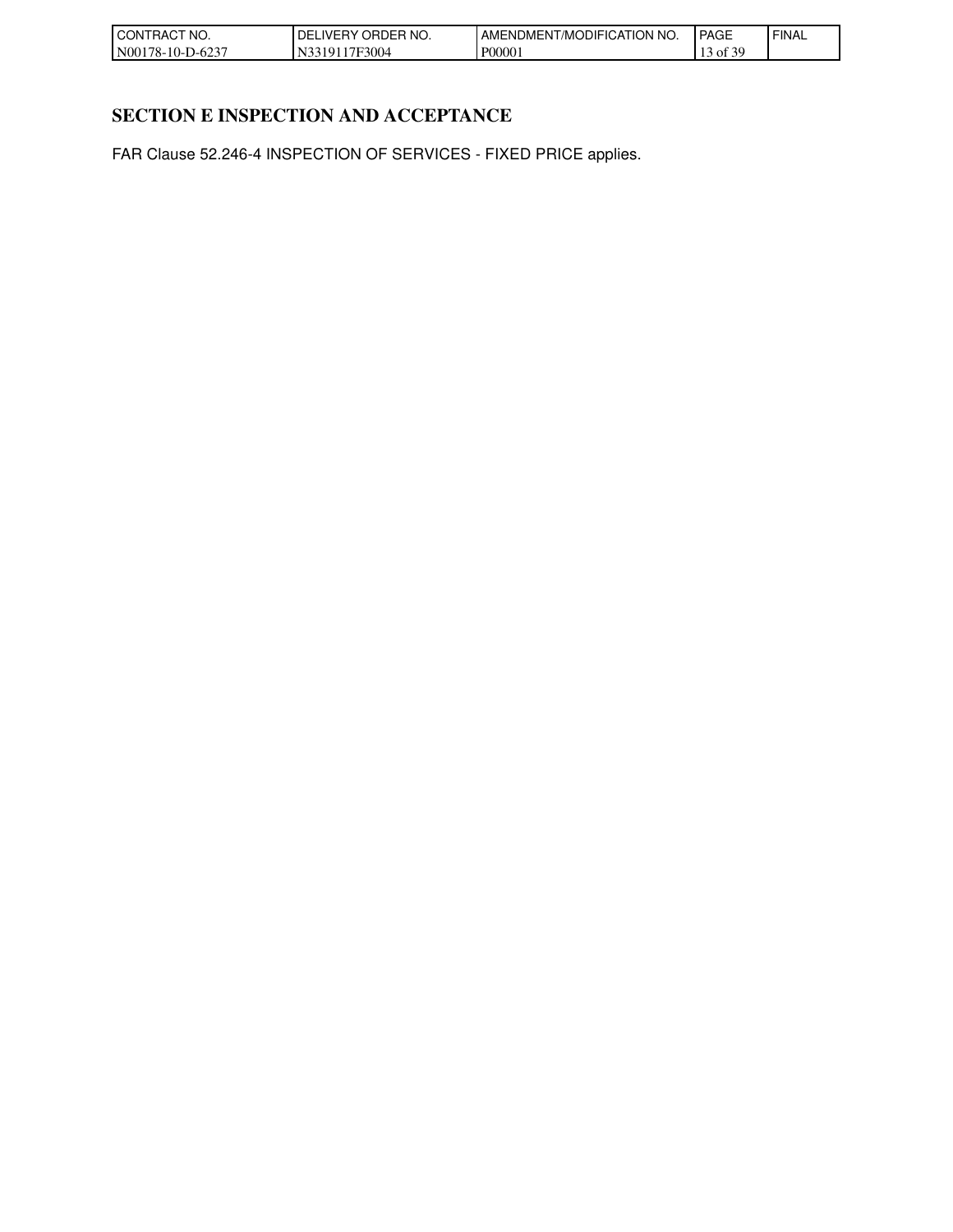| ' CONTRACT NO.   | ORDER NO.<br>_IVERY '<br>DELI | AMENDMENT/MODIFICATION  <br>NO. | <b>PAGE</b>                 | ' FINAL |
|------------------|-------------------------------|---------------------------------|-----------------------------|---------|
| N00178-10-D-6237 | 17F3004<br>33191              | P00001                          | f 30<br>$\cdot$ of 3.<br>14 |         |

### **SECTION F DELIVERABLES OR PERFORMANCE**

The periods of performance for the following Items are as follows:

| -8001 | 9/15/2017 - 9/14/2018 |
|-------|-----------------------|
| 8002  | 9/15/2018 - 9/14/2019 |

CLIN - DELIVERIES OR PERFORMANCE

The periods of performance for the following Items are as follows:

| 8001 | 9/15/2017 - 9/14/2018 |
|------|-----------------------|
| 8002 | 9/15/2018 - 9/14/2019 |

The periods of performance for the following Option Items are as follows:

8003 9/15/2019 - 9/14/2020

Services to be performed hereunder will be provided at NSF Deveselu, Romania.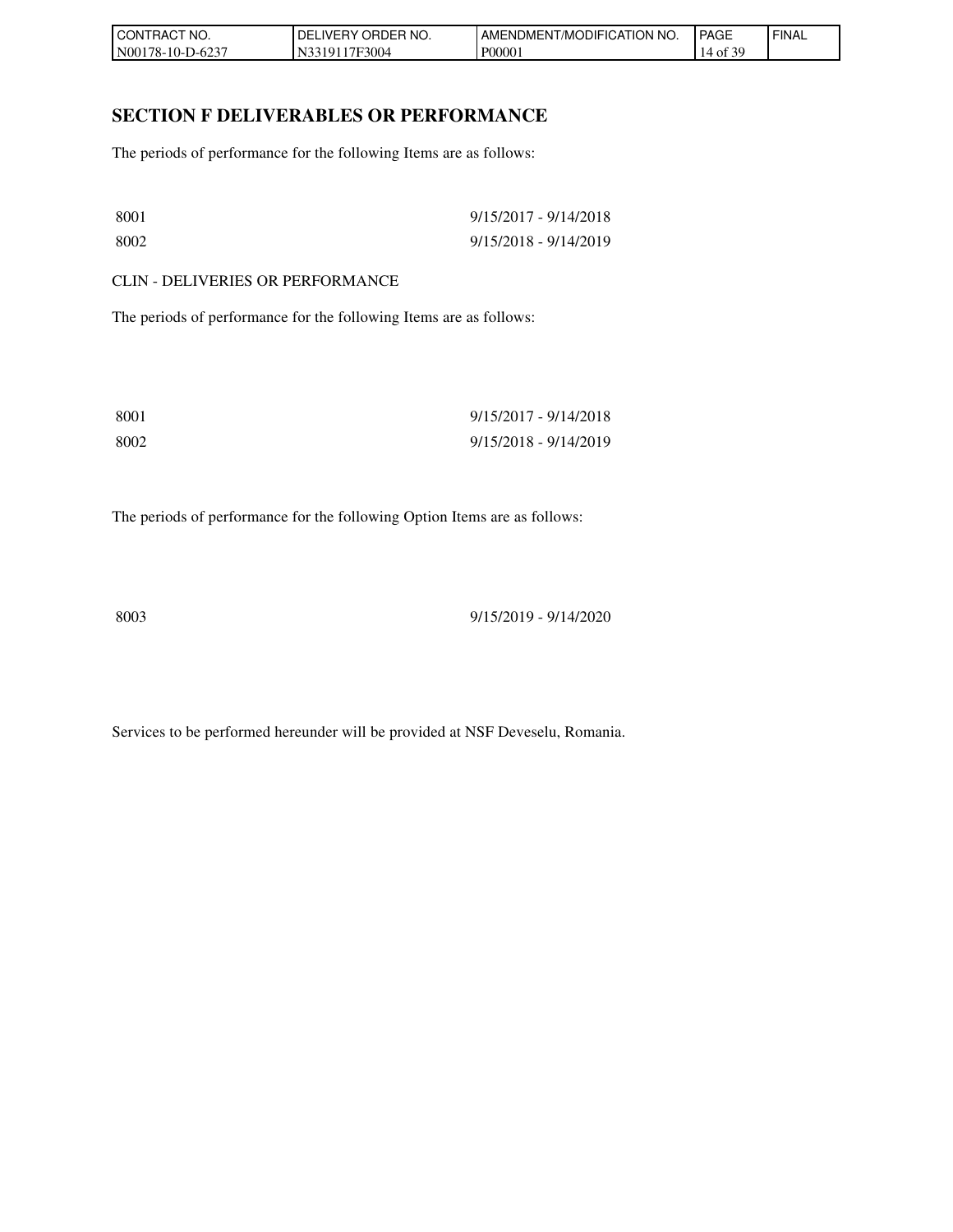| 'NO.<br>⊥RACT.<br>CON1       | `ER NO.<br>ORDEP<br>'DEL.<br>LIVERY. | <b>ICATION</b><br>' NO.<br>$\cdot$ MODIFIC<br>AMENDMEN I | <b>PAGE</b>                                   | <b>FINAL</b> |
|------------------------------|--------------------------------------|----------------------------------------------------------|-----------------------------------------------|--------------|
| N001<br>78-10-E<br>$11-62$ . | '7F3004<br>3101                      | P0000                                                    | c oc<br>ΟĪ<br>ن 1<br>$\overline{\phantom{a}}$ |              |

# **SECTION G CONTRACT ADMINISTRATION DATA**

(1) Contract administering office for this task order is NAVFAC EURAFSWA, Naples, Italy. Government points of contact shall be provided upon contract award.

(2) The Government intends to use Wide Area Work Flow (WAWF) for invoice processing. WAWF invoice procedures shall be provided upon contract award.

(3) Public Works Department (PWD) located in Develesu, Romania, Contracting Officer's Representative (COR) for this award is: Robert E. Blake, or designated successor Phone: +40 2567 700-078 E-Mail: [Robert.Blake@eu.navy.mil](mailto:Robert.Blake@eu.navy.mil)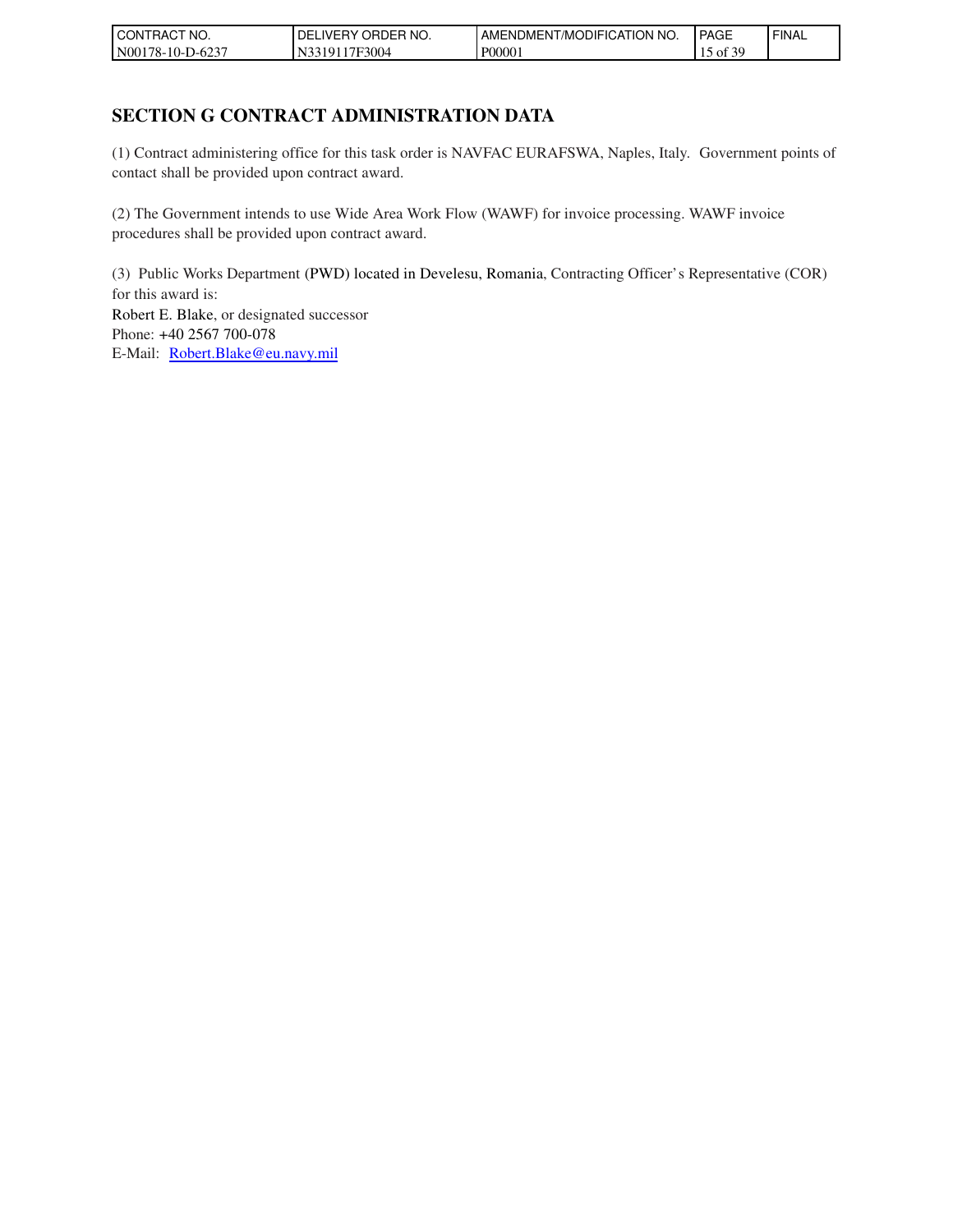| . RACT<br>'NO.<br>CONT | ' ORDER NO.<br>DELI<br>IVERY. | AMENDMENT/MODIFICATION<br>NO. | <b>PAGE</b>  | ' FINAL |
|------------------------|-------------------------------|-------------------------------|--------------|---------|
| N00178-10-D-6237       | 17F3004<br>3191               | P00001                        | $16$ of $3'$ |         |

# **SECTION H SPECIAL CONTRACT REQUIREMENTS**

**1.0 Logistical Support will be provided to the service provider in the form of access to the Navy Exchange.**

#### **2.0. Contractor and Contract Employee Requirements:**

#### **2.1.1. Contract employees shall answer the phone as follows:**

(Name) / (Name of Contractor) Support Contractor

#### **2.1.2. All Contractor documents shall include the following:**

(Name)

Planning and Estimator

(Company Name)

Support Contractor for PWD Deveselu

#### **2.1.3. Emails shall include the following:**

(Name)

Planning and Estimator

(Company Name)

Support Contractor for PWD Deveselu

#### **2.1.4. Cubicles/workstation shall exhibit the following:**

(Name)

Planning and Estimator

(Contractor Name) / Contractor Support

#### **2.1.5 Hard Hats shall be NAVFAC issued Hard Hats and include the following:**

(Company Name)

Support Contractor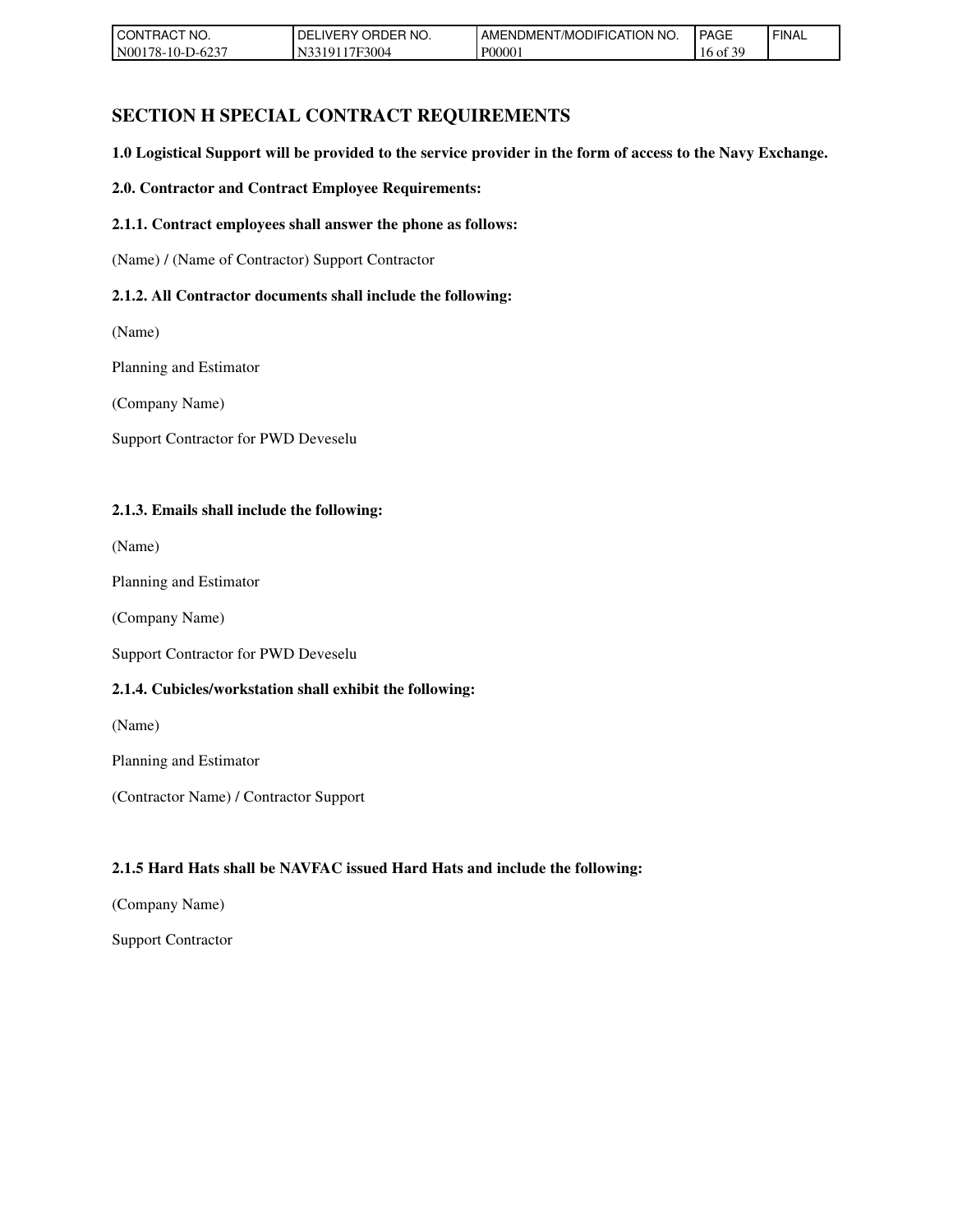| I CON <sup>-</sup><br>TRACT NO. | ORDER NO.<br>DEL<br>LIVERY ' | <b>LAMENDMENT/MODIFICATION I</b><br>'NO. | <b>PAGE</b>                     | ' FINAL |
|---------------------------------|------------------------------|------------------------------------------|---------------------------------|---------|
| N00178-10-D-6237                | 17F3004<br>33191             | P00001                                   | f 30<br>. .<br>$\sim$ 01 $\sim$ |         |

### **SECTION I CONTRACT CLAUSES**

**IN ADDITION TO THE PROVISIONS AND CLAUSES INCORPORATED IN THE BASIC MAC CONTRACT, THE FOLLOWING APPLY:**

**PROVISIONS / CLAUSES BY REFERENCE:**

**FAR 52.204-10 – REPORTING EXECUTIVE COMPENSATION AND FIRST-TIER SUBCONTRACT AWARDS (JUL 2010) FAR 52.214-34 - SUBMISSION OF OFFERS IN THE ENGLISH LANGUAGE (APR 1991) FAR 52.228-3 – WORKERS COMPENSATION INSURANCE (DEFENSE BASE ACT). (APR 1984) FAR 52.228-4 - WORKERS COMPENSATION AND WAR-HAZARD INSURANCE OVERSEAS (apr 1984) FAR 52.229-6 - TAXES - FOREIGN FIXED-PRICE CONTRACTS (JUN 2003) FAR 52.237-1 - SITE VISIT (APR 1984) FAR 52.237-2 - PROTECTION OF GOVERNMENT BUILDINGS, EQUIPMENT, AND VEGETATION (APR 1984) FAR 52.246-4 - INSPECTION OF SERVICES-FIXED PRICE (AUG 1996) FAR 52.252-2 CLAUSES INCORPORATED BY REFERENCE (FEB 1998) DFARS 252.204-7000 DISCLOSURE OF INFORMATION (AUG 2013) DFARS 252.204-7003 CONTROL OF GOVERNMENT PERSONNEL WORK PRODUCT (apr 1992) DFARS 252.229-7000 - INVOICES EXCLUSIVE OF TAXES OR DUTIES (JUN 1997) DFARS 252.229-7001 - TAX RELIEF (JUN 1997) DFARS 252.232-7008 - ASSIGNMENT OF CLAIMS (OVERSEAS) (JUNE 1997) DFARS 252.233-7001 - CHOICE OF LAW (OVERSEAS) (JUNE 1997)** 

**DFARS 252.232-7006 - wide area work flow payment instructions (may 2013)**

#### **PROVISIONS/CLAUSES BY FULL TEXT**

#### **Preventing Personal Conflicts of Interest (Dec 2011)**

**(a)** *Definitions.* **As used in this clause--**

**"Acquisition function closely associated with inherently governmental functions" means supporting or providing advice or recommendations with regard to the following activities of a Federal agency:**

**(1) Planning acquisitions.**

**(2) Determining what supplies or services are to be acquired by the Government, including developing statements of work.**

**(3) Developing or approving any contractual documents, to include documents defining requirements,**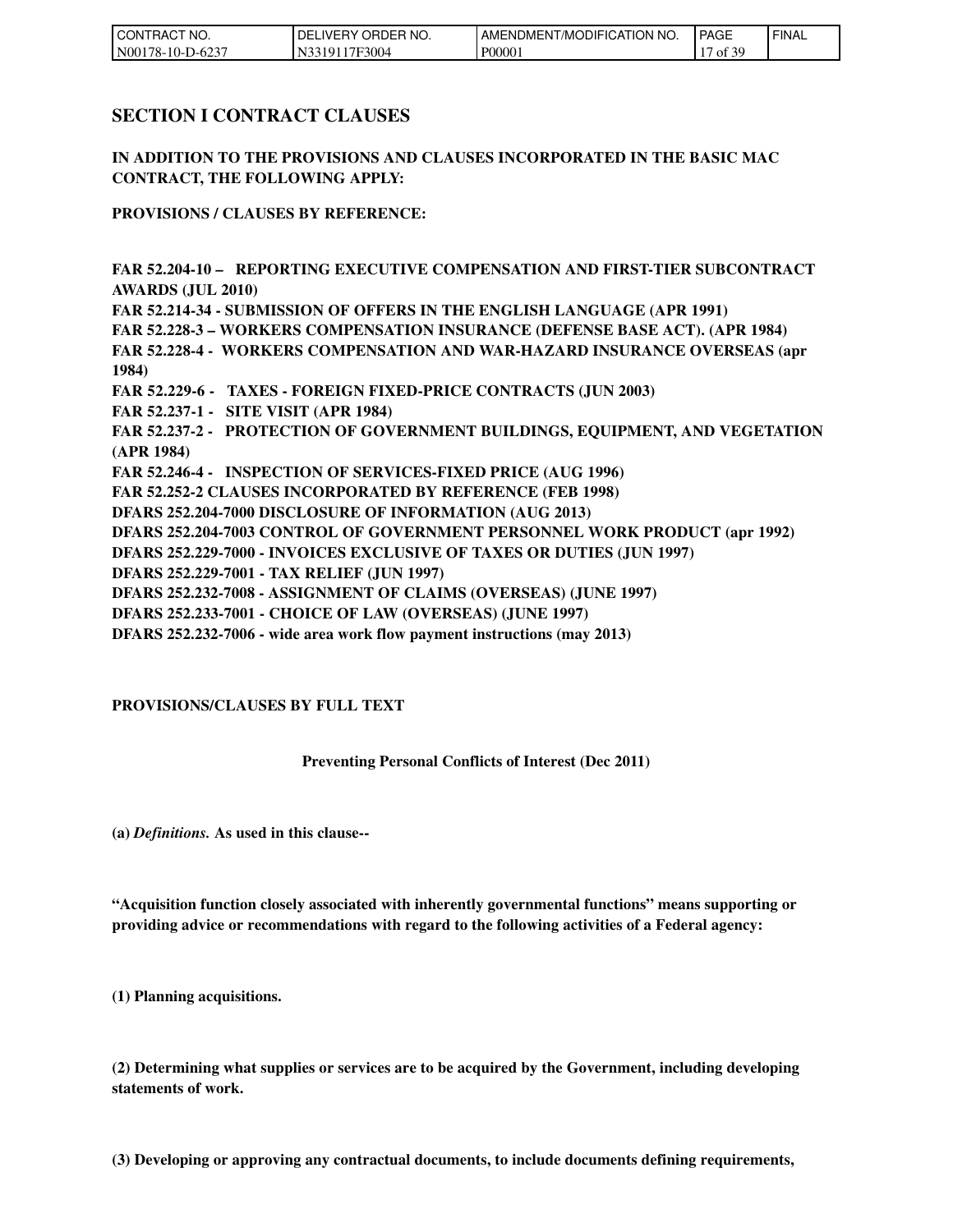| <b>I</b> CONT<br>CT NO.<br>™RA∪. | ORDER NO.<br>DEI<br>_IVERY_ | <b>AMENDMENT/MODIFICATION</b><br>NO. | <b>PAGE</b>            | ' FINAL |
|----------------------------------|-----------------------------|--------------------------------------|------------------------|---------|
| 178-10-D-6237<br>$N001$ .        | `7F3004                     | P00001                               | f 30<br>10<br>18 of 3' |         |

**incentive plans, and evaluation criteria.**

**(4) Evaluating contract proposals.**

**(5) Awarding Government contracts.**

**(6) Administering contracts (including ordering changes or giving technical direction in contract performance or contract quantities, evaluating contractor performance, and accepting or rejecting contractor products or services).**

**(7) Terminating contracts.**

**(8) Determining whether contract costs are reasonable, allocable, and allowable.**

**"Covered employee" means an individual who performs an acquisition function closely associated with inherently governmental functions and is—**

**(1) An employee of the contractor; or**

**(2) A subcontractor that is a self-employed individual treated as a covered employee of the contractor because there is no employer to whom such an individual could submit the required disclosures.**

**"Non-public information" means any Government or third-party information that—**

**(1) Is exempt from disclosure under the Freedom of Information Act (5 U.S.C. 552) or otherwise protected from disclosure by statute, Executive order, or regulation; or**

**(2) Has not been disseminated to the general public and the Government has not yet determined whether the information can or will be made available to the public.**

**"Personal conflict of interest" means a situation in which a covered employee has a financial interest, personal activity, or relationship that could impair the employee's ability to act impartially and in the best interest of the Government when performing under the contract. (A de minimis interest that would not**

**"impair the employee's ability to act impartially and in the best interest of the Government" is not covered under this definition.)**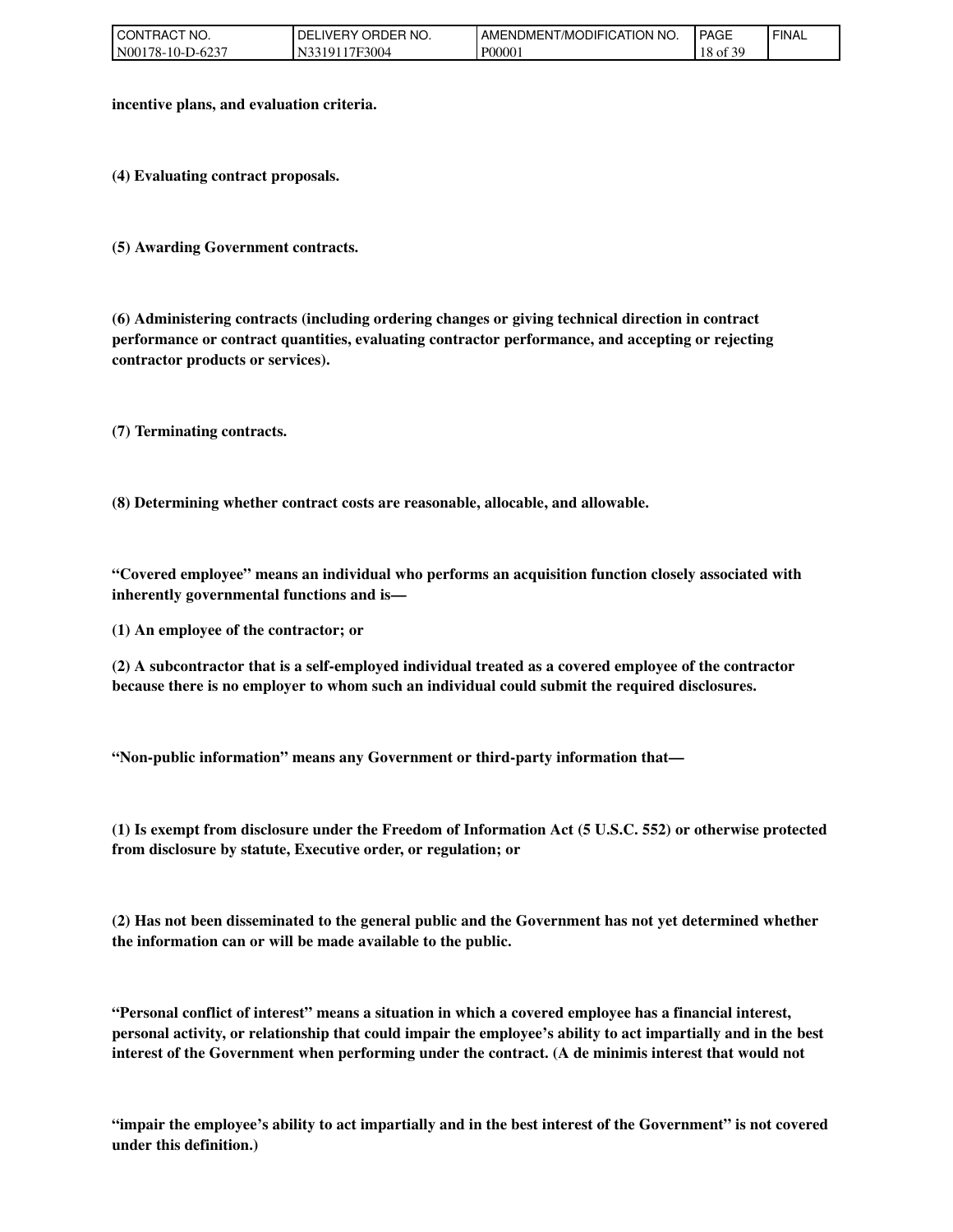| CT NO.<br>TRAC.<br>CON1       | ORDER<br>NO.<br>- I DEL.<br>.IVERY | ENDMENT/MODIFICATION NO.<br>AME. | <b>PAGE</b>          | ' FINAL |
|-------------------------------|------------------------------------|----------------------------------|----------------------|---------|
| N0017<br>78-10-L<br>$10-62$ . | 17F3004<br>101<br>'N.              | P0000 <sub>1</sub>               | coo<br>10<br>ΟÌ<br>ຼ |         |

**(1) Among the sources of personal conflicts of interest are—**

**(i) Financial interests of the covered employee, of close family members, or of other members of the covered employee's household;**

**(ii) Other employment or financial relationships (including seeking or negotiating for prospective employment or business); and**

**(iii) Gifts, including travel.**

**(2) For example, financial interests referred to in paragraph (1) of this definition may arise from—**

**(i) Compensation, including wages, salaries, commissions, professional fees, or fees for business referrals;**

**(ii) Consulting relationships (including commercial and professional consulting and service arrangements, scientific and technical advisory board memberships, or serving as an expert witness in litigation);**

**(iii) Services provided in exchange for honorariums or travel expense reimbursements;**

**(iv) Research funding or other forms of research support;**

**(v) Investment in the form of stock or bond ownership or partnership interest (excluding diversified mutual fund investments);**

**(vi) Real estate investments;**

**(vii) Patents, copyrights, and other intellectual property interests; or**

**(viii) Business ownership and investment interests.**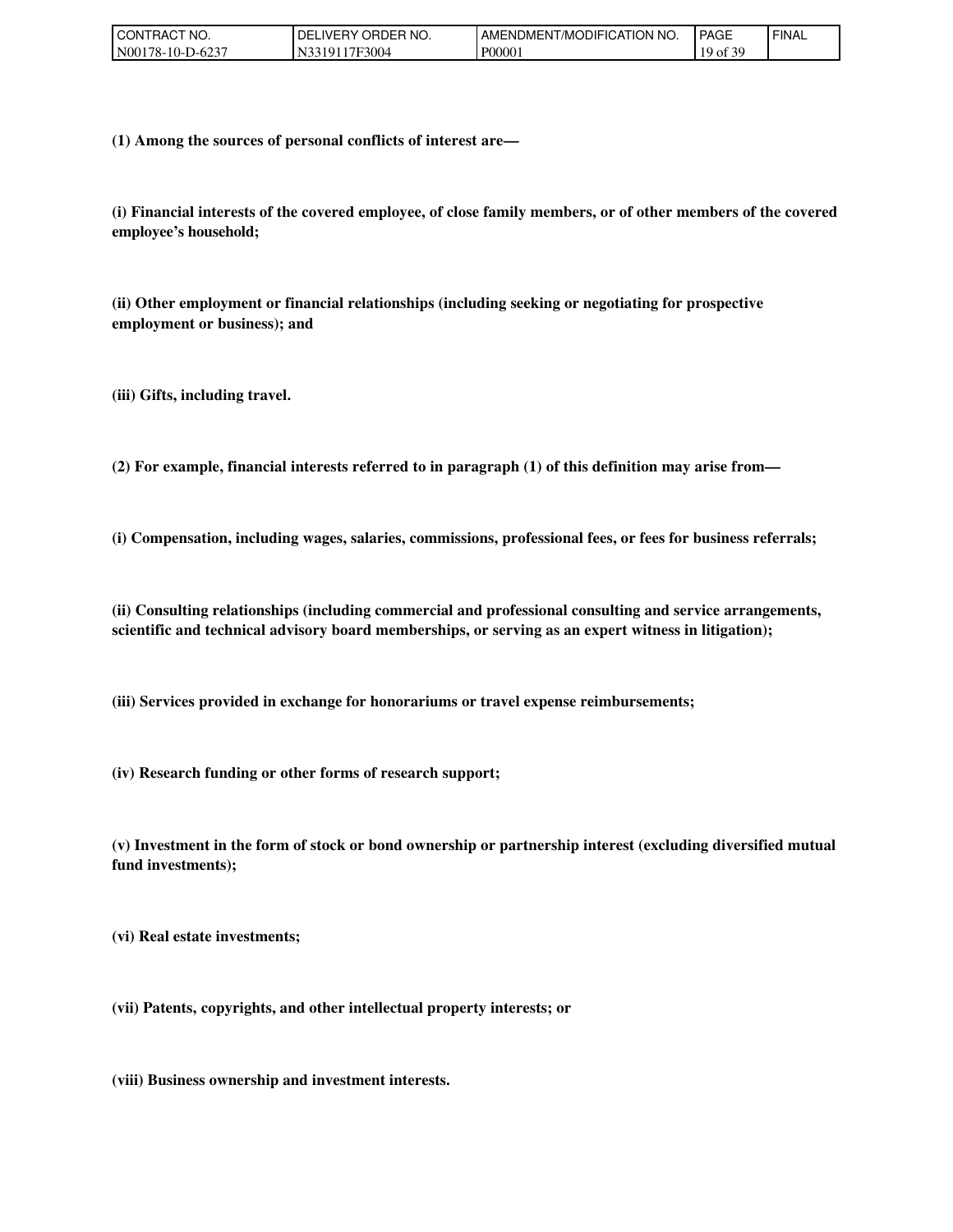| I CON'<br>TRACT NO.       | ORDER NO.<br><b>DELIVERY</b> | <b>I AMENDMENT/MODIFICATION</b><br>NO. | <b>PAGE</b>         | ' FINAL |
|---------------------------|------------------------------|----------------------------------------|---------------------|---------|
| N00178-10-D-<br>$-D-6237$ | <sup>1</sup> 7F3004<br>3101  | P00001                                 | f 30<br>$20$ of $3$ |         |

**(b)** *Requirements.* **The Contractor shall—**

**(1) Have procedures in place to screen covered employees for potential personal conflicts of interest, by—**

**(i) Obtaining and maintaining from each covered employee, when the employee is initially assigned to the task under the contract, a disclosure of interests that might be affected by the task to which the employee has been assigned, as follows:**

**(A) Financial interests of the covered employee, of close family members, or of other members of the covered employee's household**

**(B) Other employment or financial relationships of the covered employee (including seeking or negotiating for prospective employment or business).**

**(C) Gifts, including travel; and**

**(ii) Requiring each covered employee to update the disclosure statement whenever the employee's personal or financial circumstances change in such a way that a new personal conflict of interest might occur because of the task the covered employee is performing.**

**(2) For each covered employee--**

**(i) Prevent personal conflicts of interest, including not assigning or allowing a covered employee to perform any task under the contract for which the Contractor has identified a personal conflict of interest for the employee that the Contractor or employee cannot satisfactorily prevent or mitigate in consultation with the contracting agency;**

**(ii) Prohibit use of non-public information accessed through performance of a Government contract for personal gain; and**

**(iii) Obtain a signed non-disclosure agreement to prohibit disclosure of non-public information accessed through performance of a Government contract.**

**(3) Inform covered employees of their obligation—**

**(i) To disclose and prevent personal conflicts of interest;**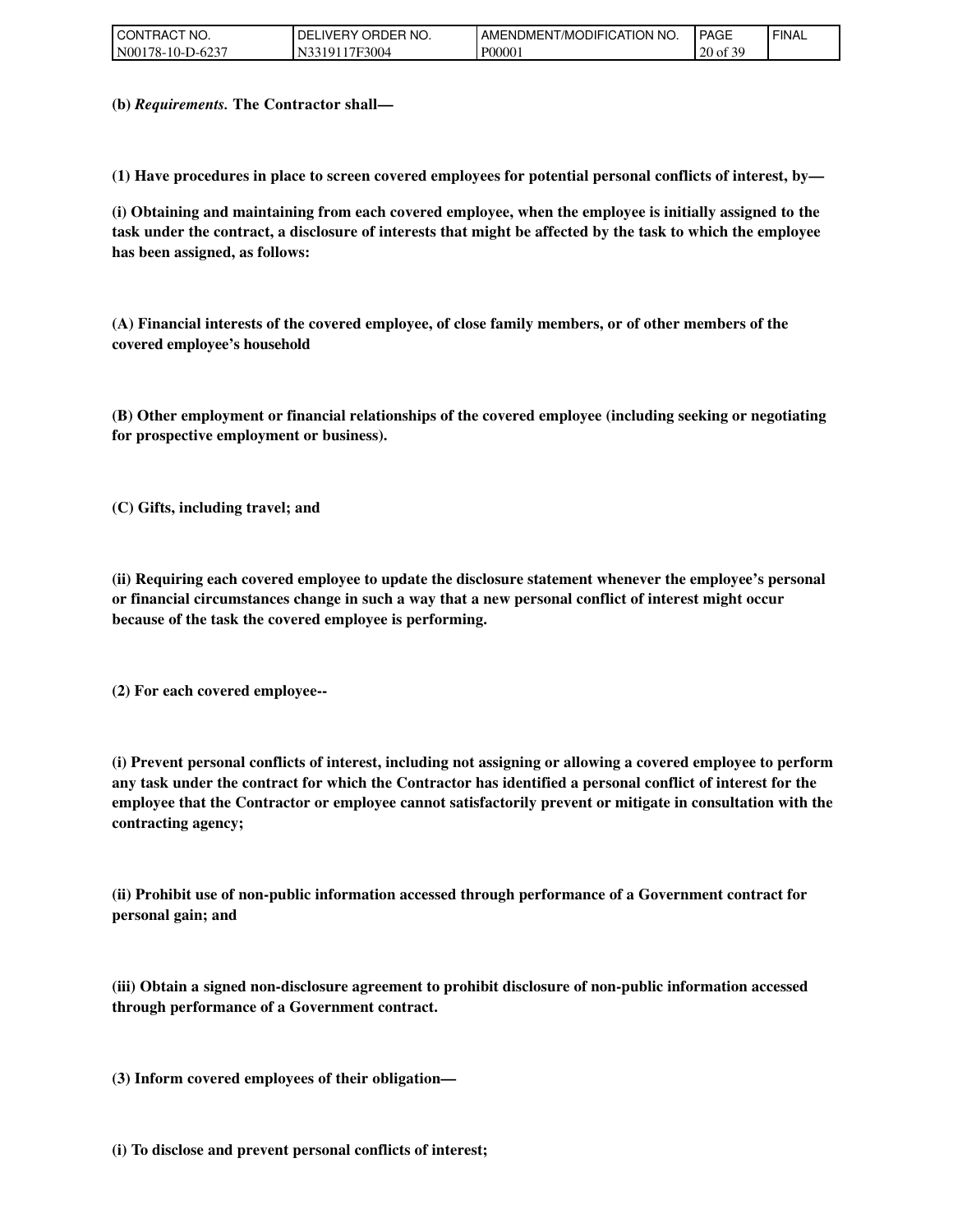| " NO.<br>CONTRACT                       | <b>ORDER</b><br>`NO.<br>'DEL.<br>IVF<br>.HY | AMENDMENT/MODIFICATION NO. | <b>PAGE</b>                                                          | ' FINAL |
|-----------------------------------------|---------------------------------------------|----------------------------|----------------------------------------------------------------------|---------|
| .D-623 <sup>-</sup><br>N00178-10-L<br>≖ | $-3004$<br>101                              | P00001                     | $\sim$ $\sim$ $\sim$<br>- 01<br>$\sim$ 1<br>$\overline{\phantom{0}}$ |         |

**(ii) Not to use non-public information accessed through performance of a Government contract for personal gain; and**

**(iii) To avoid even the appearance of personal conflicts of interest;**

**(4) Maintain effective oversight to verify compliance with personal conflict-of-interest safeguards;**

**(5) Take appropriate disciplinary action in the case of covered employees who fail to comply with policies established pursuant to this clause; and**

**(6) Report to the Contracting Officer any personal conflict-of-interest violation by a covered employee as soon as it is identified. This report shall include a description of the violation and the proposed actions to be taken by the Contractor in response to the violation. Provide follow-up reports of corrective actions taken, as necessary. Personal conflict-of-interest violations include—**

**(i) Failure by a covered employee to disclose a personal conflict of interest;**

**(ii) Use by a covered employee of non-public information accessed through performance of a Government contract for personal gain; and**

**(iii) Failure of a covered employee to comply with the terms of a non-disclosure agreement.**

**(c)** *Mitigation or waiver***.**

**(1) In exceptional circumstances, if the Contractor cannot satisfactorily prevent a personal conflict of interest as required by paragraph (b)(2)(i) of this clause, the Contractor may submit a request through the Contracting Officer to the Head of the Contracting Activity for—**

**(i) Agreement to a plan to mitigate the personal conflict of interest; or**

**(ii) A waiver of the requirement.**

**(2) The Contractor shall include in the request any proposed mitigation of the personal conflict of interest.**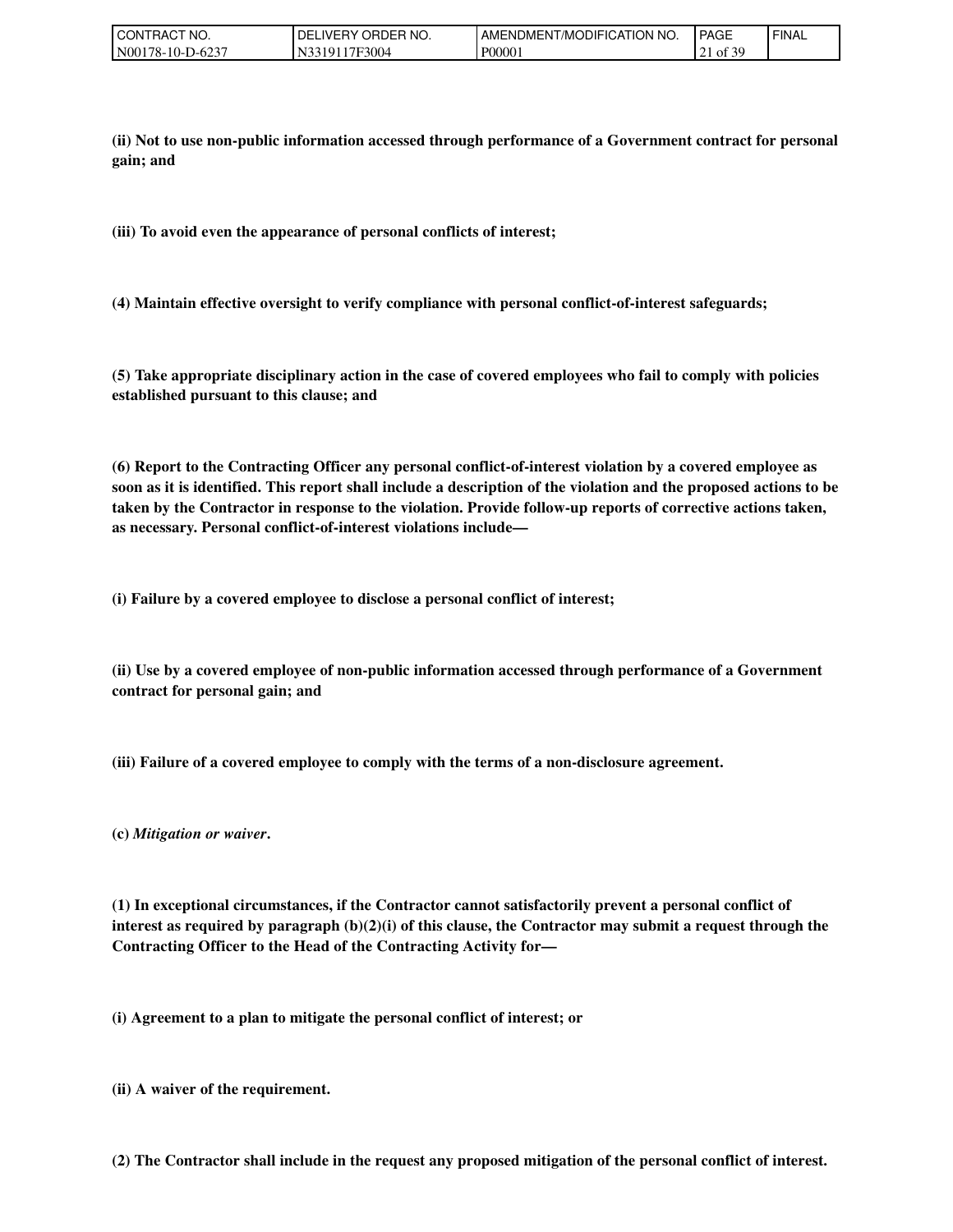| CONTRACT NO.     | ' ORDER NO.<br>DELIVERY O | <b>I AMENDMENT/MODIFICATION I</b><br>NO. | <b>PAGE</b>                | <b>FINAL</b> |
|------------------|---------------------------|------------------------------------------|----------------------------|--------------|
| N00178-10-D-6237 | 3319117F3004              | P00001                                   | f 30<br>$\sim$<br>22 of 39 |              |

**(3) The Contractor shall—**

**(i) Comply, and require compliance by the covered employee, with any conditions imposed by the Government as necessary to mitigate the personal conflict of interest; or**

**(ii) Remove the Contractor employee or subcontractor employee from performance of the contract or terminate the applicable subcontract.**

**(d)** *Subcontract flowdown***. The Contractor shall include the substance of this clause, including this paragraph (d), in subcontracts—**

**(1) That exceed \$150,000; and**

**(2) In which subcontractor employees will perform acquisition functions closely associated with inherently governmental functions (i.e., instead of performance only by a self-employed individual).**

**(End of clause)**

#### **FAR 52.216-1 - TYPE OF CONTRACT (APR 1984)**

**The Government contemplates award of a Firm Fixed Price contract resulting from this solicitation.**

**(End of provision)**

**FAR 52.217-5 - EVALUATION OF OPTIONS (JULY 1990)**

**Except when it is determined in accordance with FAR 17.206(b) not to be in the Government's best interests, the Government will evaluate offers for award purposes by adding the total price for all options to the total price for the basic requirement. Evaluation of options will not obligate the Government to exercise the options.**

**(End of provision)**

**FAR 52.222-50 Alt I COMBATING TRAFFICKING IN PERSONS (AUG 2007)**

**(a)** *Definitions.* **As used in this clause—**

**"Coercion" means—**

 **(1) Threats of serious harm to or physical restraint against any person;**

 **(2) Any scheme, plan, or pattern intended to cause a person to believe that failure to perform an act would result in serious harm to or physical restraint against any person; or**

 **(3) The abuse or threatened abuse of the legal process.**

**"Commercial sex act" means any sex act on account of which anything of value is given to or received by any person.**

**"Debt bondage" means the status or condition of a debtor arising from a pledge by the debtor of his or her personal services or of those of a person under his or her control as a security for debt, if the value of those**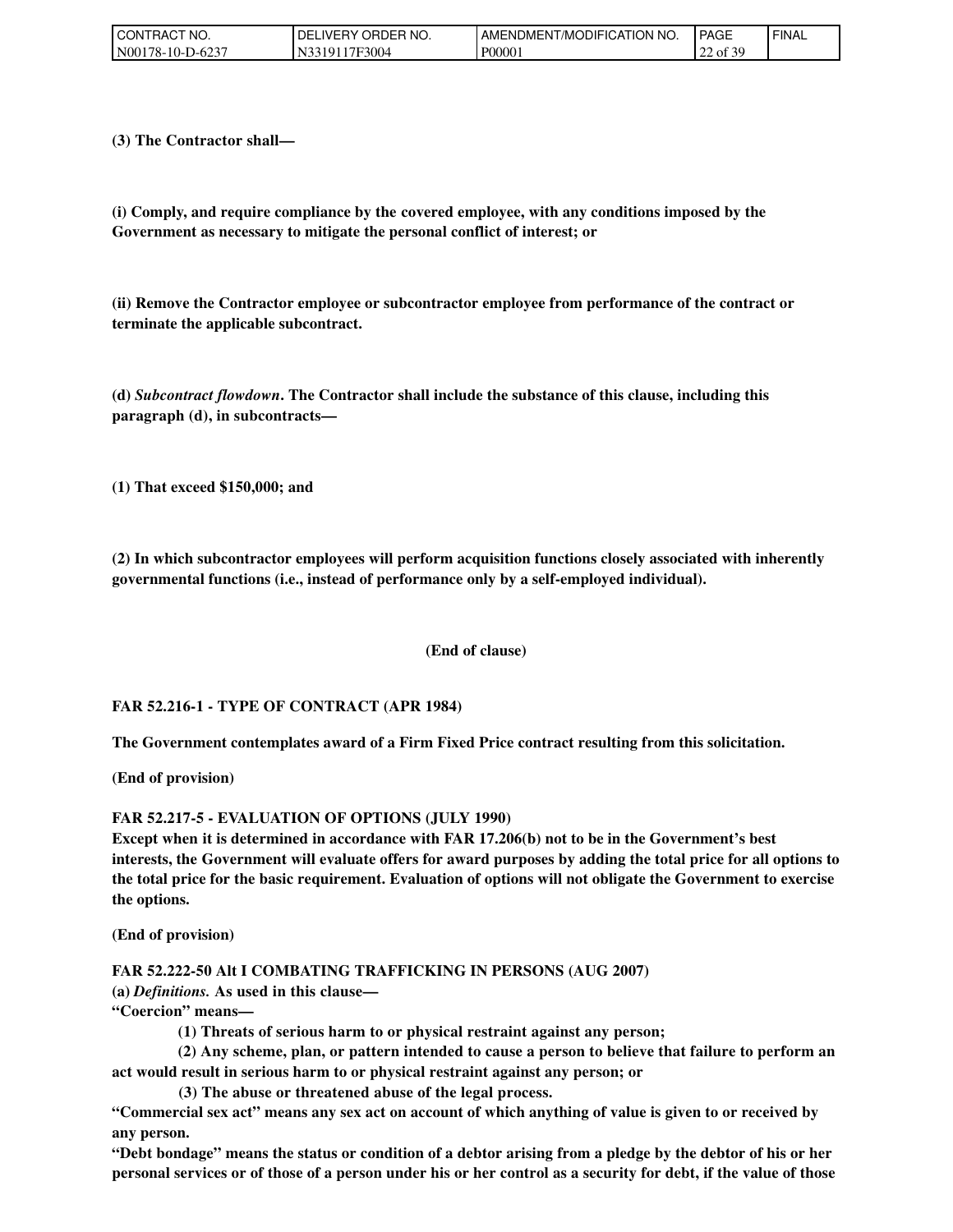| CT NO.<br>CON<br>`RAC        | NO.<br>ORDEP<br>DELI<br><b>IVERY</b><br>п. | ™MODIFICATION NO.<br>AME<br>NDMENT. ' | PAGE                                                                      | ' FINAL |
|------------------------------|--------------------------------------------|---------------------------------------|---------------------------------------------------------------------------|---------|
| N001<br>78-10-L<br>$10-62$ . | <sup>*7F3004</sup><br>101<br>-Ni           | P0000 <sub>1</sub>                    | $c \wedge c$<br>$\sim$<br>$^{\circ}$ O1<br>رے<br>$\overline{\phantom{a}}$ |         |

**services as reasonably assessed is not applied toward the liquidation of the debt or the length and nature of those services are not respectively limited and defined.**

**"Employee" means an employee of the Contractor directly engaged in the performance of work under the contract who has other than a minimal impact or involvement in contract performance.**

**"Forced labor" means knowingly providing or obtaining the labor or services of a person—**

 **(1) By threats of serious harm to, or physical restraint against, that person or another person;**

 **(2) By means of any scheme, plan, or pattern intended to cause the person to believe that, if the person did not perform such labor or services, that person or another person would suffer serious harm or physical restraint; or**

 **(3) By means of the abuse or threatened abuse of law or the legal process.**

**"Involuntary servitude" includes a condition of servitude induced by means of—**

 **(1) Any scheme, plan, or pattern intended to cause a person to believe that, if the person did not enter into or continue in such conditions, that person or another person would suffer serious harm or physical restraint; or**

 **(2) The abuse or threatened abuse of the legal process.**

**"Severe forms of trafficking in persons" means—**

 **(1) Sex trafficking in which a commercial sex act is induced by force, fraud, or coercion, or in which the person induced to perform such act ahs not attained 18 years of age; or**

 **(2) The recruitment, harboring, transportation, provision, or obtaining of a person for labor or services, through the use of force, fraud, or coercion for the purpose of subjection to involuntary servitude, peonage, debt bondage, or slavery.**

**"Sex trafficking" means the recruitment, harboring, transportation, provision, or obtaining of a person for the purpose of a commercial sex act.**

**(b)** *Policy***. The United States Government has adopted a zero tolerance policy regarding trafficking in persons. Contractors and contractor employees shall not—**

 **(1) Engage in severe forms of trafficking in persons during the period of performance of the contract;**

 **(2) Procure commercial sex acts during the period of performance of the contract; or**

 **(3) Use forced labor in the performance of the contract.**

**(c)** *Contractor requirements***. The Contractor shall—**

 **(1) Notify its employees of—**

 **(i)**

 **(A) The United States Government's zero tolerance policy described in paragraph (b) of this clause; and**

 **(B) The following directive(s) or notice(s) applicable to employees performing work at the contract place(s)** 

 **of performance as indicated below:**

**Document Title: Department of Defense Instruction 2200.01, dated September 15, 2010, entitled 'Combating Trafficking in Persons.'**

**Document may be obtained from: http://www.dtic.mil/whs/directives/corres/pdf/220001p.pdf** 

**Applies to Performance located at: SHEIK ISA AIR BASE, BAHRAIN and other areas of responsibilities in support of THE PUBLIC WORKS DEPARTMENT, NAVFAC EURAFSWA.** 

 **(ii) The actions that will be taken against employees for violations of this policy. Such actions may include, but are not limited to, removal from the contract, reduction in benefits, or termination of employment; and**

 **(2) Take appropriate action, up to and including termination, against employees or subcontractors that violate the policy in paragraph (b) of this clause.**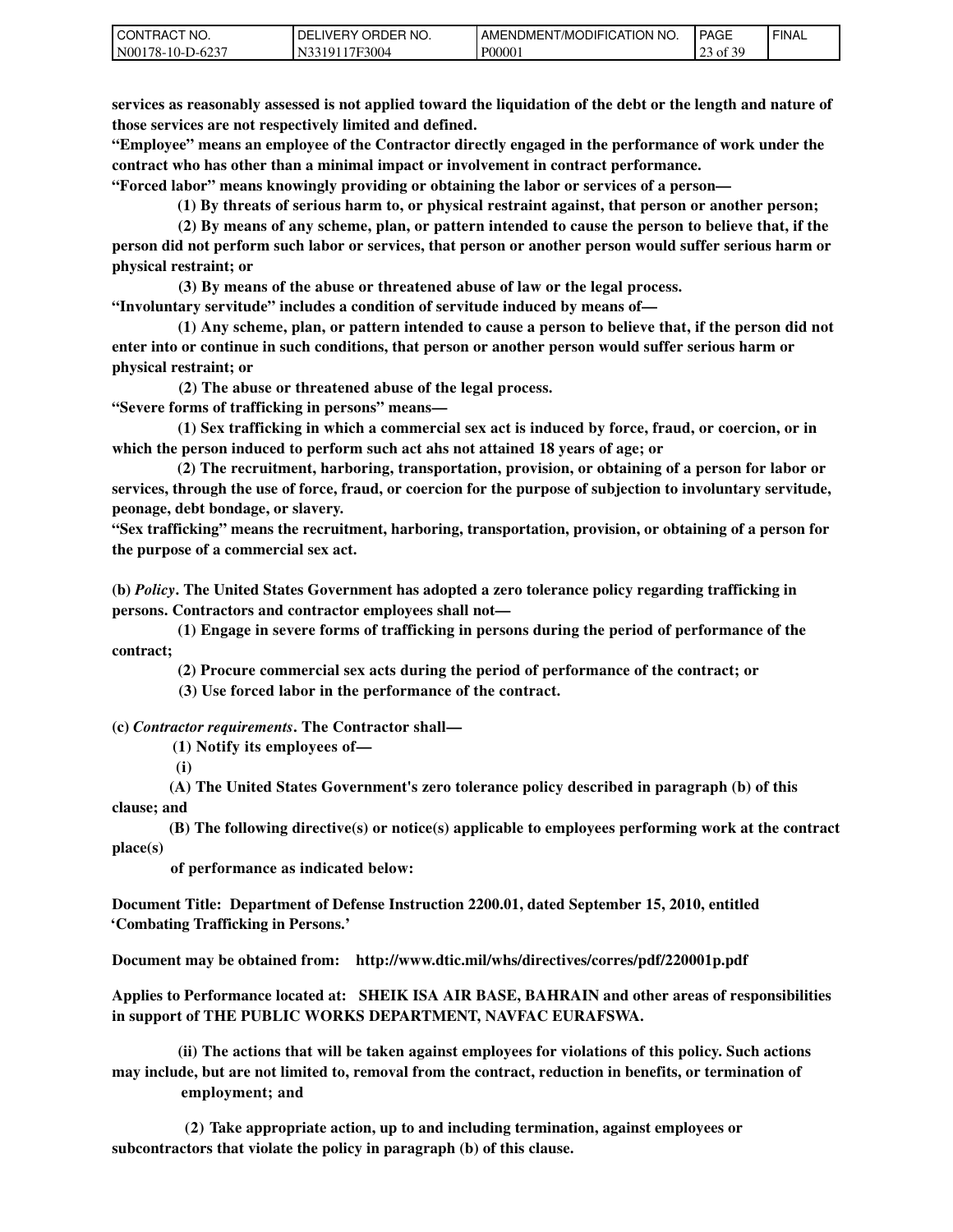| l CON 1<br>TRACT NO. | ' ORDER NO.<br>DELIVERY O | T/MODIFICATION<br>NO.<br><b>AMENDMEN</b> | <b>PAGE</b>                 | `FINAL |
|----------------------|---------------------------|------------------------------------------|-----------------------------|--------|
| N00178-10-D-6237     | 17F3004<br>. 331011       | P00001                                   | f 3C<br>24<br>$4.01 \times$ |        |

**(d)** *Notification***. The Contractor shall inform the Contracting Officer immediately of—**

 **(1) Any information it receives from any source (including host country law enforcement) that alleges a Contractor employee, subcontractor, or subcontractor employee has engaged in conduct that violates this policy; and**

 **(2) Any actions taken against Contractor employees, subcontractors, or subcontractor employees pursuant to this clause.**

**(e)** *Remedies***. In addition to other remedies available to the Government, the Contractor's failure to comply with the requirements of paragraphs (c), (d), or (f) of this clause may result in—**

 **(1) Requiring the Contractor to remove a Contractor employee or employees from the performance of the**

 **contract;**

 **(2) Requiring the Contractor to terminate a subcontract;** 

 **(3) Suspension of contract payments;** 

 **(4) Loss of award fee, consistent with the award fee plan, for the performance period in which the Government determined Contractor non-compliance;**

 **(5) Termination of the contract for default or cause, in accordance with the termination clause of this contract; or**

 **(6) Suspension or debarment.**

**(f)** *Subcontracts***. The Contractor shall include the substance of this clause, including this paragraph (f), in all subcontracts.**

**(g)** *Mitigating Factor***. The Contracting Officer may consider whether the Contactor had a Trafficking in Persons awareness program at the time of the violation as a mitigating factor when determining remedies. Additional information about Trafficking in Persons and examples of awareness programs can be found at the website for the Department of State's Office to Monitor and Combat Trafficking in Persons at [http://www.state.gov/g/tip .](http://www.state.gov/g/tip)**

**(End of clause)**

**FAR 52.228-3 – Workers Compensation Insurance (Defense Base Act) (Apr 1984)**

**The Contractor shall**

**(a) provide, before commencing performance under this contract, such workers' compensation insurance or security as the Defense Base Act (42 U.S.C. 1651,** *et seq.***) requires and**

**(b) continue to maintain it until performance is completed. The Contractor shall insert, in all subcontracts under this contract to which the Defense Base Act applies, a clause similar to this clause (including this sentence) imposing upon those subcontractors this requirement to comply with the Defense Base Act.**

**(End of Clause)**

**FAR 52.252-2 CLAUSES INCORPORATED BY REFERENCE (FEB 1998)**

**This contract incorporates one or more clauses by reference, with the same force and effect as if they were given in full text. Upon request, the Contracting Officer will make their full text available. Also, the full text of a clause may be accessed electronically at these address(es):** 

**FAR <http://www.acquisition.gov/far/index.html>or<http://farsite.hill.af.mil/vffara.htm> DFARS [hƩp://ǁǁǁ.aĐƋ.osd.ŵil/dpap/daƌs/dfaƌspgi/ĐuƌƌeŶt/iŶdedž.htŵl](http://www.acq.osd.mil/dpap/dars/dfarspgi/current/index.html) or [http://farsite.hill.af.mil](http://farsite.hill.af.mil/vfdfara.htm) /vfdfara.htm**

**(End of clause)**

**252.225-7980 Contractor Personnel Performing in the United States Africa Command Area of**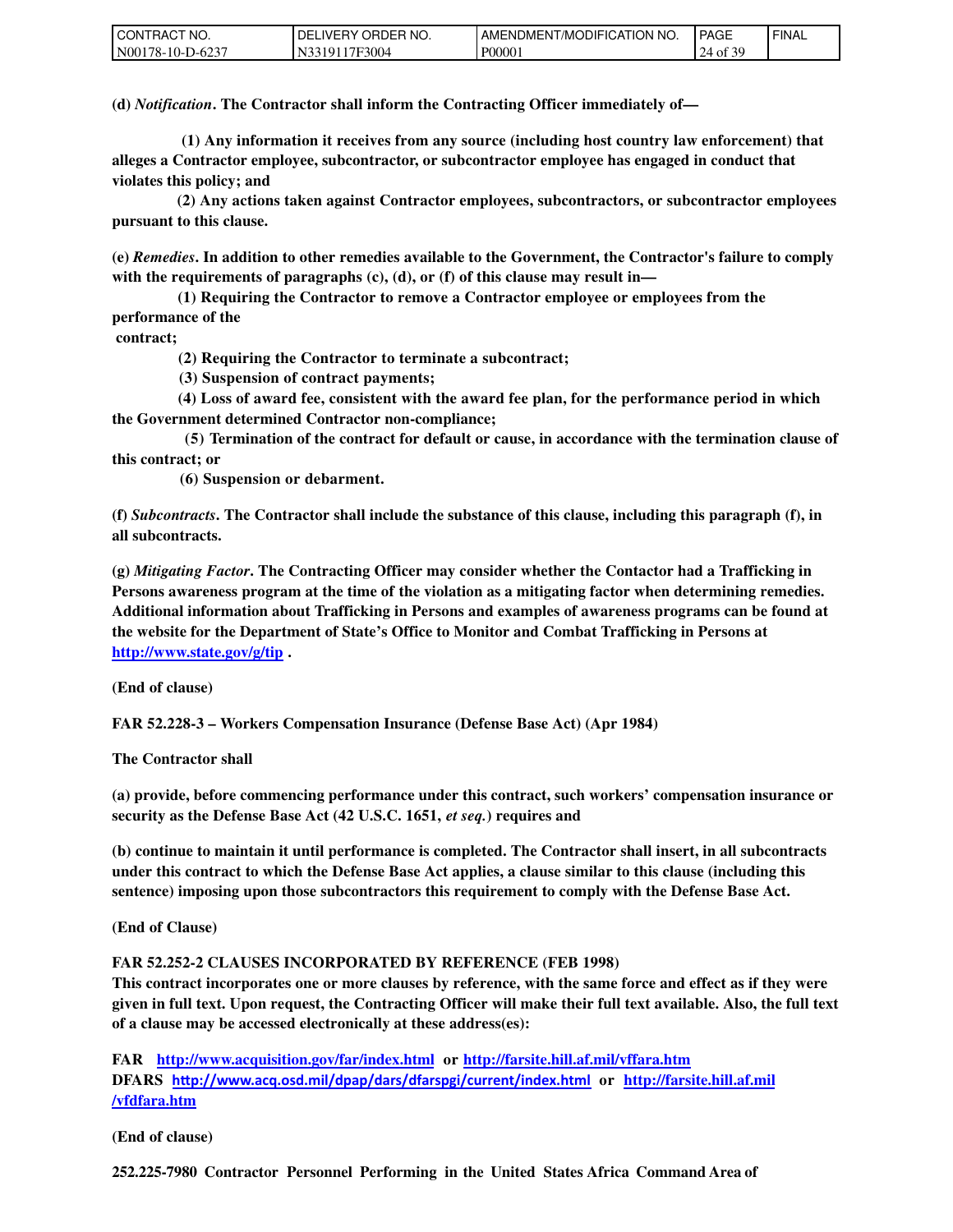| <b>CONT</b><br>TRACT NO. | ' ORDER NO.<br>DELIVERY O | T/MODIFICATION<br>`NO.<br><b>AMENDMEN</b> | <b>PAGE</b>                          | ' FINAL |
|--------------------------|---------------------------|-------------------------------------------|--------------------------------------|---------|
| N00178-10-D-6237         | `'3319117F3004            | P00001                                    | .f 3C<br>ኅፍ<br>$\sim$ of $\ge$<br>رے |         |

**Responsibility. (DEVIATION 2016-00006)**

**Use this clause, in lieu of the clause at DFARS 252.225-7040, Contractor Personnel Supporting U.S. Armed Forces Deployed Outside the United States, in all solicitations and contracts, including solicitations and contracts using FAR part 12 procedures for the acquisition of commercial items, that will require contractor personnel to perform in the United States Africa Command (USAFRICOM) area of responsibility.**

#### **CONTRACTOR PERSONNEL PERFORMING IN THE UNITED STATES AFRICA COMMAND AREA OF RESPONSIBILITY (DEVIATION 2016-00006) (FEB 2016)**

*Definitions.* **As used in this clause-**

**"Combatant Commander" means the Commander of the United States Africa Command (USAFRICOM).**

**"Contractors authorized to accompany the Force," or "CAAF," means contractor personnel, including all tiers of subcontractor personnel, who are authorized to accompany U.S. Armed Forces in applicable operations and have been afforded CAAF status through a letter of authorization. CAAF generally include all U.S. citizen and third-country national employees not normally residing within the operational area whose area of performance is in the direct vicinity of U.S. Armed Forces and who routinely are collocated with the U.S. Armed Forces (especially in non-permissive environments). Personnel collocated with U.S. Armed Forces in applicable operations shall be afforded CAAF status through a letter of authorization. In some cases, Combatant Commander or subordinate joint force commanders may designate mission essential host nation or local national contractor employees (e.g., interpreters) as CAAF. CAAF includes contractors previously identified as contractors deploying with the U.S. Armed Forces. CAAF status does not apply to contractor personnel in support of applicable operations within the boundaries and territories of the United States.**

**"Designated reception site" means the designated place for the reception, staging, integration, and onward movement of contractors deploying to the USAFRICOM area of responsibility. The designated reception site includes assigned joint reception centers and other Service or private reception sites.**

"Law of war" means that part of international law that regulates the conduct of armed hostilities. The law of **war encompasses the international law related to the conduct ofhostilities that isbinding onthe United States or itsindividual citizens, including treaties and international agreements to which the United Statesis aparty, andapplicable customary internationallaw.**

**"Non-CAAF' means personnel in applicable operations who are not designated as CAAF, such as local national employees and non-local national employees who are permanent residents in the operational area or third-country nationals not**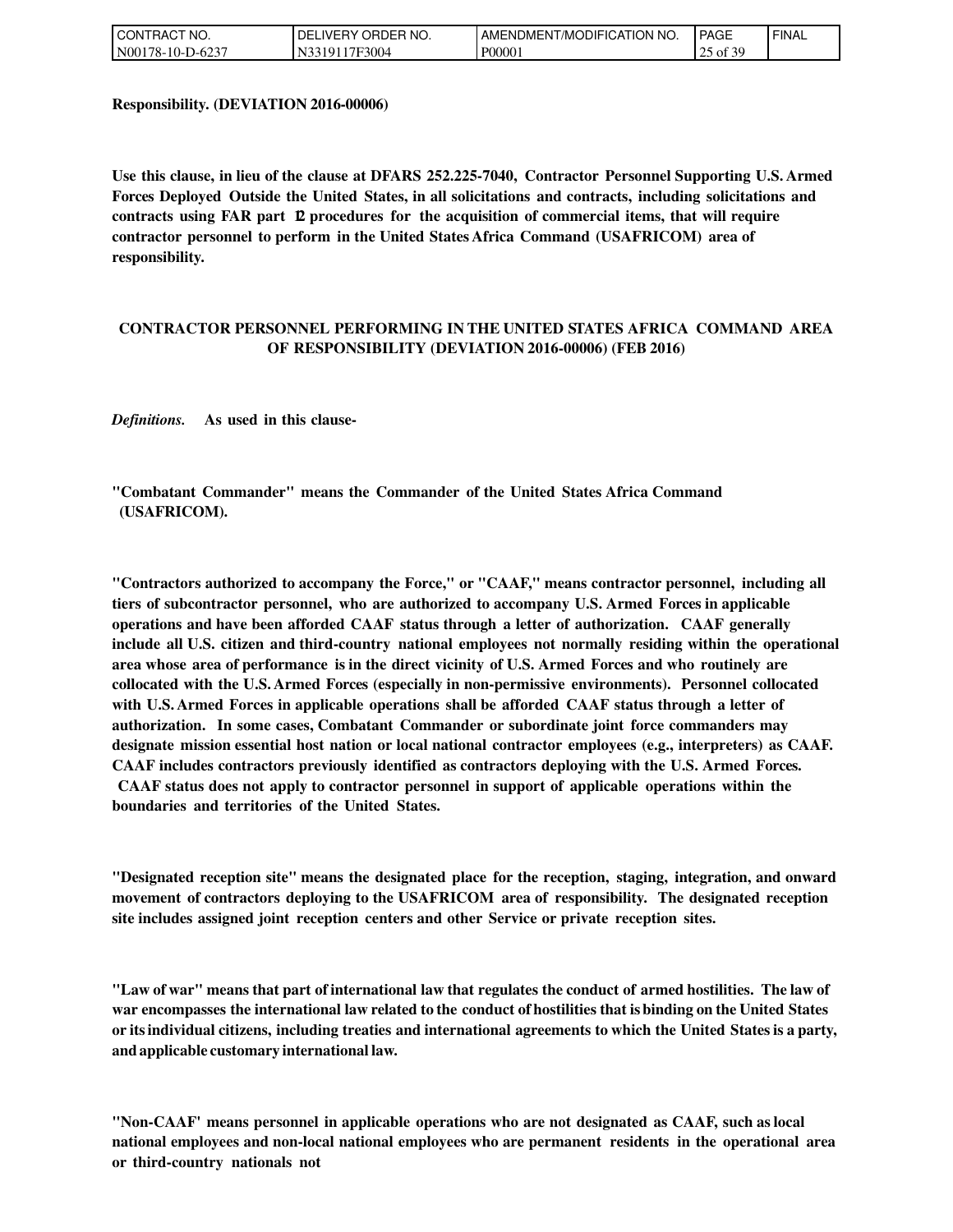| l CON<br>`CT NO.<br>'RAC  | `ER NO.<br>ORDEP<br>DEL<br>_IVERY | ™MODIFICATION NO.<br>AMENDMENT | <b>PAGE</b>                      | ' FINAL |
|---------------------------|-----------------------------------|--------------------------------|----------------------------------|---------|
| N00<br>.78-10-1<br>-D-623 | 17F3004<br>. IN T                 | P0000                          | $c \wedge c$<br>of $\beta$<br>∠∪ |         |

**routinely residing with U.S. Armed Forces (and third-country national expatriates who are permanent residents in the operational area) who perform support functions away from the close proximity of, and do not reside with, the U.S. Armed Forces. Non-CAAF status does not apply to contractor personnel in support of applicable operations within the boundaries and territories of the United States.**

**"Subordinate joint force commander" means a sub-unified commander or joint task force commander.**

**"U.S. Africa Command (USAFRICOM) area of responsibility," asused inthis clause, means-**

**The entire continent of Africa, excluding Egypt;**

**The Atlantic Ocean east and south of the line from Antarctica at 024°W, north to 4°N/024°W, west to 30°W, then north to 21°N/030°W, then east to the African continent; and**

**The Indian Ocean west and south of the line from Antarctica at 68°E, north to 01°40'S/068°E, and west to the African coast at 01°40'S.**

*General.*

**This clause applies to all contractor personnel when performing in the USAFRICOM area of responsibility.**

**Government-furnished support to non-CAAF is typically limited to force protection, emergency medical care, and basic human needs (e.g., bottled water, latrine facilities, security, and food when necessary) when performing their jobs in the direct vicinity of U.S.Armed Forces.**

**Certain requirements in paragraphs**  $(c)(3)$ ,  $(e)(1)$ , and  $(f)$  must be specified in the statement of work to be applied **tonon-CAAFpersonnel.**

**Contract performance in the USAFRICOM area of responsibility may require work in dangerous or austere conditions. Except as otherwise provided in the contract, the Contractor accepts the risks associated with required contract performance in such operations.**

**When authorized inaccordance with paragraph (j) of this clause to carry arms for personal protection, contractor personnel are only authorized to use force for individualself-defense.**

**Unless immune from host nation jurisdiction by virtue of an international agreement or international law, inappropriate use of force by contractor personnel authorized to accompany the U.S. Armed Forces can subject such personnel to United States or host nation prosecution and civil liability (see paragraphs (d) and (:j)(3) of this clause).**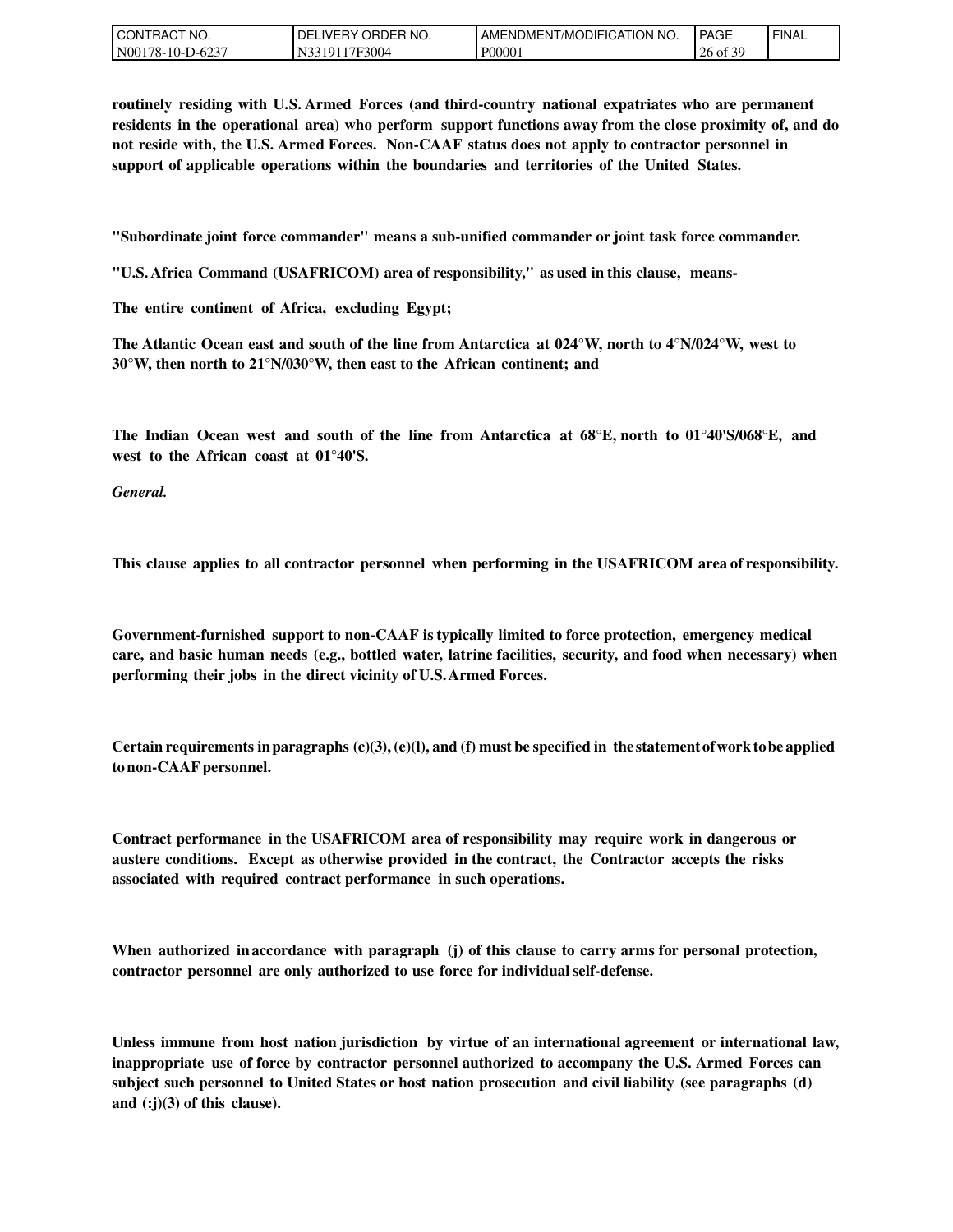| I CON'<br><b>ITRACT NO.</b> | ORDER NO.<br>DELIVERY ' | <b>LAMENDMENT/MODIFICATION</b><br>NO. | <b>PAGE</b>                     | ' FINAL |
|-----------------------------|-------------------------|---------------------------------------|---------------------------------|---------|
| N00178-10-D-6237            | 17F3004<br>33191        | P00001                                | f 30<br>$\sim$<br>$\sigma$ of 3 |         |

**Service performed by contractor personnel subject to this clause is not active duty or service under 38 U.S.C. 106 note.**

*Support.*

**(l)(i) The Combatant Commander will develop a security plan for protection of contractor personnel in locations where there is not sufficient or legitimate civil authority, when the Combatant Commander decides it is in the interests of the Government to provide security because-**

**(A) The Contractor cannot obtain effective security services;**

**(B) Effective security services are unavailable at a reasonable cost; or**

**(C) Threat conditions necessitate security through military means.**

**(ii) In appropriate cases, the Combatant Commander may provide security through military means, commensurate with the level of security provided DoD civilians.**

**(2)(i) Generally, CAAF will be afforded emergency medical and dental care if injured while supporting applicable operations. Additionally, all non-CAAF who are injured while in the vicinity of U. S. Armed Forces will normally receive emergency medical and dental care. Emergency medical and dental care includes medical care situations in which life, limb, or eyesight isjeopardized. Examples of emergency medical and dental care include examination and initial treatment of victims of sexual assault; refills of prescriptions for life-dependent drugs; repair of broken bones, lacerations, infections; and traumatic injuries to the dentition. Hospitalization will be limited to stabilization and short-term medical treatment with an emphasis on return to duty or placement in the patient movement system.**

**Whenthe Governmentprovides medicaltreatment or transportation of contractorpersonnel to a selected civilianfacility, the Contractor shall ensure that the Government is reimbursed for any costs associated with suchtreatment or transportation.**

**Medical or dental care beyond this standard is not authorized. (3)(i) A Synchronized Predeployment and Operational Tracker (SPOT}**

**generated letter of authorization signed by the Contracting Officer is required for certain contractor personnel to process through a deployment center or to travel to, from, or within the USAFRICOM area of responsibility. The requirement applies to CAAF and, as specified in the statement of work, non-CAAF personnel.**

**The letter of authorization will identify any additional authorizations, privileges, or Government support that contractor personnel are entitled to under this contract. USAFRICOM has limited capability to provide Government-furnished life support services to contractors in the USAFRICOM area of responsibility. In instances where Government-furnished life support services are neither available nor authorized inthe contract, the SPOT-generated letter of authorization, signed by the Contracting Officer, shallbe annotated with "None" checked for Government-furnished life-support services.**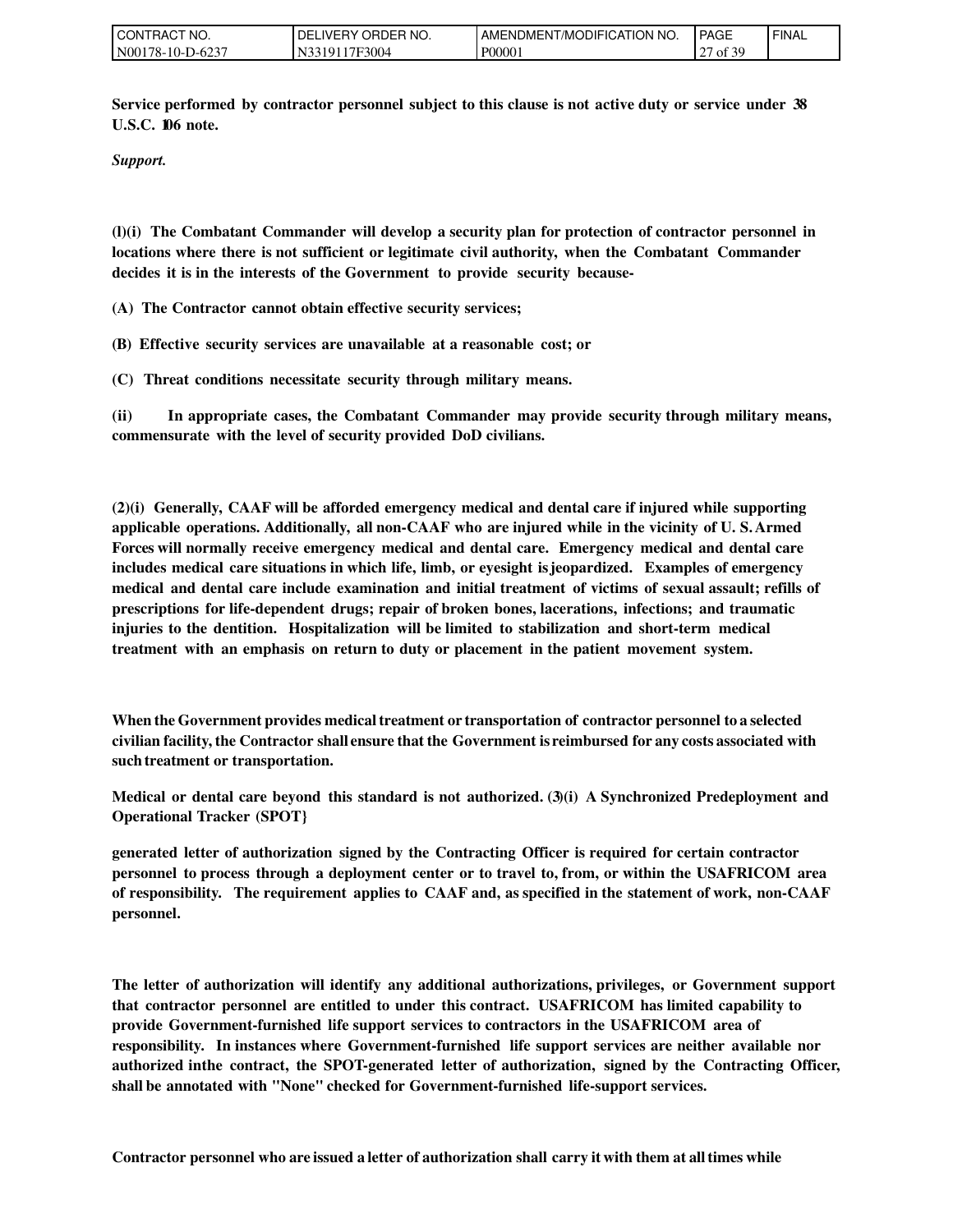| <b>CONT</b><br>TRACT NO. | ORDER NO.<br>DELIVERY O | T/MODIFICATION<br>'NO.<br><b>AMENDMEN</b> | PAGE                                         | ' FINAL |
|--------------------------|-------------------------|-------------------------------------------|----------------------------------------------|---------|
| N00178-10-D-6237         | N3319117F3004           | P00001                                    | f 2C<br>28<br>$\mathbf{X}$ of $\mathbf{S}$ . |         |

**deployed.**

**Unless specified elsewhere in this contract, the Contractor is responsible for all other support required for its personnel engaged in the USAFRICOM area of responsibility under this contract.**

*Compliance with laws and regulations.*

**The Contractor shall comply with, andshall ensure that itspersonnel performing intheUSAFRICOM areaof responsibility arefamiliarwithandcomply with, all applicable-**

**United States,host country, andthird country national laws;**

**Provisions of the law of war, as well as any other applicable treaties and international agreements;**

**United States regulations, directives, instructions, policies, and procedures; and**

**(iv) Orders, directives, and instructions issued by the Combatant Commander, including those relating to force protection, security, health, safety, or relations and interaction with local nationals.**

**The Contractor shall institute and implement an effective program to prevent violations of the law of war by its employees and subcontractors, including law of war training in accordance with paragraph (e)(l)(vii) of this clause.**

**The Contractor shall ensure that all contractor personnel are aware**

**Of the DoD definition of "sexual assault" in DoDD 6495.01, Sexual Assault Prevention and Response Program;**

**That the offenses addressedby thedefinition are coveredunder the Uniform CodeofMilitary Justice (see paragraph(e)(2)(iv) ofthisclause). Other sexual misconduct mayconstituteoffensesunder theUniform Codeof MilitaryJustice, Federallaw, suchasthe Military Extraterritorial Jurisdiction Act, orhost nation laws; and**

**That the offenses not covered by the Uniform Code of Military Justice may nevertheless have consequences for the contractor employees (see paragraph (h)(l) of this clause).**

**The Contractor shall report to the appropriate investigative authorities, identified in paragraph (d)(6) of this clause, any alleged offenses under-**

**The Uniform Code of Military Justice (chapter 47 of title 10, United States Code) (applicable to contractors serving with or accompanying an armed force in the field during a declared war or contingency operations); or**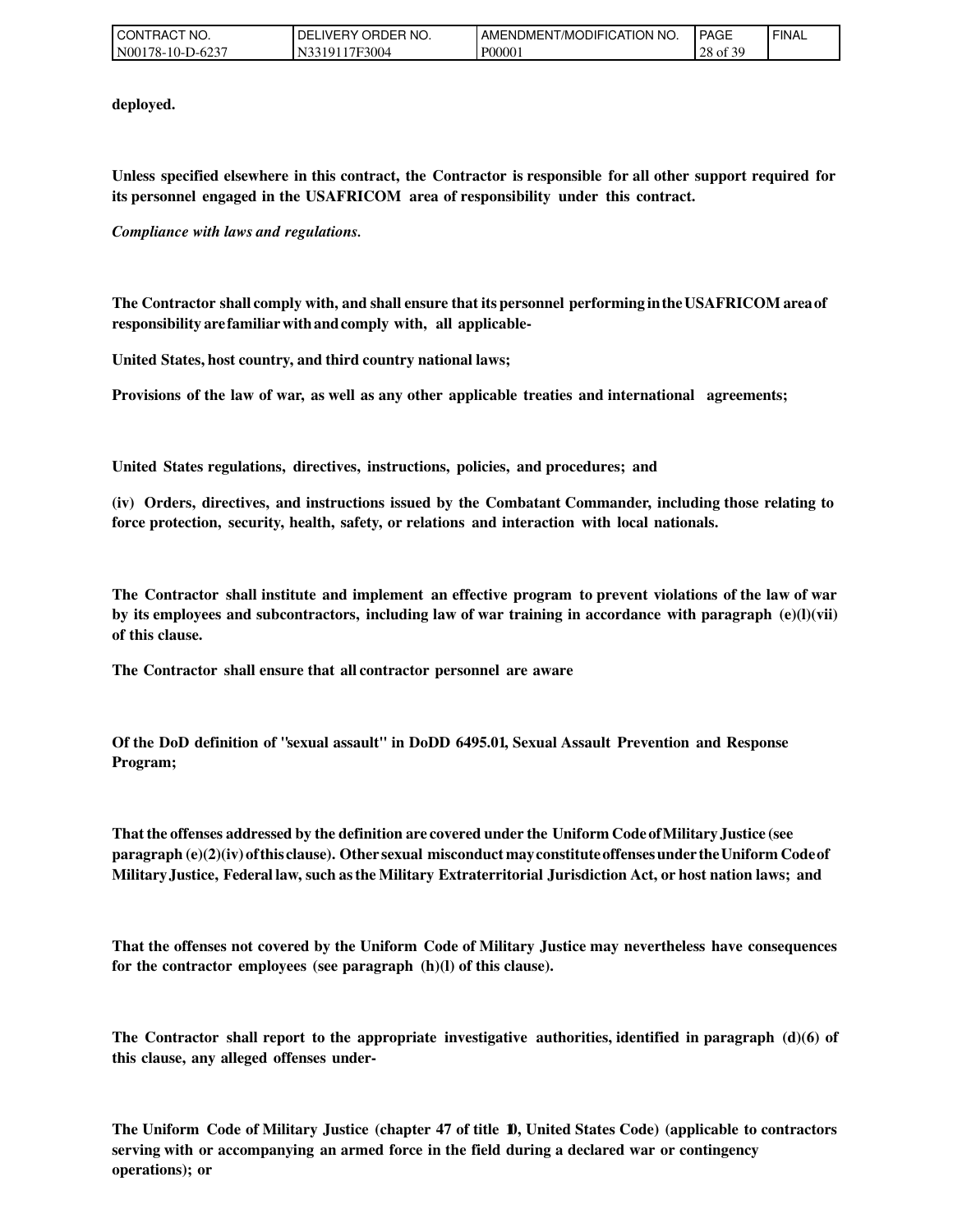| CONTRACT NO.     | ' ORDER NO.<br>DELI<br>_IVERY_ | AMENDMENT/MODIFICATION<br>'NO. | <b>PAGE</b>        | ' FINAL |
|------------------|--------------------------------|--------------------------------|--------------------|---------|
| N00178-10-D-6237 | 17F3004<br>.331911             | P00001                         | f 30<br>20<br>ot 3 |         |

**(ii) The Military Extraterritorial Jurisdiction Act (chapter 212 of title 18, UnitedStatesCode).**

**The Contractor shall provide to all contractor personnel who will perform**

**work on a contract in the deployed area, before beginning such work, information on the following:**

**How and where to report an alleged crime described in paragraph (d)(4) of this clause.**

**Where to seek victim and witnessprotection and assistance available to contractor per sonnel in connection with an alleged offense described in paragraph (d)(4) of this clause.**

**This section does not create any rights or privileges that are not authorizedby law or DoD policy.**

**The appropriate investigative authorities to which suspected crimes shall be reported include the following-**

**US Army Criminal Investigation Command at http://www.cid.army.mil/reportacrime.html;**

**Air Force Office ofSpecial Investigations at http://www.osi.af.mil;**

**Navy Criminal Investigative Service at [http://www.ncis.navv](http://www.ncis.navv/) .mil/Pages/publicdefault.aspx ;**

**Defense Criminal Investigative Service at <http://www.dodig.mil/HOTLINE/index.html>; and**

**To any command of any supported military element or the command of**

**anybase.**

**Personnel seeking whistleblower protection from reprisals for reporting criminal acts shall seek guidance through the DoD Inspector General hotline at 800- 424-9098 or [www.dodig.mil/HOTLINE/index](http://www.dodig.mil/HOTLINE/index) .html. Personnelseeking other forms of victim or witness protections should contact the nearest military law enforcement office.**

**The Contractor shall ensure that Contractor employeessupporting theU.S. Armed Forces deployedoutside the United States are aware of their rights to-**

**Hold their own identity or immigration documents, such as passport or driver's license;**

**Receive agreed upon wages on time ;**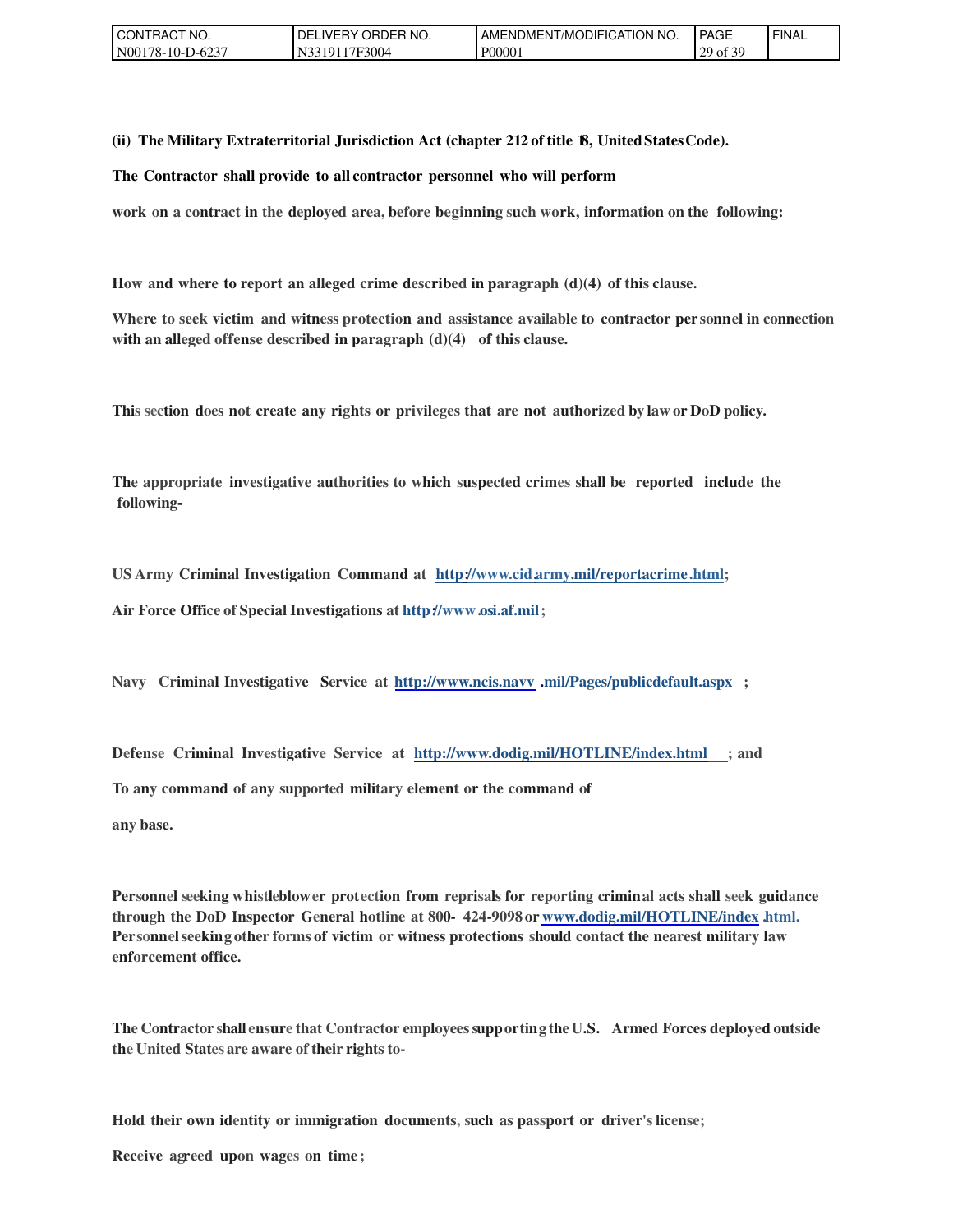| l CON 1<br>FRACT NO. | ORDER NO.<br>DELIVERY (         | <b>I AMENDMENT/MODIFICATION NO.</b> | <b>PAGE</b>          | ' FINAL |
|----------------------|---------------------------------|-------------------------------------|----------------------|---------|
| N00178-10-D-6237     | <sup>1</sup> 7F3004<br>N331911. | P00001                              | f 30<br>$30$ of $3'$ |         |

**Take lunch and work-breaks;**

**Elect to terminate employment at any time;**

**Identify grievances without fear of reprisal;**

**Have a copy oftheiremployment contractinalanguage they understand;**

**Receive wages that are not below the legal in-country minimum wage;**

**(viii) Be notified of their rights, wages, and prohibited activities prior to signing their employment contract; and**

**(ix) If housing isprovided, live inhousing that meetshost-country housing and safety standards.**

*Preliminary personnel requirements.*

**The Contractor shall ensure that the following requirements are met prior to deploying CAAF and, as specified inthe statement of work, non-CAAF (specific requirements for each category will be specified in the statement of work or elsewhere in the contract):**

**All required security and background checks are complete and**

**acceptable.**

**All such personnel deploying in support of an applicable operation**

**Are medically, dentally, andpsychologically fit for deployment and performance of their contracted duties;**

**(B) Meet the minimum medical screening requirements, including theater-specific medical qualifications as established by the Geographic Combatant Commander (asposted to the Geographic Combatant Commander's website or other venue); and Have received all required immunizations as specified in the contract.**

During predeployment processing, the Government will provide, at no cost to the Contractor, any military**specific immunizations and/or medications not available to the general public.**

**All other immunizations shall be obtained prior to arrival at the deployment center. All such personnel,** as specified in the statement of work, shall bring to the USAFRICOM area of responsibility a copy of the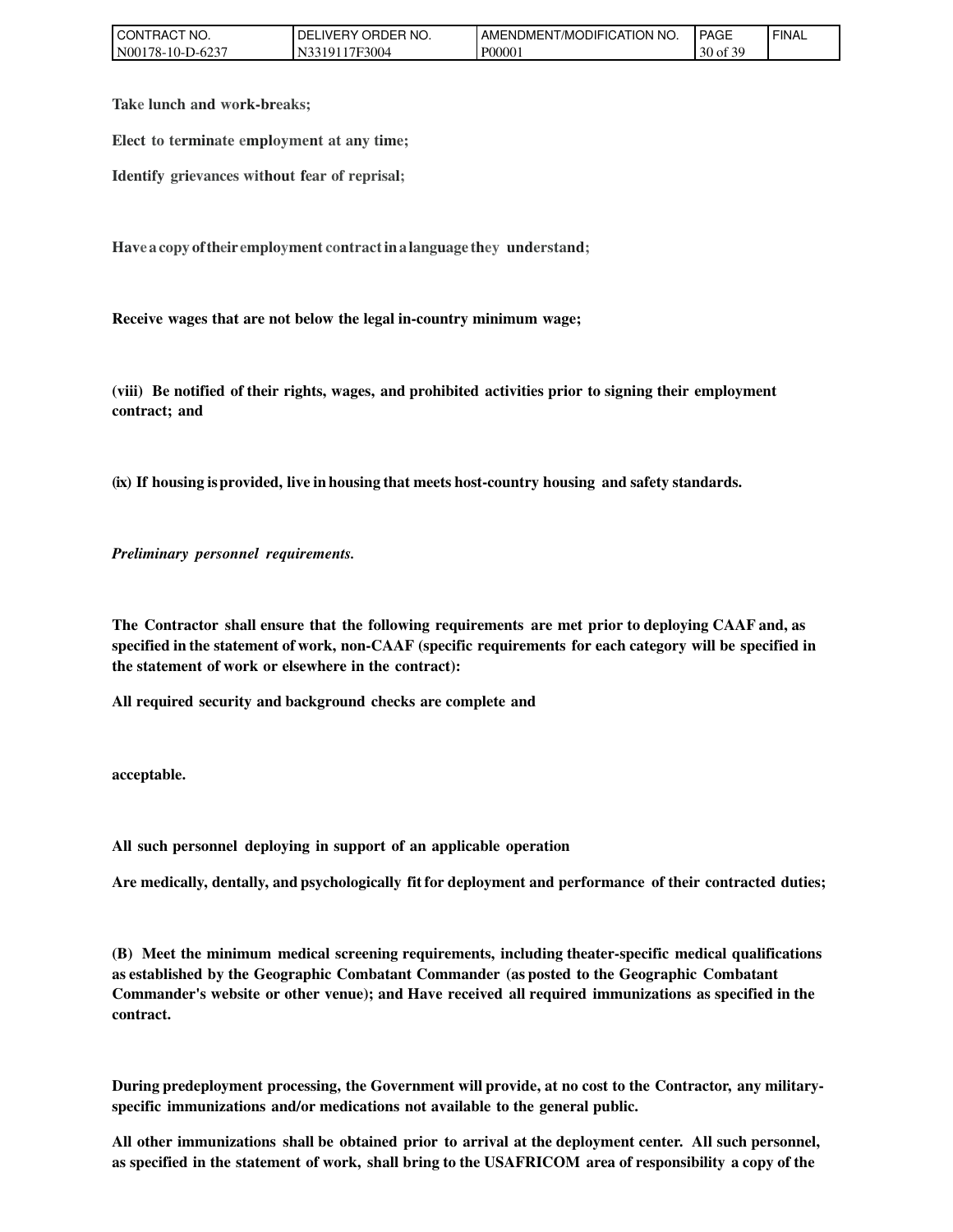| TRACT NO.<br>I CONT    | ORDER NO.<br><b>DELIVERY</b> | T/MODIFICATION<br>'NO.<br><b>AMENDMEN</b> | PAGE                  | <b>FINAL</b> |
|------------------------|------------------------------|-------------------------------------------|-----------------------|--------------|
| N00178-10-L<br>-D-6237 | 17F3004<br>.3101             | P00001                                    | f 3C<br>' of 5.<br>31 |              |

**U.S. Centers for Disease Control and Prevention (CDC) Form 731, International Certificate of Vaccination or Prophylaxis as approved by the World Health Organization, (also known as "shot record" or ''Yellow Card") that shows vaccinations are current.**

**(iii) Deploying personnel have all necessary passports, visas, and other documents required to enter and exit the USAFRICOM area of responsibility and have a Geneva Conventions identification card, or other appropriate DoD identity credential, from the deployment center.**

**(iv) Special area, country, and theater clearance is obtained for all personnel deploying. Clearance requirements are in DoD Directive 4500.54E, DoD Foreign Clearance Program. For this purpose, CAAF are considered non-DoD personnel traveling under DoD sponsorship. Alldeployingpersonnelhave received personalsecurity training. At a minimum, the training shall-**

- **(A) Cover safety and security issues facing employees overseas;**
- **(B) Identify safety and security contingency planning activities; and**
- **(C) Identify ways to utilize safety and security personnel and other resources appropriately.**

**Allpersonnelhave receivedisolatedpersonnel training,ifspecifiedin the contract,in accordance with DoD Instruction 1300.23,Isolated Personnel Training for DoD Civilian and Contractors.**

**Personnel have received law of war training as follows:**

**Basic training is required for all such personnel. The basic training will be provided through-**

- **(J) A military-run training center; or**
- *(2)* **A web-based source, ifspecified in the contract or approved by the Contracting Officer.**

**(B) Advanced training, commensurate with their duties and responsibilities, may be required for some Contractor personnel as specified in the contract.**

**The Contractor shall notify all personnel who are not a host country national, or who are not ordinarily resident in the host country, that-**

**Such employees, and dependents residing with such employees, who engage in conduct outside the United States that would constitute an offense punishable by imprisonment for more than one year if the conduct had been engaged in within the special maritime and territorial jurisdiction of the United States, may potentially be subject to the criminal jurisdiction of the United States in accordance with the Military Extraterritorial Jurisdiction Act of 2000 (18U.S.C. 3621, et seq.);**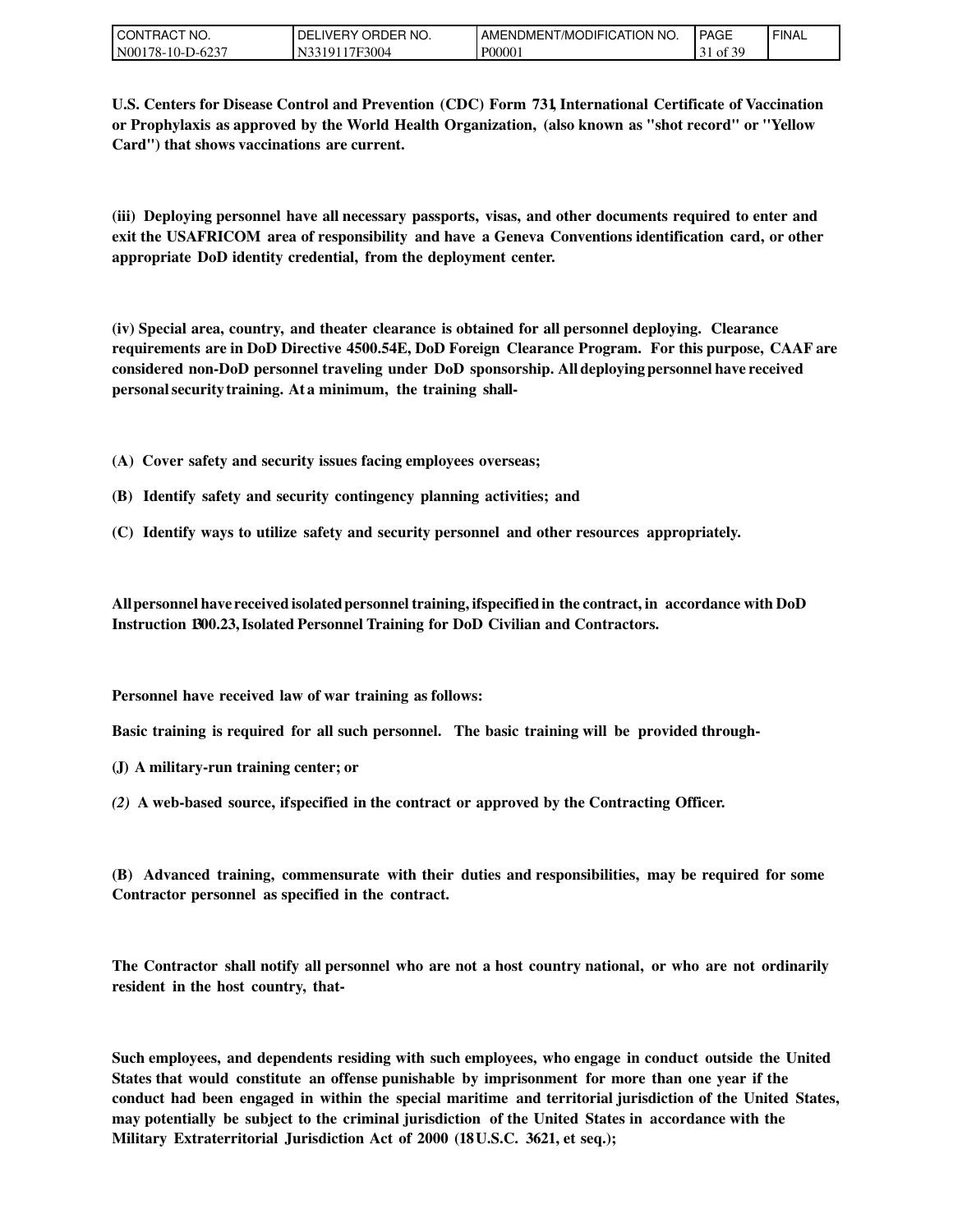| TRACT NO.<br><b>CON</b> | ORDER NO.<br>DELI<br>_IVERY_    | ICATION<br>'NO.<br>. MODIFIC<br>AMENDMEN | <b>PAGE</b>                                          | ' FINAL |
|-------------------------|---------------------------------|------------------------------------------|------------------------------------------------------|---------|
| N0017<br>'78-10-D-623   | 17F3004<br>$NT2^{\sim}$<br>3101 | P00001                                   | $c \cap c$<br>$\cap$<br>$\sigma$ of $\sigma$<br>ے 3⊤ |         |

**Pursuant to the War Crimes Act (18 U.S.C. 2441), Federal criminal jurisdiction also extends to conduct that is determined to constitute a war crime when committed by a civilian national of the United States;**

**Other laws may provide for prosecution of U.S.nationals who commit offenses on the premises of U.S. diplomatic, consular, military or other U.S. Government missions outside the United States (18U.S.C. 7(9));**

**In time of declared war or a contingency operation, CAAF and selected non-CAAF are subject to the jurisdiction of the Uniform Code of Military Justice under 10 U.S.C. 802(a)(10);**

**Such employees are required to report offenses alleged to have been committed by or against contractor personnel to appropriate investigative authorities; and,**

**assistance.**

#### **(vi) Such employees will be provided victim and witness protection and**

*Processing and departure points.* CAAF and, as specified in the statement of work, non-CAAF personnel shall-

Process through the deployment center designated in the contract, or as otherwise directed by the Contracting Officer, prior to deploying. The deployment center will conduct deployment processing to ensure visibility and accountability of contractor personnel and to ensure that all deployment requirements are met, including the requirements specified in paragraph (e)(l) of this clause;

Use the point of departure and transportatio n mode directed by the Contracting Officer; and

Process through a designated reception site upon arrival at the deployed location. The designated reception site will validate personnel accountability, ensure that specific USAFRICOM area of responsibility entrance requirements are met, and brief contractor personnel on theater-specific policies and procedures.

*Personnel data.* The Contractor shall-

Use the SPOT web-based system, or its successor, to account for-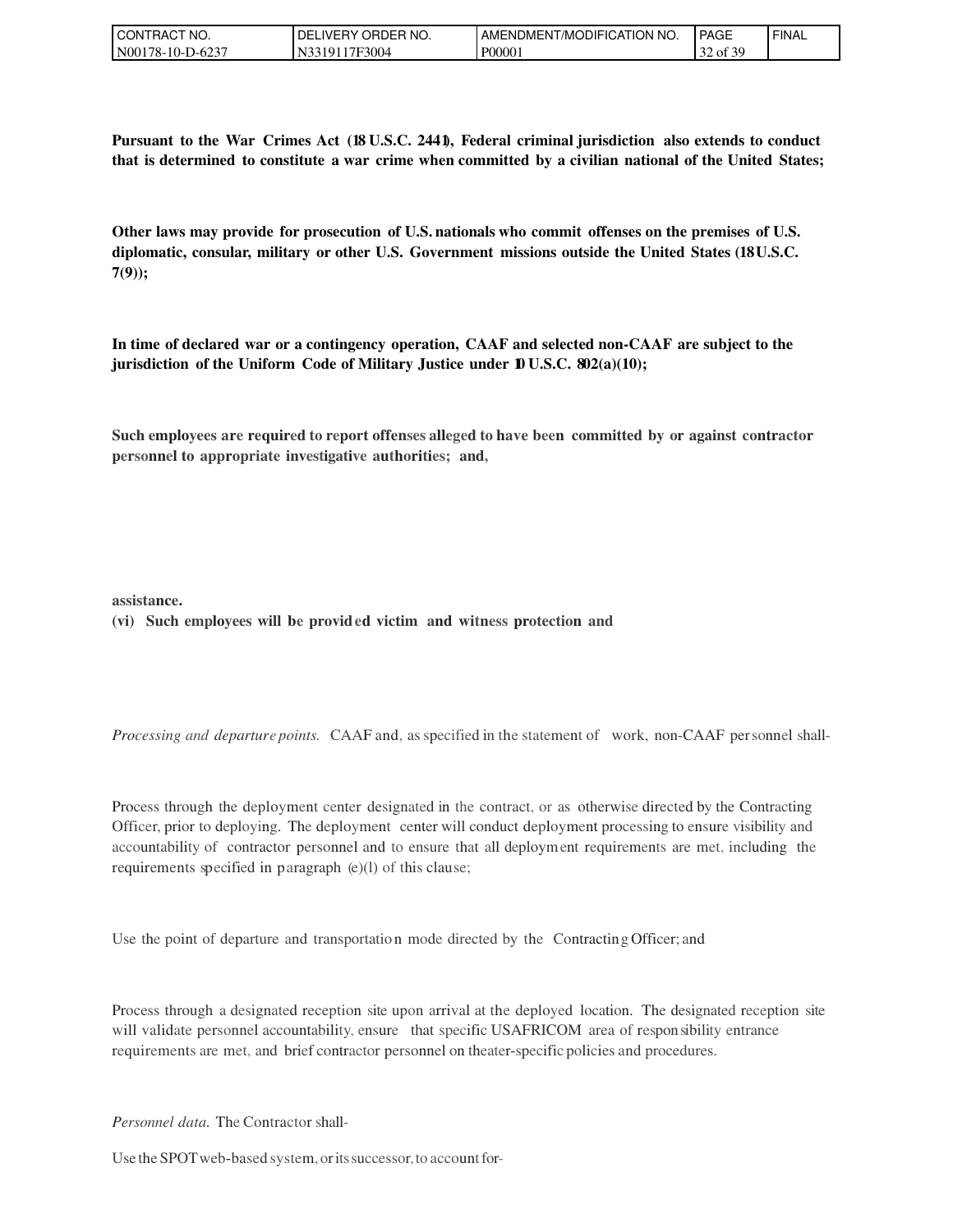| CT NO.<br>CON<br><b>HAC</b>             | `ER NO.<br>DEL<br>JRDEF<br>IVERY.<br>ີ | ' NO.<br>ICATION<br>T/MODIFIC<br>AMENDMEN | <b>PAGE</b>                               | ' FINAL |
|-----------------------------------------|----------------------------------------|-------------------------------------------|-------------------------------------------|---------|
| N <sub>00</sub> 1<br>78-10-L<br>$11-62$ | 17F3004                                | P0000 <sub>1</sub>                        | c oc<br>$\sim$<br>$_{\text{ot}}$ 5<br>ر ر |         |

Data for all CAAF supporting the U.S.Armed Forces deployed outside the United States.

All United States citizens and third-country nationals who are contractor personnel, when the personnel will be performing for 30 days or longer in the USAFRICOM area of responsibility under a contract valued at or above \$150,000 annually; and

(iii) All private security contractor personnel and their equipment, and all other contractor personnel authorized to carry weapons, when the personnel are performing in the USAFRICOM area of responsibility regardless of the length of performance or contract value.

Enter the required information about their Contractor personnel and their equipment prior to deployment and shall continue to use the SPOT web-based system at https://spot.dmdc.mil to maintain accurate, up-to-date information throughout the deployment for all Contractor personnel. Changes to status of individual Contractor

personnel relating to their in-theater arrival date and their duty location,including closingoutthe deployment with theirprop er status (e.g., mission complete, killed, wounded) shall be annotated within the SPOT database in accordance with the timelines established in the SPOT Business Rules at [http://www](http://www/).acg.osd.mil/log/PS/ctrmgt accountability .html.

The Contractor shall submit to the Contracting·Officer for SPOT reporting, not later than the 10th day of each month, an aggregate count of all local national employee s performing in the USAFRICOM area of responsibility, by country of performance , for 30 days or longer under a contract valued at or above \$150,000 annually.

Contractors using local national day laborers shall count each individual hired during the 30-day period only once.

For classified contracts, users shall access SPOT at

https://spot.dmdc.osd.smil.mil. To obtain access, contact the SPOT Customer Support Teamvia email: dodhra.beaualex.dmdc.mbx.spo[t-helpdesk@mail.mil.](mailto:-helpdesk@mail.mil)

#### *Contractor personnel.*

The Contracting Officer may direct the Contractor, at its own expense, to remove and replace any contractor personnel who jeopardize or interfere with mission accomplishment or who fail to comply with or violate applicable requirements of this contract. Such action may be taken at the Government's discretion without prejudi ce to its rights under any other provision of this contract, including the Termination for Default clause.

(2) The Contractor shall identify all personnel who occupy a position designated as mission essential and ensure the continuity of essential Contractor services during designated operations, unless, after consultation with the Contracting Officer, Contracting Officer's Represent ative, or local commander, the Contracting Officer directs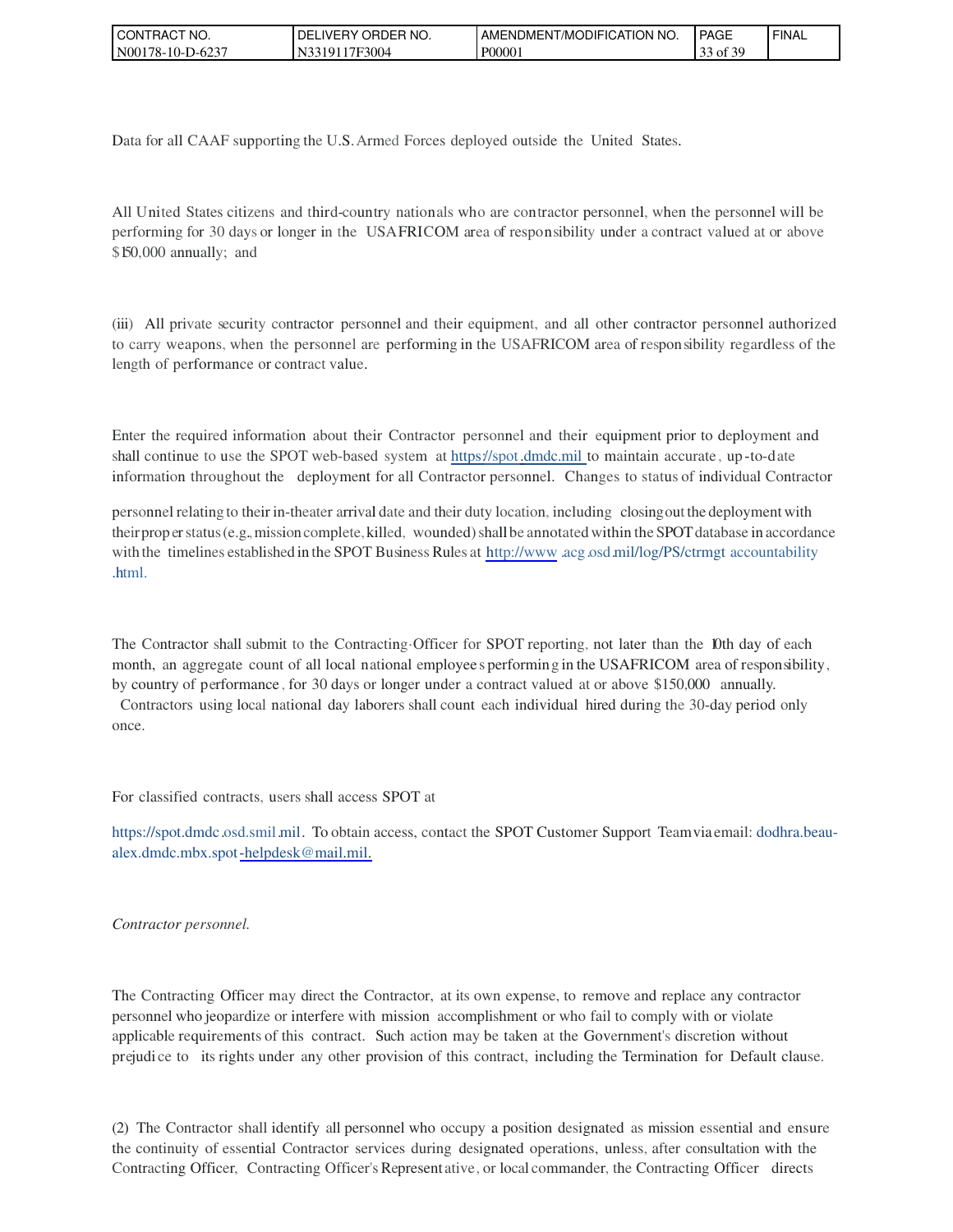| CT NO.<br>l CON<br><b>HAC</b> | `ER NO.<br>DEL<br>ORDEF<br>_IVERY_ | ICATION NO<br>'/Modific<br>AMENDMENT | <b>PAGE</b>      | ' FINAL |
|-------------------------------|------------------------------------|--------------------------------------|------------------|---------|
| N00<br>$78-10-$<br>-D-623     | '7F3004                            | P0000                                | c oo<br>O1.<br>◡ |         |

withdrawal due to security conditions.

(3) The Contractor shall ensure that contractor personnel follow the guidance at paragraph (e)(2)(v) of this clause and any specific Combatant Commander guidance on reporting offenses alleged to have been committed by or against contractor personnel to appropriate investigative authorities.

(4) Contractor personnel shall return all U .S. Government-issued identification, including the Common Access Card, to appropriat e U.S. Government authorities at the end of their deployment (or, for non-CAAF, at the end of their employment under this contract).

*Military clothing and prot ective equipment.*

Contractor personnel are prohibited from wearing military clothing unless specifically authorized in writing by the Combatant Commander or subordinate joint

force commanders. Ifauthorized to wear military clothing, contractor personnel must-

Wear distinctive patches, arm band s, nametags, or headgear, in order to be distinguishable from military personnel, consistent with force protection measures; and

(ii) Carry the written authorization with them at all times.

(2) Contractor personnel may wear military-unique organizational clothing and individual equipment required for safety and security, such as ballistic, nuclear, biological,or chemicalprotective equipment.

The deployment center, or the Combatant Commander, shall issue organizational clothing and individual equipment and shall provide training, if

necessary, to ensure the safety and security of contractor personnel.

The Contractor shall ensure that all issued organizational clothing is returned to the point of issue, unless otherwise directed by the Contracting Officer.

*Weapons.*

If the Contractor requests that its personnel performing in the USAFRICOM area of responsibility be authorized to carry weapons for individual selfdefense, the request shall be made through the Contracting Officer to the Combatant Commander, in accordance with DoD Instruction 3020.41. The Combatant Commander will determine whether to authorize in-theater contractor personnel to carry weapons and what weapons and ammunition will be allowed.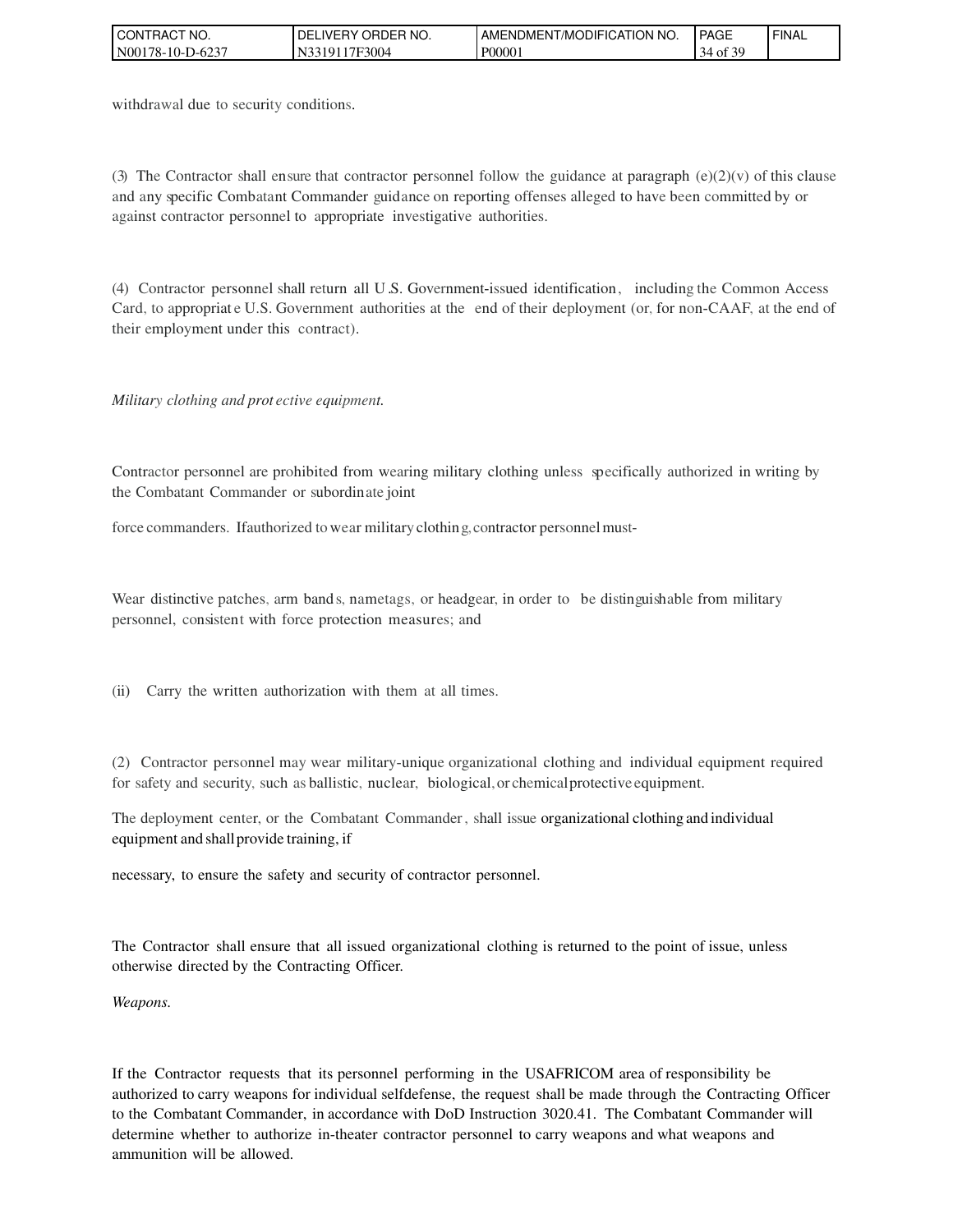| TRACT NO.<br>CONT | ' ORDER NO.<br>DELI<br>IVERY | AMENDMENT/MODIFICATION<br>' NO. | <b>PAGE</b>                       | `FINAL |
|-------------------|------------------------------|---------------------------------|-----------------------------------|--------|
| N00178-10-D-623   | 17F3004<br>3191              | P0000 <sub>1</sub>              | .f 2C<br>25<br>of $\beta$<br>ر_ر_ |        |

If contractor personnel are authorized to carry weapons in accordance with paragraph G)(l) of this clause, the Contracting Officer will notify the Contractor what weapons and ammunition are authorized.

The Contractor shall ensure that its personnel who are authorized to carry weapons-

Are adequately trained to carry and use them-

Safely;

(B) With full understanding of, and adherence to, the rules of the use of force issued by the Combatant Commander; and

(C) In compliance with applicable agency policies, agreements, rules, regulations, and other applicable law;

Are not barred from possession of a firearm by 18U.S.C. 922;

Adhere to all guidance and orders issued by the Combatant Commander regarding possession, use, safety, and accountability of weapons and ammunition;

Comply with applicable Combatant Commander, subordinate joint force commander, and local commander force-protection policies; and

Understand that the inappropriate use of force could subject them to

U.S. or host-nation prosecution and civil liability.

Whether or not weapons are Government-furnished, all liability for the use of any weapon by contractor personnel rests solely with the Contractor and the Contractor employee using such weapon.

Upon redeployment or revocation by the Combatant Commander of the Contractor's authorization to issue firearms, the Contractor shall ensure that all Government-issued weapons and unexpended ammunition are returned as directed by the Contracting Officer.

(k) *Vehicle or equipment licenses.* Contractor personnel shall possess the required licenses to operate allvehicles or equipment necessary to perform the contract in the USAFRICOM area ofresponsibility.

(1) Purchase of scarce goods and services. If the Combatant Commander has established an organization for the USAFRICOM area of responsibility whose function is to determine that certain items are scarce goods or services, the Contractor shall coordinate with that organization local purchases of goods and services designated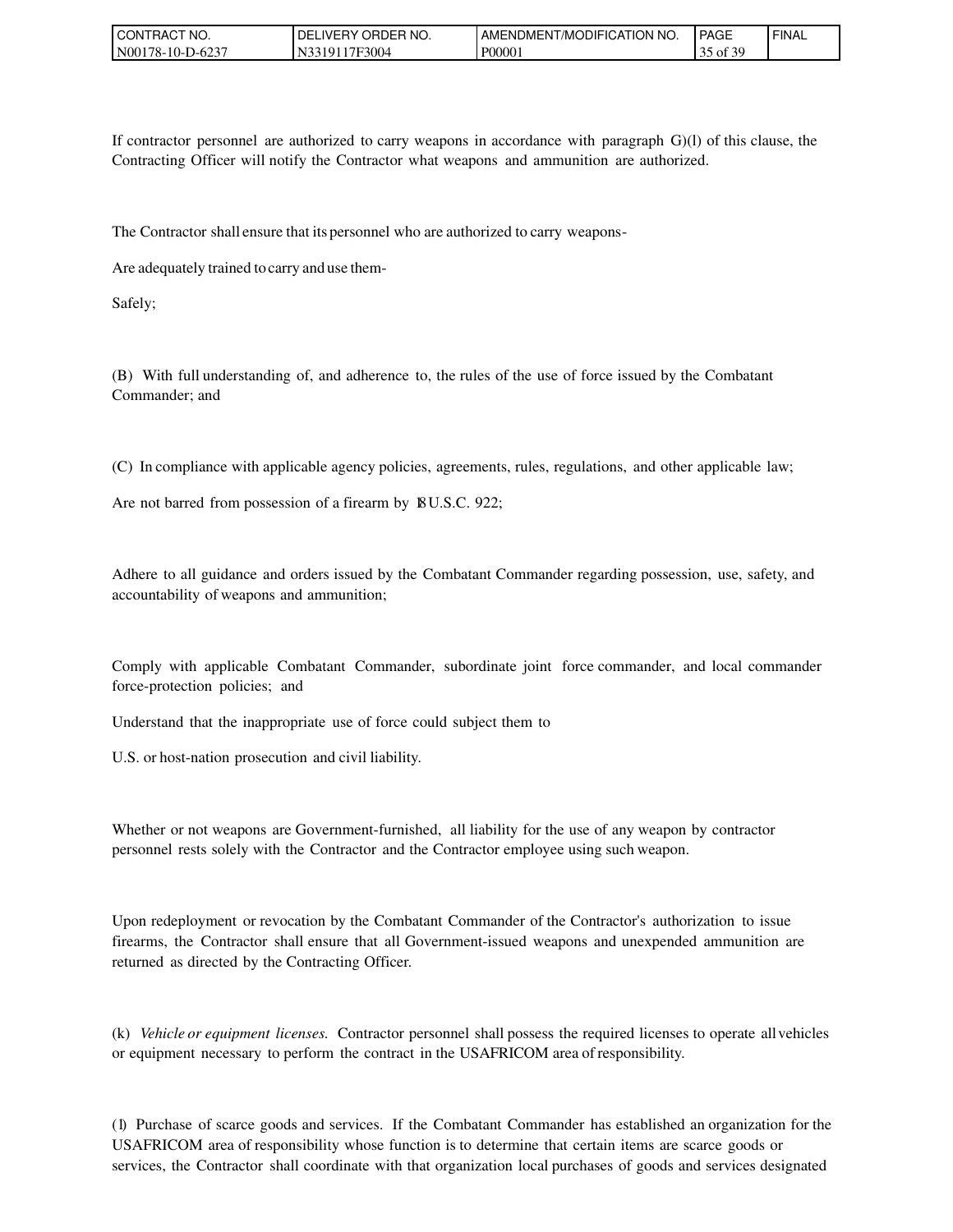| I CON <sup>-</sup><br>TRACT NO. | ' ORDER NO.<br><b>DELIVERY</b> | AMENDMENT/MODIFICATION NO. | <b>PAGE</b>       | ' FINAL |
|---------------------------------|--------------------------------|----------------------------|-------------------|---------|
| N00178-10-D-6237                | 17F3004<br>J33101              | P0000 <sub>1</sub>         | .f 20<br>36 of 39 |         |

as scarce, in accordance with instructions provided by the Contracting Officer.

*Evacuation.*

If the Combatant Commander orders a mandatory evacuation of some or all personnel, the Government will provide assistance, to the extent available, to contractor personnel who are U.S. citizens and third country nationals.

(2) In the event of a non-mandatory evacuation order, unless authorized in writing by the Contracting Officer, the Contractor shall maintain personnel on location sufficient to meet obligations under this contract.

*Next of kin notification and personnel recovery.*

The Contractor shall be responsible for notification of the employee designated next of kin in the event an employee dies, requires evacuation due to an injury, or is isolated, missing, detained, captured, or abducted.

(2) The Government will assist in personnel recovery actions in accordance with DoD Directive 3002.0lE, Personnel Recovery in the Department of Defense.

(o) *Mortuary affairs.* Contractor personnel who die while in support of the U.S. Armed Forces shall be covered by the DoD mortuary affairs program as described in DoD Directive 1300.22, Mortuary Affairs Policy, and DoD Instruction 3020.41, Operational Contract Support.

*Changes.* In addition to the changes otherwise authorized by the Changes clause of this contract, the Contracting Officer may, at any time, by written order identified as a change order, make changes in the place of performance or Government furnished facilities, equipment, material, services, or site. Any change order issued in accordance with this paragraph (p) shall be subject to the provisions of the Changes clause of this contract.

*Subcontracts.* The Contractor shall incorporate the substance of this clause, including this paragraph (q), in all subcontracts that require subcontractor personnel to perform in the USAFRICOM area of responsibility.

(End of clause)

#### NFAS 5252.201-9300 - CONTRACTING OFFICER AUTHORITY (JUN 1994)

In no event shall any understanding or agreement between the Contractor and any Government employee other than the Contracting Officer on any contract, modification, change order, letter or verbal direction to the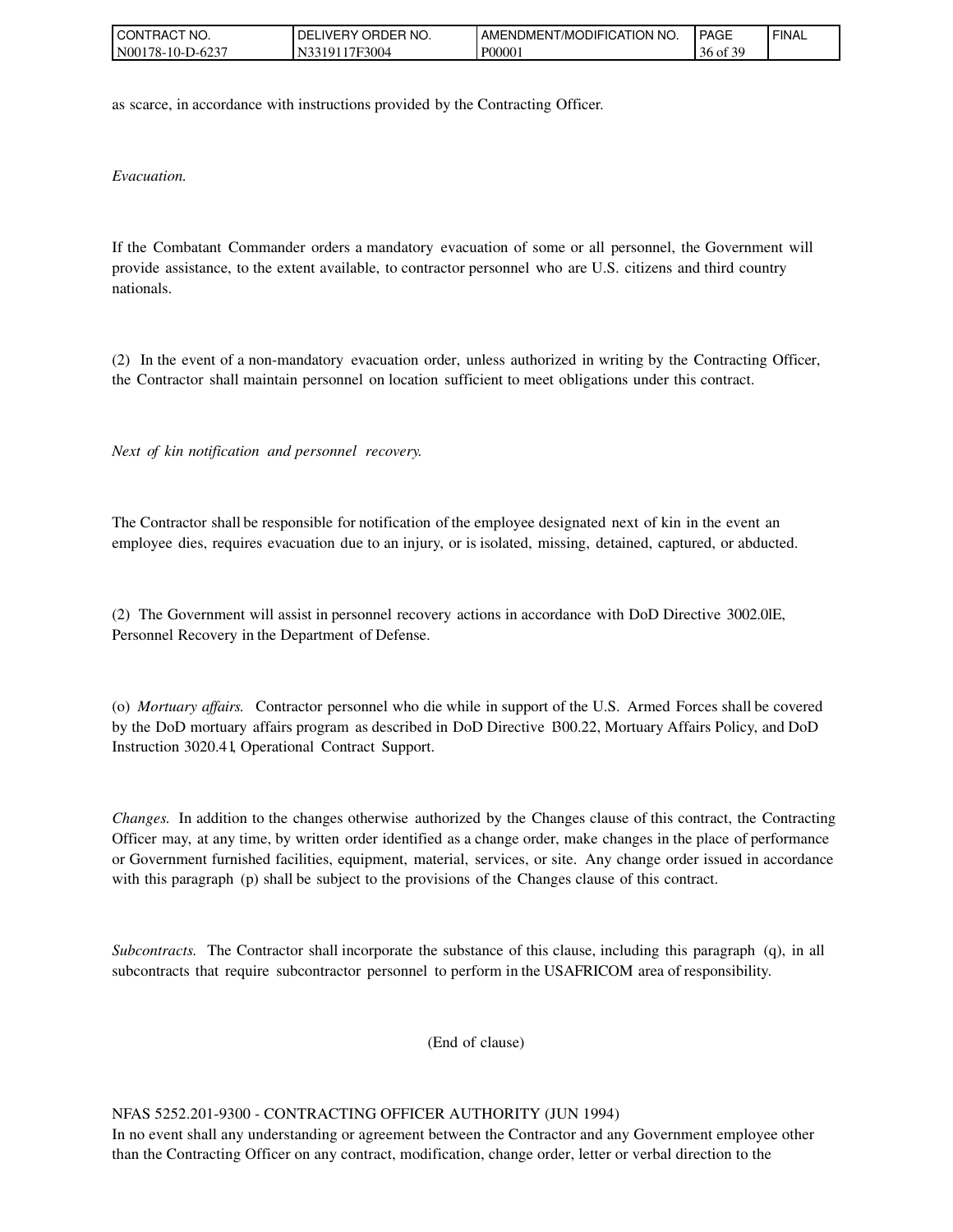| I CON <sup>-</sup><br>TRACT NO. | ' ORDER NO.<br>DELIVERY O | AMENDMENT/MODIFICATION NO. | PAGE                                      | ' FINAL |
|---------------------------------|---------------------------|----------------------------|-------------------------------------------|---------|
| N00178-10-D-6237                | 17F3004<br>33191          | P0000 <sub>1</sub>         | 5£ 20<br>$\sim$<br>$\degree$ of $\circ$ . |         |

Contractor be effective or binding upon the Government. All such actions must be formalized by a proper contractual document executed by an appointed Contracting Officer. The Contractor is hereby put on notice that in the event a Government employee other than the Contracting Officer directs a change in the work to be performed or increases the scope of the work to be performed, it is the Contractor's responsibility to make inquiry of the Contracting Officer before making the deviation. Payments will not be made without being authorized by an appointed Contracting Officer with the legal authority to bind the Government.

#### (End of clause)

#### NFAS 5252.209-9300- ORGANIZATIONAL CONFLICTS OF INTEREST (JUN 1994)

The restrictions described herein shall apply to the Contractor and its affiliates, consultants and subcontracts under this contract. If the Contractor under this contract prepares or assists in preparing a statement of work, specifications and plans, the Contractor and its affiliates shall be ineligible to bid or participate, in any capacity, in any contractual effort which is based on such statement of work or specifications and plans as a prime contractor, subcontractor, consultant or in any similar capacity. The Contractor shall not incorporate its products or services in such statement of work or specification unless so directed in writing by the Contracting Officer, in which case the restriction shall not apply. This contract shall include this clause in its subcontractor's or consultants' agreements concerning the performance of this contract.

(End of clause)

#### NFAS 5252.217-9301 - OPTION TO EXTEND THE TERM OF THE CONTRACT – SERVICES (JUN 1994)

(a) The Government may extend the term of this contract for a term of one (1) to twelve (12) months by written notice to the Contractor within the performance period specified in the Schedule; provided that the Government shall give the Contractor a preliminary written notice of its intent to extend before the contract expires. The preliminary notice does not commit the Government to an extension.

(b) If the Government exercises this option, the extended contract shall be considered to include this option provision.

(c) The total duration of this contract, including the exercise of any options under this clause, shall not exceed 36 months.

#### (End of clause)

#### NFAS 5252.242-9300 - GOVERNMENT REPRESENTATIVES (OCT 1996)

The contract will be administered by an authorized representative of the Contracting Officer. In no event, however, will any understanding or agreement, modification, change order, or other matter deviating from the terms of the contract between the Contractor and any person other than the Contracting Officer be effective or binding upon the Government, unless formalized by proper contractual documents executed by the Contracting Officer prior to completion of this contract. The authorized representative as indicated hereinafter: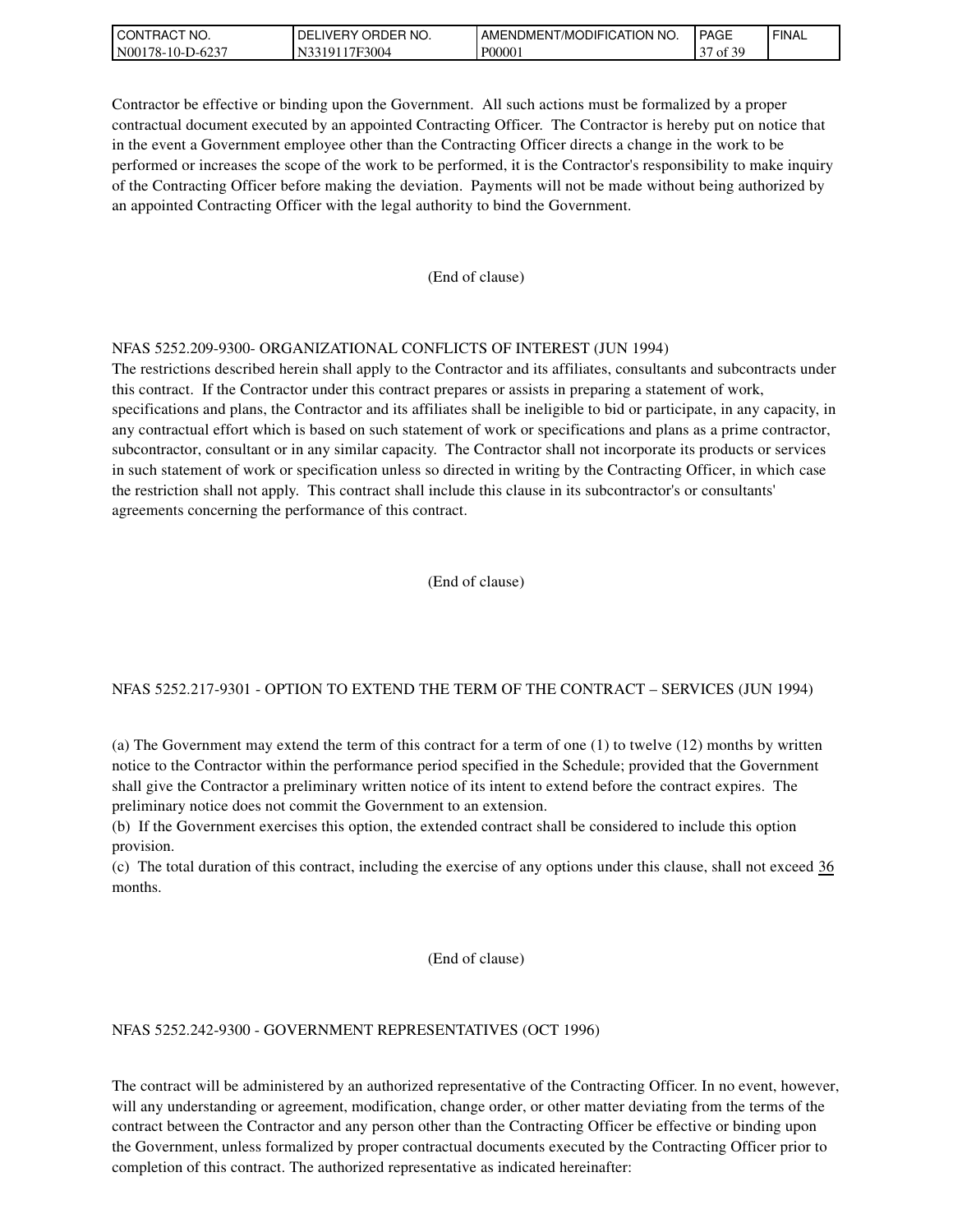| <b>CONTRACT</b><br>`NO.                   | ORDER NO.<br>DEI<br><b>IVERY</b>                    | MODIFICATION<br>' NO.<br>"AMENDMENT | <b>PAGE</b>                      | <b>FINAL</b> |
|-------------------------------------------|-----------------------------------------------------|-------------------------------------|----------------------------------|--------------|
| 5-623-ر<br>N001<br>` <sup>1</sup> 78-10-ւ | $-3004$<br>$17\mathrm{H}_\odot$<br>.19 <sup>7</sup> | P0000                               | $c \wedge c$<br>38<br>of $\beta$ |              |

 $\underline{X}$  The Contracting Officer's Representative (COR) will be designated by the Contracting Officer as the authorized representative of the Contracting Officer. The COR is responsible for monitoring performance and the technical management of the effort required hereunder, and should be contacted regarding questions or problems of a technical nature.

\_\_\_X\_\_\_The designated Contract Specialist will be the Administrative Contracting Officer's representative on all other contract administrative matters. The Contract Specialist should be contacted regarding all matters pertaining to the contract or task/delivery orders.

\_\_\_\_\_\_\_The designated Property Administrator is the Administrative Contracting Officer's representative on property matters. The Property Administrator should be contacted regarding all matters pertaining to property administration.

(End of clause)